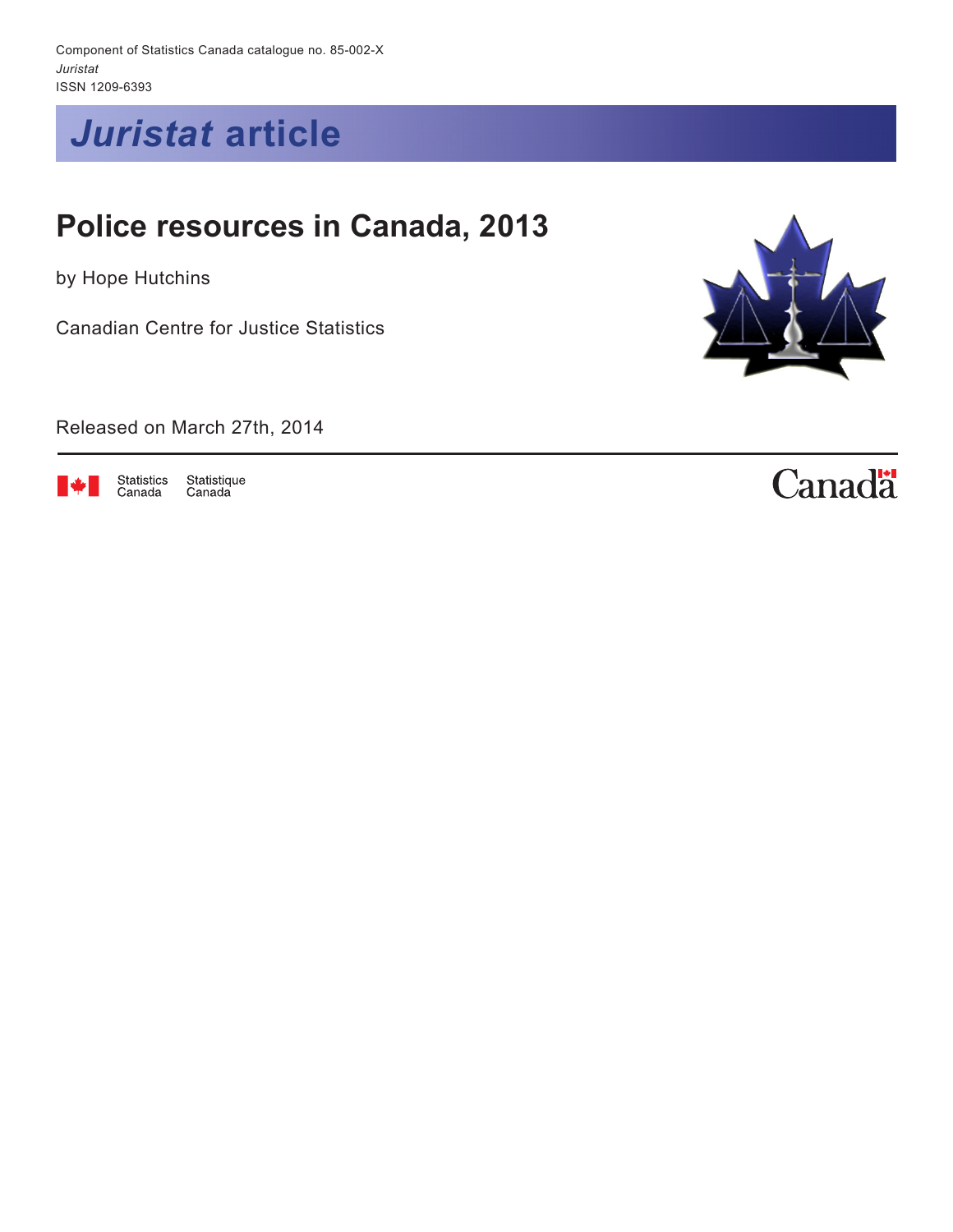#### **How to obtain more information**

For information about this product or the wide range of services and data available from Statistics Canada, visit our website, www.statcan.gc.ca.

You can also contact us by

#### **email** at infostats@statcan.gc.ca,

**telephone**, from Monday to Friday, 8:30 a.m. to 4:30 p.m., at the following toll-free numbers:

| ٠ | <b>Statistical Information Service</b><br>National telecommunications device for the hearing impaired<br>Fax line | 1-800-263-1136<br>1-800-363-7629<br>1-877-287-4369 |
|---|-------------------------------------------------------------------------------------------------------------------|----------------------------------------------------|
|   | <b>Depository Services Program</b>                                                                                |                                                    |
|   | Inquiries line                                                                                                    | 1-800-635-7943                                     |
|   | Fax line                                                                                                          | 1-800-565-7757                                     |

#### **To access this product**

This product, Catalogue no. 85-002-X, is available free in electronic format. To obtain a single issue, visit our website, [www.statcan.gc.ca,](http://www.statcan.gc.ca/) and browse by "Key resource" > "Publications."

#### **Standards of service to the public**

Statistics Canada is committed to serving its clients in a prompt, reliable and courteous manner. To this end, Statistics Canada has developed standards of service that its employees observe. To obtain a copy of these service standards, please contact Statistics Canada toll-free at 1-800-263-1136. The service standards are also published on www.statcan.gc.ca under "About us" > "The agency" > "Providing services to Canadians."

Published by authority of the Minister responsible for Statistics Canada

© Minister of Industry, 2014

All rights reserved. Use of this publication is governed by the Statistics Canada Open Licence Agreement (http://www. statcan.gc.ca/reference/copyright-droit-auteur-eng.htm).

Cette publication est aussi disponible en français.

#### **Note of appreciation**

Canada owes the success of its statistical system to a long-standing partnership between Statistics Canada, the citizens of Canada, its businesses, governments and other institutions. Accurate and timely statistical information could not be produced without their continued co-operation and goodwill.

#### **Standard symbols**

The following symbols are used in Statistics Canada publications:

- . not available for any reference period
- .. not available for a specific reference period
- ... not applicable
- 0 true zero or a value rounded to zero<br> $0<sup>s</sup>$  value rounded to 0 (zero) where then
- value rounded to 0 (zero) where there is a meaningful distinction between true zero and the value that was rounded
- $p$  preliminary<br>r revised
- 
- x suppressed to meet the confidentiality requirements of the *Statistics Act*
- $E$  use with caution<br>F too unreliable to
- too unreliable to be published
- significantly different from reference category ( $p < 0.05$ )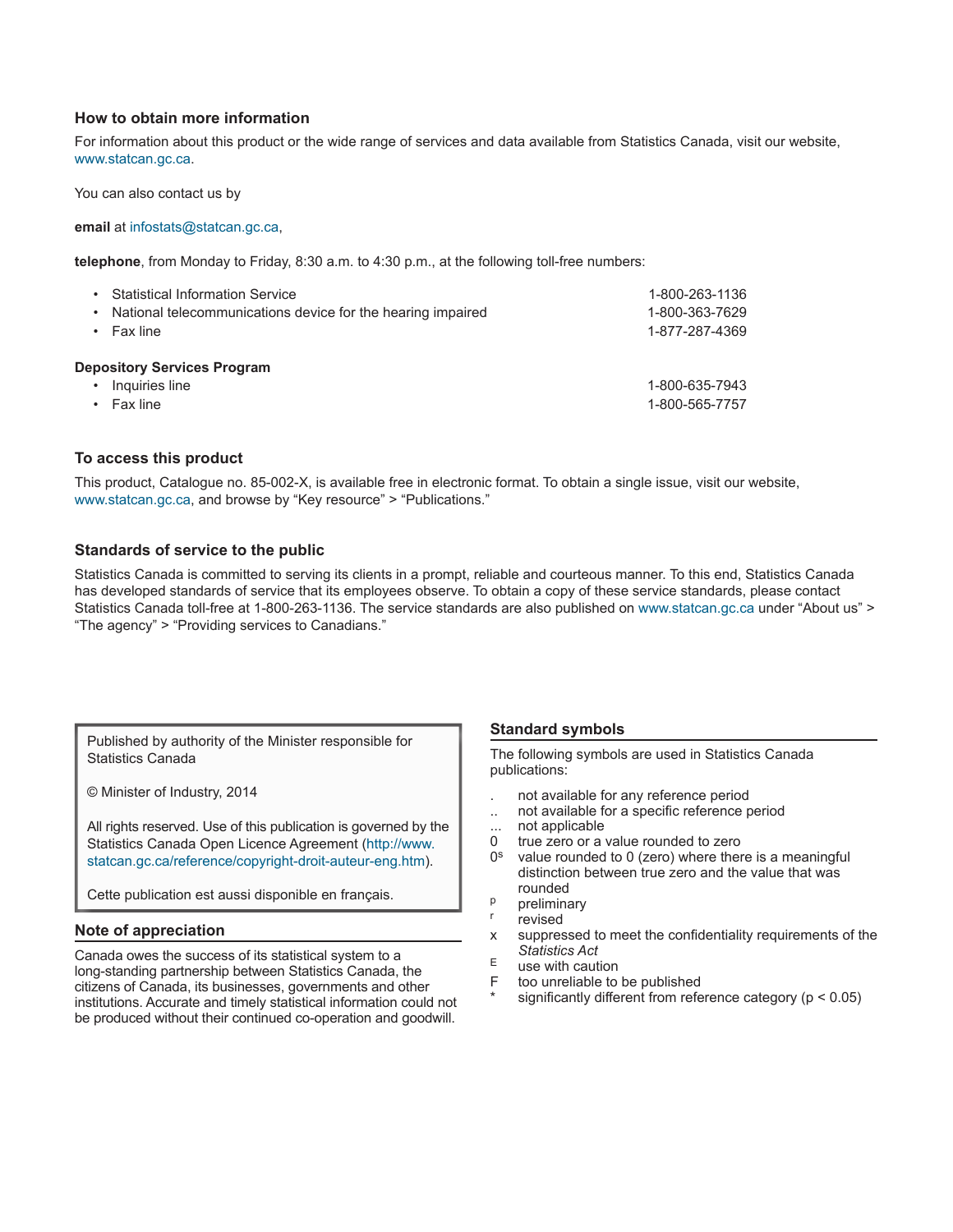# Police resources in Canada, 2013: highlights

- As of the snapshot date of May 15, 2013, there were 69,272 police officers in Canada, 233 fewer officers than in 2012, representing a rate of police strength of 197 police officers per 100,000 population. The 1.5% decrease in the rate of police strength reported in 2013 was the third consecutive annual decrease.
- Police services employed almost 27,900 civilians on the 2013 snapshot day. The ratio of officers to civilians has been slowly declining over the long term. A decade ago, there were 2.8 officers employed for every civilian, compared to 2.5 in 2013.
- For a second year in a row, Manitoba was the province with the highest rate of police strength, at 213 police officers per 100,000 population. Once again, Prince Edward Island reported the lowest rate of police strength, with 160 officers per 100,000 population.
- Among the census metropolitan areas, the highest rates of police strength in 2013 were reported in Thunder Bay (189) and Winnipeg (189). The lowest was reported in Moncton (111).
- The increased presence of women in policing continued in 2013. The number of female officers increased (+1.2%), while the number of male officers declined (-0.7%). Females now account for 20% of all police officers, compared to 16% a decade ago.
- Of new police officers hired by police services during the fiscal or calendar year of 2012, over two-thirds (69%) were recruit graduates, with the remainder being experienced police officers.
- In the fiscal or calendar year of 2012, 11% of police officers were eligible for retirement, yet only 2% of police officers actually retired. Retirements were the most common reason officers left a police service that year (69%).
- Expenditures on policing totalled \$13.5 billion in the fiscal or calendar year of 2012. Controlling for inflation, this marks an increase of 2.8% from the previous year. With the exception of 2011, constant dollar spending on policing has been increasing since the late 1990s.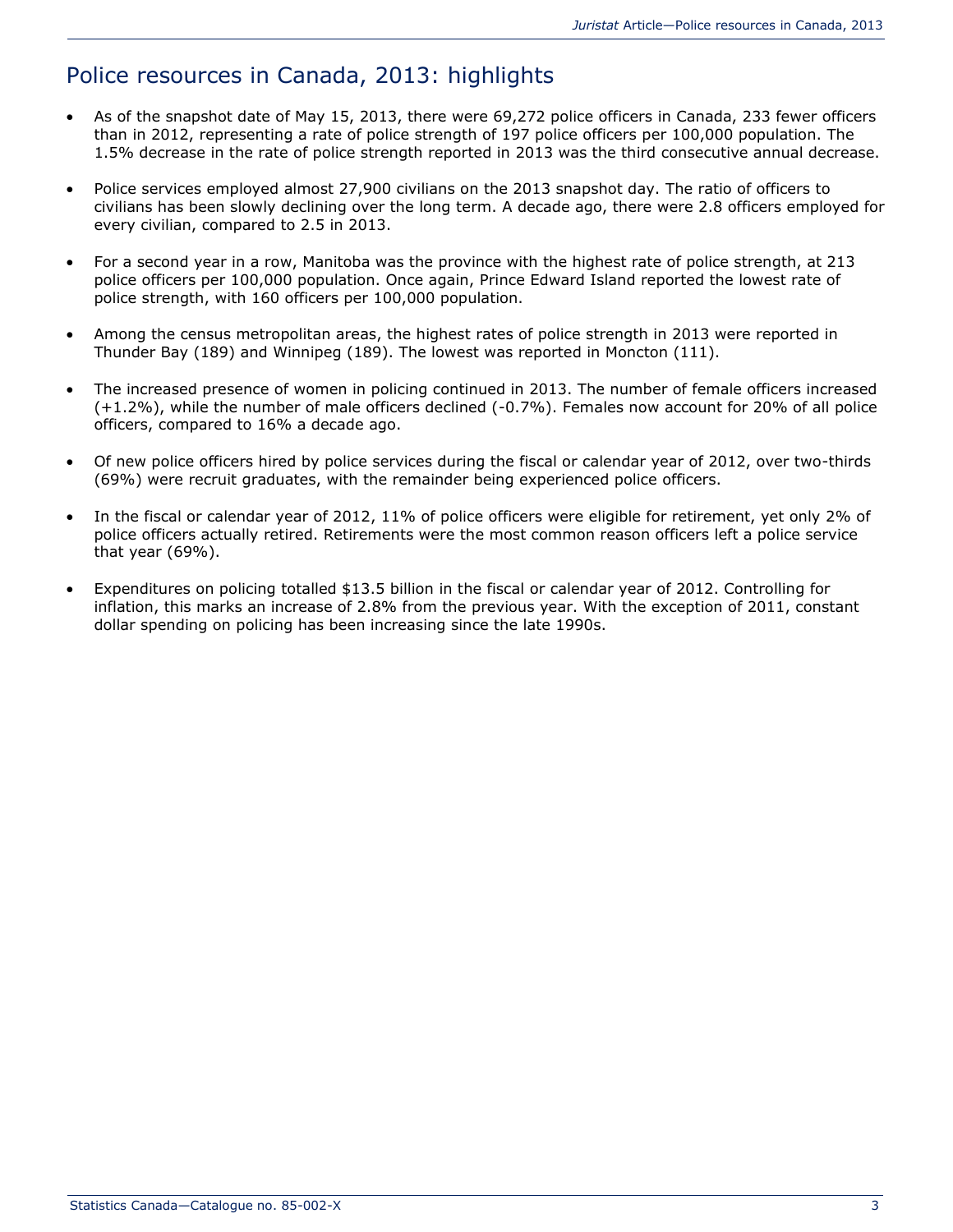# Police resources in Canada, 2013 by Hope Hutchins

### **Introduction**

In a period of fiscal pressures coupled with growing policing responsibilities, discussions regarding the economics of policing are taking place. Contributing to these discussions are police services, the public sector, academics, the private sector, as well as the general public. The discussions seek to identify the nature of and reasons for police expenditures, as well as ways to reduce costs while continuing to meet police responsibilities regarding public safety (Public Safety Canada 2013).

Using data from the Police Administration Survey (see the "Survey descriptions" section for details), this *Juristat* article will focus on the most recent findings regarding the rate of police strength and police expenditures. The Police Administration Survey captures police-reported data on the number of police officers in Canada by rank and sex, as well as civilian employees, based on a snapshot date (which is May 15, 2013 for the most recent data). Data on hiring, departures, and eligibility to retire in this report are based on either the 2012 calendar year or the 2012/2013 fiscal year, depending on the police service.

Information from this survey is provided for Canada, the provinces and territories and census metropolitan areas (CMAs). In addition, this article provides information on workplace mobility within police services, including the hiring of and departures by police, and eligibility to retire. Finally, it summarizes data on the characteristics of police officers, including gender, age group, and Aboriginal and visible minority status<sup>[1](http://wwwstaging.statcan.gc.ca/pub/85-002-x/2014001/article/11914-eng.htm#n1)</sup>. To provide a more complete picture of the state of policing in Canada, the following contextual information are included: policing responsibilities and strategies within the economics of policing discussions; international data on police personnel and gender from the United Nations Office on Drugs and Crime (UNODC); and wage information from Statistics Canada's Labour Force Survey (LFS).

#### Text Box 1 Policing responsibilities

In general, police officers are responsible for enforcing the law, preventing and reducing crime, assisting victims, maintaining order and responding to emergencies. In order to do so, police engage in a variety of tasks including responding to calls for service, initiating enforcement activities, and carrying out administrative duties. Calls for service do not necessarily pertain to violations of the *Criminal Code*. For example, citizens may contact police regarding by-law complaints, false alarms, reports of sick or injured persons or persons with mental health issues, intoxicated persons, traffic accidents, and reports of suspicious persons. In addition to these reactive activities, police officers initiate enforcement activities, such as drug investigations, neighbourhood patrols, stake-outs, stopping suspicious persons, and crowd or traffic control to ensure community safety. Finally, administrative duties include activities such as writing reports and attending and providing security in court (Burczycka 2013, Burczycka 2011).

The expectations and work environment of police are influenced by changes over time, such as an increased focus on terrorism, and technological developments. For example, since the attack on New York City on September 11, 2001, the role of policing at all levels has been expanded to include additional security responsibilities, such as working with public and private agencies with public safety functions to gather intelligence and predict security threats (Murphy 2007). Some municipalities have expressed concern that there is a lack of clarity about municipal police services' role with respect to not only national security but other national or global issues such as organized crime, drugs, forensics, cybercrime, and border security. Municipal governments have indicated that this creates additional pressures upon their police services and resources as they also try to address local issues and make use of community resources to do so (Federation of Canadian Municipalities 2008).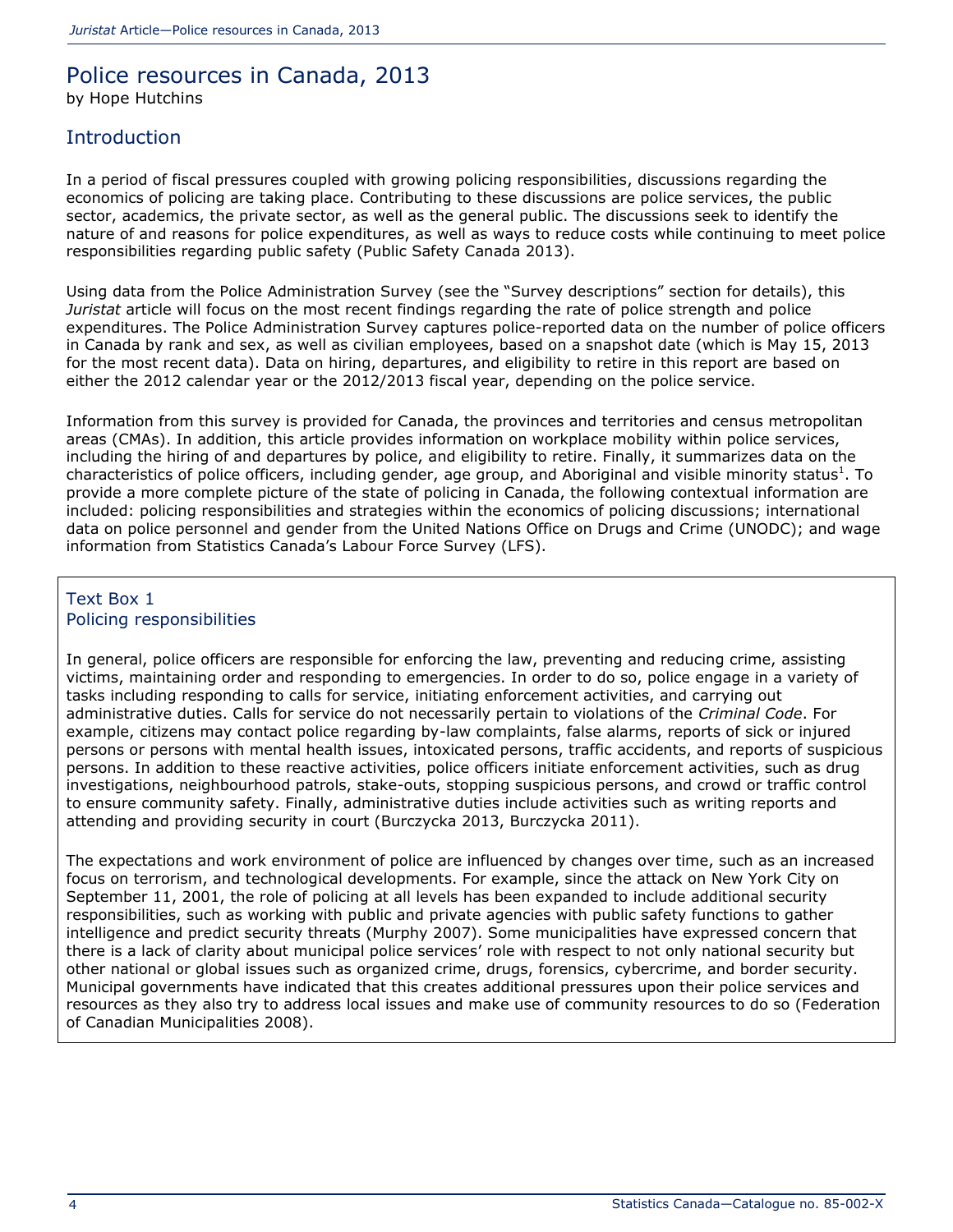### Text Box 1

#### Policing responsibilities (continued)

Technological advances facilitate police work in a variety of areas, such as enforcement, investigations and records management, yet they also create a new kind of workload (Burczycka 2013). For instance, police can use social media as a source to gather information during an investigation. While these sources can provide strong evidence, it may also prove resource-intensive to, for instance, comb through hundreds or thousands of electronic files. Further, police can work with technology developers to facilitate interpretation of social media. An example of this is the police working with facial recognition software developers to identify rioters whose images were captured during the 2011 Vancouver hockey riot (Trottier 2012). On the other hand, technology can bring new challenges for police work by allowing for additional criminal opportunities, such as cybercrime.

# Continued decline in rate of police strength

There were 69,272 police officers in Canada on May 15, 2013, 233 fewer officers than in 2012. This represented a rate of police strength of 197 police officers per 100,000 population, a decrease of -1.5% from the previous year. This was the third annual consecutive decrease (Table 1).

### Trend in rate of police strength has not always followed the crime rate

Long-term trends in the rate of police strength and the crime rate<sup>[2](http://wwwstaging.statcan.gc.ca/pub/85-002-x/2014001/article/11914-eng.htm#n2)</sup> show that the two trends do not necessarily follow one another (Chart 1). Between the 1960s and the mid-1970s, both the rate of police strength and the crime rate increased. However, since the mid-1970s, the rate of police strength in Canada has remained relatively stable in comparison to the crime rate, which peaked in 1991 and then began falling. In 2012, the latest year for which data are available, the police-reported crime rate decreased by 3% from the previous year, marking the lowest rate since 1972 (Perreault 2013). Further research is required to determine if there is a relationship between the rate of police strength and the crime rate.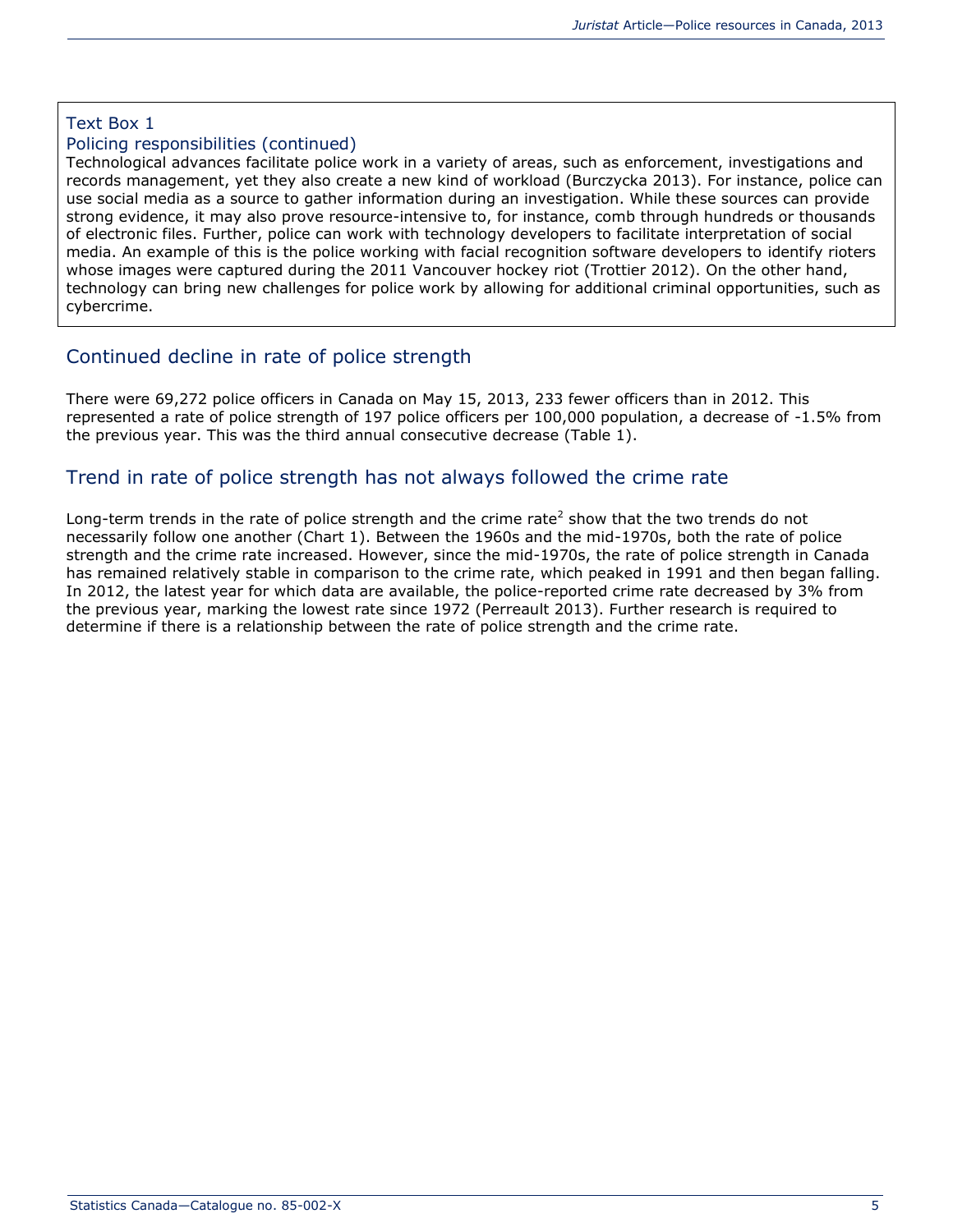

Criminal Code incidents (excluding traffic) per 100,000 population



Note: Information presented in this chart represents police-reported data from the Aggregate Uniform Crime Reporting (UCR1) Survey, and permits historical comparisons back to 1962. 2013 data from the Uniform Crime Reporting Survey is not yet available.

Source: Statistics Canada, Canadian Centre for Justice Statistics, Police Administration Survey Uniform Crime Reporting Survey.

#### Text box 2 Canada had low rate of police strength in comparison to similar countries

According to the United Nations Office on Drugs and Crime (UNODC[\)](http://wwwstaging.statcan.gc.ca/pub/85-002-x/2014001/article/11914-eng.htm#n2bx1)<sup>1</sup>, Canada reported the fourth lowest rate of police strength in [2](http://wwwstaging.statcan.gc.ca/pub/85-002-x/2014001/article/11914-eng.htm#n2bx2)011<sup>2</sup>, when compared with the 14 peer countries<sup>[3](http://wwwstaging.statcan.gc.ca/pub/85-002-x/2014001/article/11914-eng.htm#n2bx3)</sup> for which data were available. This placement has remained relatively consistent since 2003 (UNODC 2012b).

Of the peer countries, Italy has consistently had the highest rate of police strength per 100,000 population since 2003. In contrast, Finland and Norway have consistently had the lowest rates of police strength.

Compared to the United States, Canada's rate of police strength has been consistently lower. In the nine years for which UNODC data are available, Canada's average rate of police strength was 17% lower than that of the U.S.

Notes

- 1. The UNODC collects data on the number of police at the national level from several member countries. These numbers include those in public agencies as of 31 December whose principal functions are the prevention, detection and investigation of crime and the apprehension of alleged offenders and should exclude support staff such as secretaries and clerks.
- 2. The most recent data for these countries at the time this article was produced was available for 2003 to 2011.
- 3. The Conference Board of Canada has established a group of 17 peer countries which are comparable in terms of income, population, and geographic land mass (Conference Board of Canada 2013).

Police officers per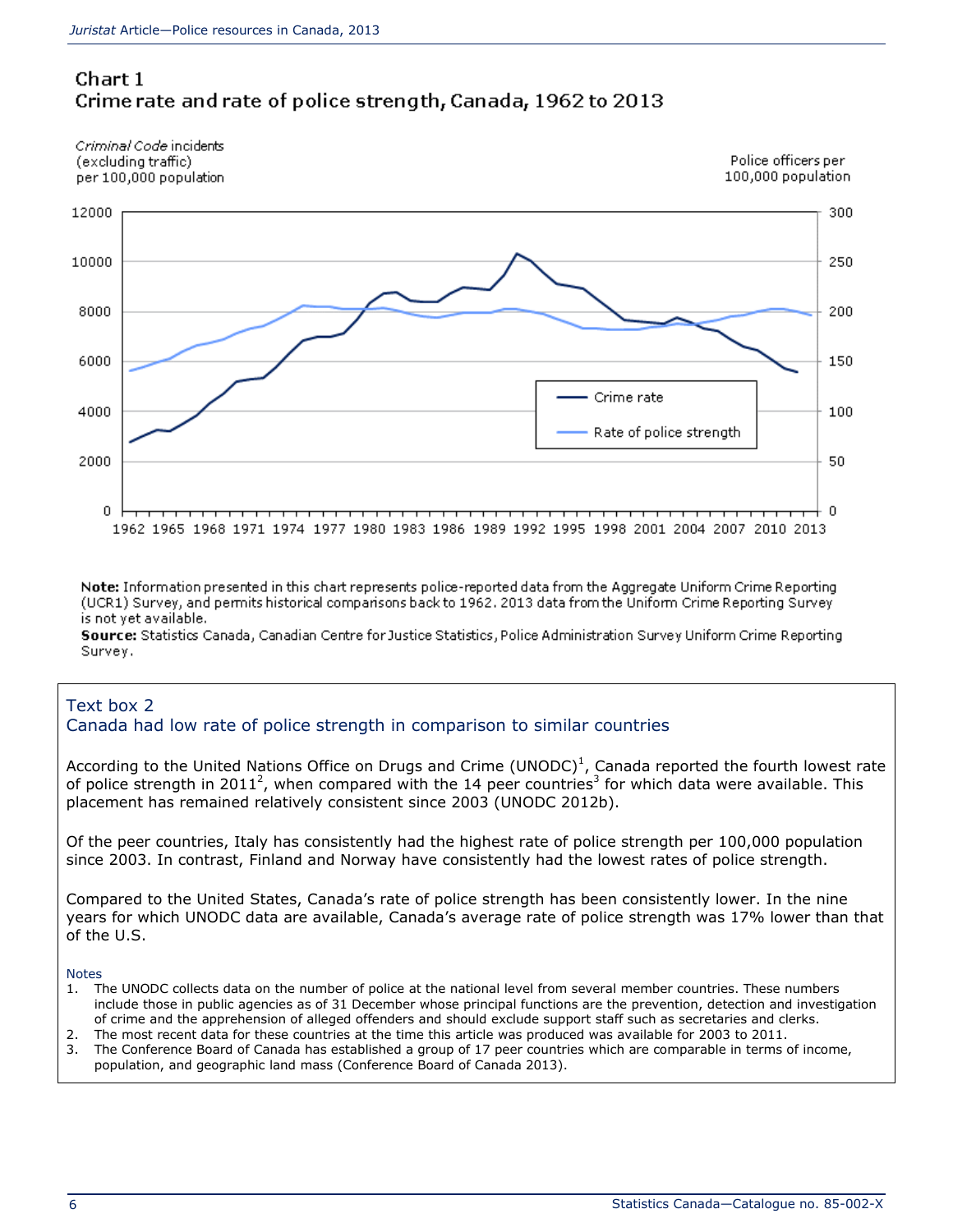#### Text box 2

Canada had low rate of police strength in comparison to similar countries (continued)

#### Text box 2 Table

Rates of police strength, by peer country, 2003 to 2011

|                           | Rate per 100,000 population |           |          |        |       |       |       |       |          |
|---------------------------|-----------------------------|-----------|----------|--------|-------|-------|-------|-------|----------|
| Peer country <sup>1</sup> | 2003                        | 2004      | 2005     | 2006   | 2007  | 2008  | 2009  | 2010  | 2011     |
| Italy                     | 559.0                       | 558.9     | 560.8    | 549.0  | 379.1 | 375.8 | 487.3 | 456.2 | 458.1    |
| Austria                   | $\cdots$                    | 331.2     | 329.3    | 321.8  | 320.4 | 319.2 | 318.1 | 328.1 | 328.2    |
| Ireland                   | 299.6                       | 298.8     | 294.9    | 306.5  | 320.5 | 331.1 | 329.7 | 321.6 | 307.0    |
| Germany                   | 297.5                       | 299.0     | 300.7    | 303.2  | 303.4 | 300.2 | 298.2 | 296.0 | 296.0    |
| France                    | . .                         | $\cdot$ . | $\cdots$ | 319.3  | 316.9 | 312.6 | 306.2 | 299.1 | 292.4    |
| Australia                 | 222.7                       | 223.2     | 221.5    | $\sim$ | 240.4 | 243.7 | 247.4 | 260.5 | 264.6    |
| Netherlands               | 231.4                       | 224.5     | 216.4    | 215.7  | 215.1 | 214.9 | 220.4 | 224.4 | 229.9    |
| <b>United States</b>      | 227.9                       | 229.8     | 226.8    | 228.1  | 231.5 | 232.3 | 229.7 | 227.1 | 223.1    |
| Sweden                    | 182.3                       | 188.1     | 189.1    | 191.7  | 195.0 | 198.3 | 205.6 | 216.3 | 216.1    |
| Japan                     | . .                         | $\cdot$ . | 198.7    | 201.3  | 202.5 | 202.4 | 203.2 | 203.9 | 205.5    |
| Canada                    | 188.0                       | 187.2     | 189.0    | 191.4  | 194.5 | 195.9 | 200.2 | 203.6 | 202.2    |
| Denmark                   | 192.3                       | 194.1     | 195.9    | 201.4  | 198.0 | 195.4 | 196.3 | 199.7 | 195.0    |
| Norway                    | 176.9                       | 178.1     | 161.9    | 160.8  | 158.1 | 157.0 | 158.2 | 157.4 | 158.0    |
| Finland                   | 159.1                       | 157.8     | 157.1    | 157.8  | 154.2 | 154.1 | 155.5 | 152.1 | 151.9    |
| Belgium                   | 352.5                       | 357.3     | 373.6    | 372.0  | 367.4 | 363.9 | 374.5 | 372.7 | $\cdots$ |
| Switzerland               | 207.4                       | 210.2     | 221.8    | 222.9  | 215.4 | 215.6 | . .   | . .   | $\sim$   |

.. not available for a specific reference period

1. The Conference Board of Canada has established a group of 17 peer countries which are comparable in terms of income, population, and geographic land mass (Conference Board of Canada 2013).

**Note:** Refers to rates of those in public agencies as of 31 December whose principal functions are the prevention, detection and investigation of crime and the apprehension of alleged offenders. Data concerning support staff (secretaries, clerks, etc.) should be excluded. While counts were available for the United Kingdom, rates were not. The most recent data available from this source corresponds to the period of 2003 to 2011. Figures for Canada in this table are different from those in Table 1. This is because figures for this table come from unrevised data from the United Nations Office on Drugs and Crime while figures for Canada in Table 1 come from revised data from Statistics Canada, Canadian Centre for Justice Statistics, Police Administration Survey. **Source:** United Nations Office on Drugs and Crime (UNODC), Criminal justice system resources, Total police personnel at the National Level.

#### Text Box 3 Authorized strength greater than actual strength

While the concept of police strength refers to the actual number of officers on the survey snapshot date of May 15, 2013, the concept of authorized strength refers to the number of *positions* that police services are authorized to fill during the fiscal or calendar year as of May  $15.<sup>1</sup>$  $15.<sup>1</sup>$  More specifically, authorized police officer strength represents the number of police officer positions available throughout the year based on budget, whether or not these positions were filled on the snapshot date. By taking authorized strength into account, it is possible to have a fuller sense of police officer positions throughout the year.

In 2013, Canada's authorized police strength was 71,621 positions, and the rate (204 per 100,000 population) decreased from the previous year (-1.5%). In 2013, authorized police strength was 3.4% greater than actual strength (69,272). Differences between these two figures can be explained by vacancies that are unfilled as of the snapshot date.

Note

1. Positions counted under authorized strength are restricted to positions available to fully-sworn officers only. Positions occupied by cadets, recruits who have not yet graduated and trainees are counted as civilians in the Police Administration Survey.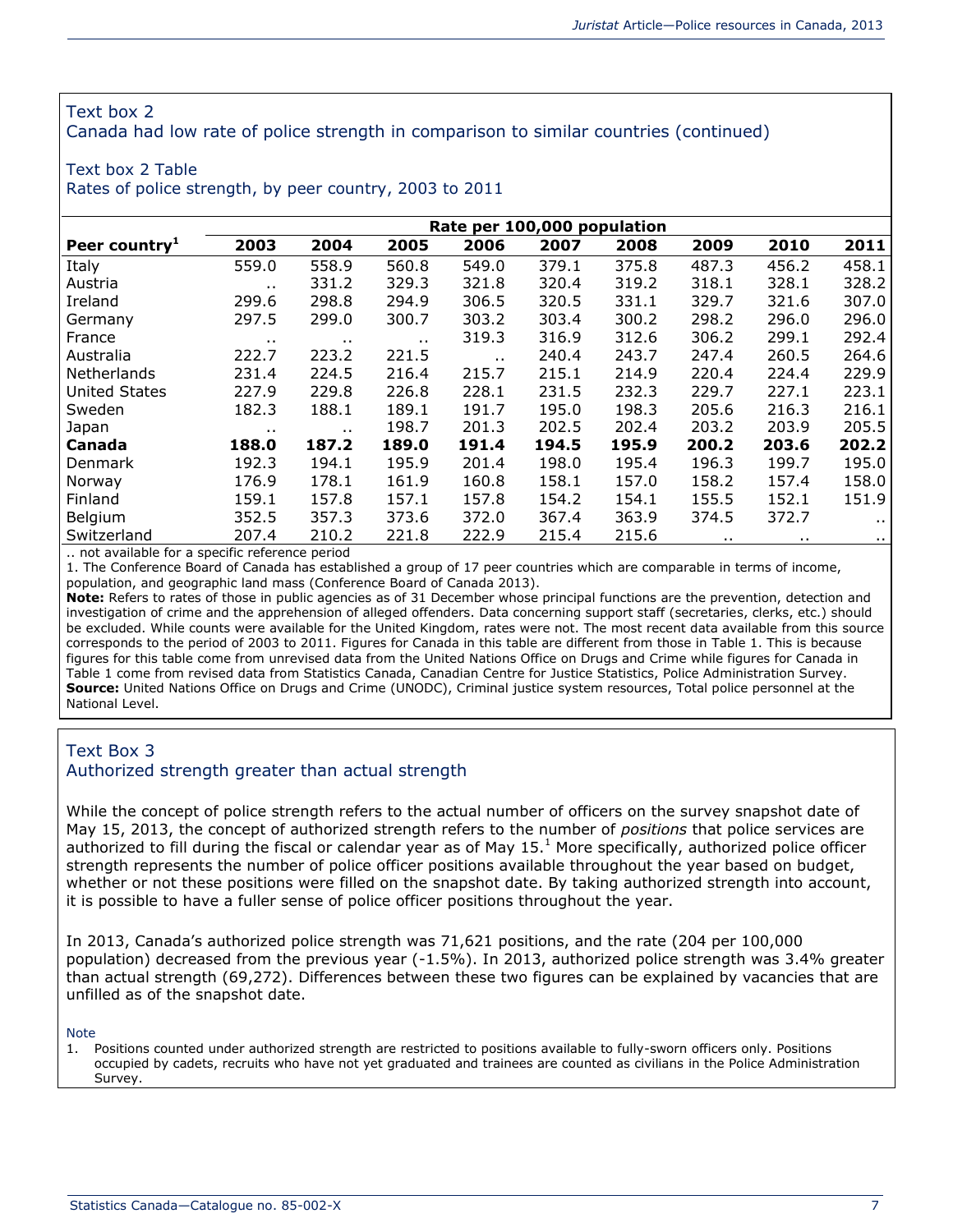# Manitoba had highest rate of police strength among provinces for second year

The rate of police strength across the provinces in 2013 ranged from 160 police officers per 100,000 population in Prince Edward Island to 213 in Manitoba (Chart 2). This was the second year in a row that Manitoba had the highest rate of police strength among the provinces. Once again, Prince Edward Island had the lowest rate. Rates of police strength were much higher in the territories, with both the Yukon and Nunavut having a rate of 360 officers per 100,000 population and Northwest Territories having the highest rate of 441.

### Chart 2 Rate of police strength, by province and territory, 2013

Police officers per 100,000 population



Note: The provincial and territorial total excludes the Royal Canadian Mounted Police Headquarters and Training Academy.

Source: Statistics Canada, Canadian Centre for Justice Statistics, Police Administration Survey.

In comparison to the previous year, the rate of police strength declined in all provinces and territories, with the exception of Yukon and Nunavut<sup>[3](http://wwwstaging.statcan.gc.ca/pub/85-002-x/2014001/article/11914-eng.htm#n3)</sup> (Table 2). More specifically, provinces had decreases ranging from less than -1% to less than -2%, with the exception of Prince Edward Island (-6.1%). The Northwest Territories reported a larger decrease (-3.3%) than most provinces.

Compared to 2003, rates of police strength were higher in most of the provinces and territories. These increases ranged from less than 1% in Prince Edward Island to 17.5% in Newfoundland and Labrador. In contrast, Nunavut (-12.9%) and the Yukon (-10.2%) had decreases.

### Several provinces and territories with higher rates of police strength had higher Crime Severity Index and Violent Crime Severity Index values

Several of the provinces and territories with higher rates of police strength also had higher Crime Severity Index (CSI)<sup>[4](http://wwwstaging.statcan.gc.ca/pub/85-002-x/2014001/article/11914-eng.htm#n4)</sup> and Violent CSI<sup>[5](http://wwwstaging.statcan.gc.ca/pub/85-002-x/2014001/article/11914-eng.htm#n5)</sup> values (Table 3). More specifically, Manitoba, the province with the highest rate of police strength in 2013, had the second highest CSI and highest Violent CSI among the provinces. Saskatchewan, the province with the second highest rate of police strength in 2013, had the highest CSI and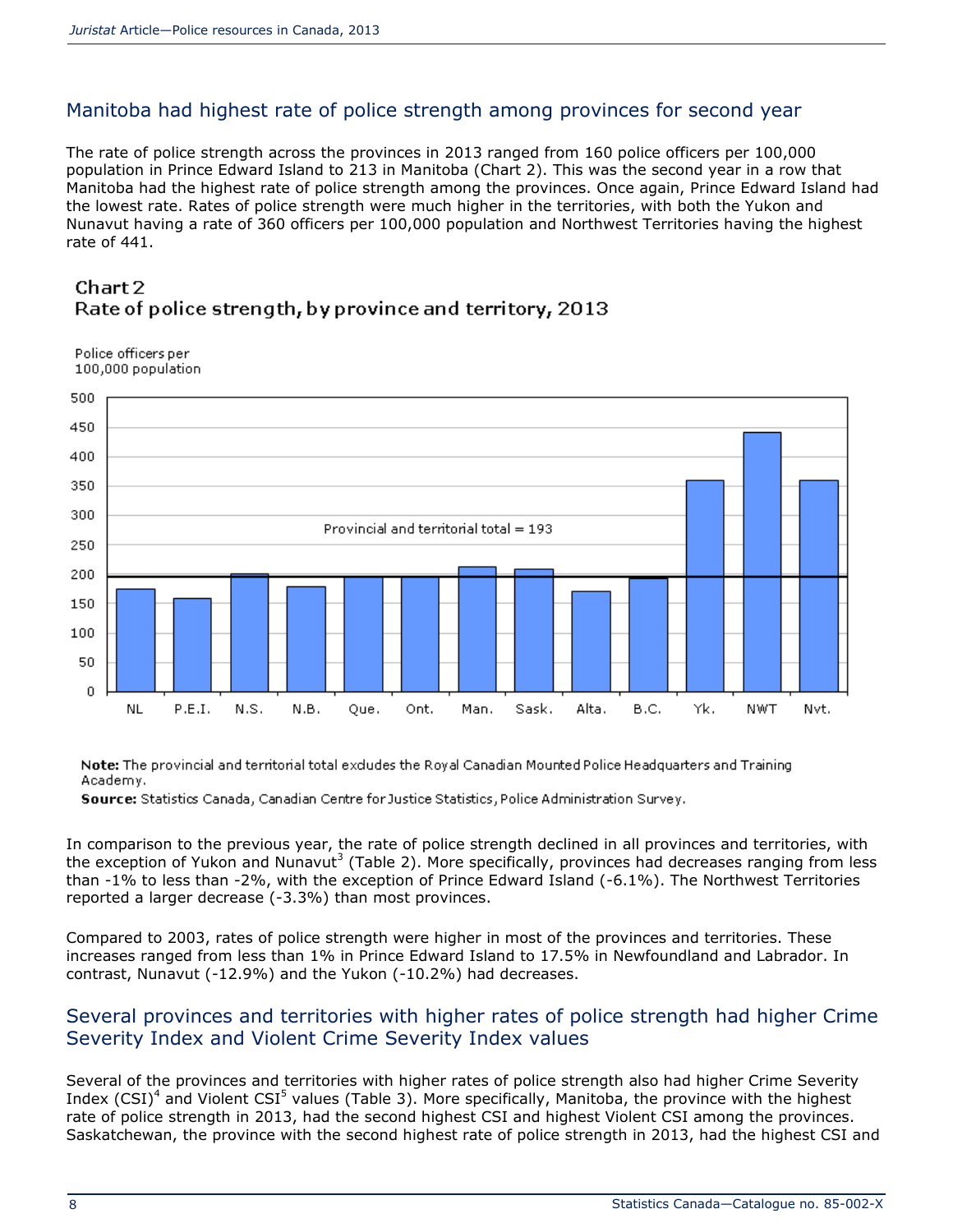second highest Violent CSI among the provinces. In addition, the territories, which had the highest rates of police strength overall, also had the highest CSI and Violent CSI values.

#### Text box 4 Discussions regarding the economics of policing

Several strategies to address expanded policing responsibilities and fiscal restraint were discussed by police services and other stakeholders at the Summit on the Economics of Policing which took place in January 2013 (Public Safety Canada 2013). This Summit was organized around three pillars: efficiencies within police services, new models of community safety, and efficiencies within the justice system.

With respect to efficiencies within police services, some of the strategies discussed included: civilianization, privatization, and tiered policing. Civilianization refers to assigning civilians, that is employees who are not sworn police officers, to carry out support work traditionally carried out by a police officer. The duties assigned to civilians are those that do not require the specialized training and the authority of a police officer (Griffiths et al. 2006). In addition, the private security industry has the potential to increase policing capacity through tiered policing where private security personnel would work alongside sworn police officers to facilitate community safety on tasks not requiring specialized police training (Public Safety Canada 2013). However, there are some outstanding concerns such as the need for evidence to differentiate core police work from work that can be civilianized or outsourced (Public Safety Canada 2013) and the need to instate a mechanism to ensure the accountability of private police (Burbidge 2005).

The second pillar of the Summit on the Economics of Policing pertained to new models of community safety, which emphasized partnerships between the public sector, the private sector, and academia. One example of an integrated policing model is the partnership between the Halifax Regional Police and the Halifax District RCMP, which includes a joint management strategy and shared priorities in order to deliver programs. The partnership is also expanded to include community members, members of the private sector such as local businesses and members of the public sector such as universities, which help to promote public safety through advertising. Some involved in the economics of policing discussion pointed out the importance of pilot projects and studies and that implementing new models of policing will require monitoring and gathering of evidence to support the adoption of one model over another. Implementation would also need to consider the diverse needs of communities and the varying amounts of resources required to support individual community-based approaches (Public Safety Canada 2013).

Finally, the search for efficiencies is not limited to police services but also extends to the justice system as a whole. The system can require officers to engage in lengthy processes for search warrants, DNA testing, photo line-ups, court cases, and other policing duties. Some strategies include using technology such as online reporting and providing court testimony via video. Other strategies include the review of policies and procedures, such as reviewing and re-categorizing certain *Criminal Code* offences so they may be dealt with as regulatory violations (Public Safety Canada 2013).

# Thunder Bay and Winnipeg were CMAs with highest rates of police strength

When comparing the rate of police strength and police-reported crime statistics from one CMA or police service to another, it should be noted that several factors may contribute to differences.<sup>[6](http://wwwstaging.statcan.gc.ca/pub/85-002-x/2014001/article/11914-eng.htm#n6)</sup> These include differences in police services' priorities, policies, procedures and enforcement practices, and availability of resources. For example, some police services may make greater use of municipal bylaws or provincial statutes for minor offences such as mischief and disturbing the peace. These infractions are not included in national police-reported crime statistics. Police-reported crime statistics can also be influenced by social and economic factors such as residents' willingness to report incidents and their attitudes toward crime and risky behaviour, age demographics, economic conditions, neighbourhood characteristics, and the emergence of new technologies (Perreault 2013).

Looking at police strength at a more local level, rates in CMAs ranged from a low of 111 officers per 100,000 population in Moncton to a high of 189 in both Thunder Bay and Winnipeg (Chart 3, Table 4). Between 2012 and 2013, th[e](http://wwwstaging.statcan.gc.ca/pub/85-002-x/2014001/article/11914-eng.htm#n7) rate of police strength decreased in approximately half of the CMAs, remained stable<sup>7</sup> in approximately a third, and increased in the remainder. Decreases in rates were generally small and varied little, ranging from less than -1% in Kitchener-Cambridge-Waterloo, Sherbrooke, St. John's and Greater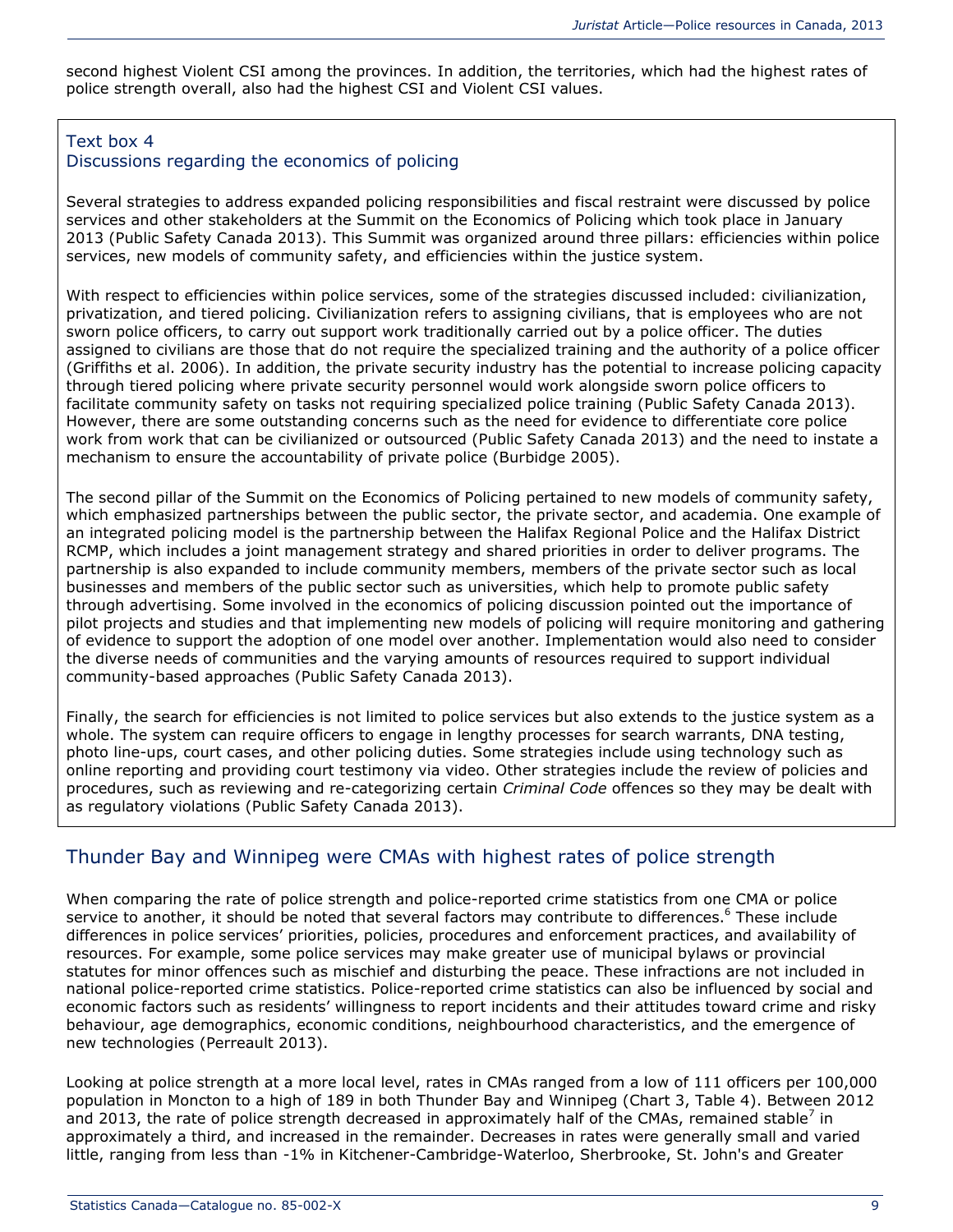Sudbury, to approximately -3% in Winnipeg, Regina, Kingston, and Trois-Rivières. However, increases in rates varied more, ranging from less than 1% in Brantford to 11% in Kelowna.

# $Char3$ Rate of police strength, by census metropolitan area, 2013



Police officers per 100,000 population

- 1. Represents the Quebec portion of the Ottawa-Gatineau census metropolitan area.
- 2. Represents the Ontario portion of the Ottawa-Gatineau census metropolitan area.

Notes: A census metropolitan area consists of one or more neighbouring municipalities situated around a central core. A census metropolitan area must have a total population of at least 100,000 of which 50,000 or more live in the central core. To be included in the census metropolitan area, other adjacent municipalities must have a high degree of integration with the central core, as measured by commuting flows derived from census data. A census metropolitan area typically comprises more than one police service. The census metropolitan area of Oshawa is not included due to incongruities between policing jurisdiction and census metropolitan area boundaries. Police officer counts do not include Royal Canadian Mounted Police federal police officers.

Source: Statistics Canada, Canadian Centre for Justice Statistics, Police Administration Survey.

Thunder Bay and Winnipeg, the census metropolitan areas with the highest rates of police strength, also had some of the highest CSI and Violent CSI values. The same was true for other CMAs, including Regina and Saskatoon. However, Kelowna, which had high CSI and Violent CSI values also had one of the lowest rates of police strength (125 officers per 100,000 population).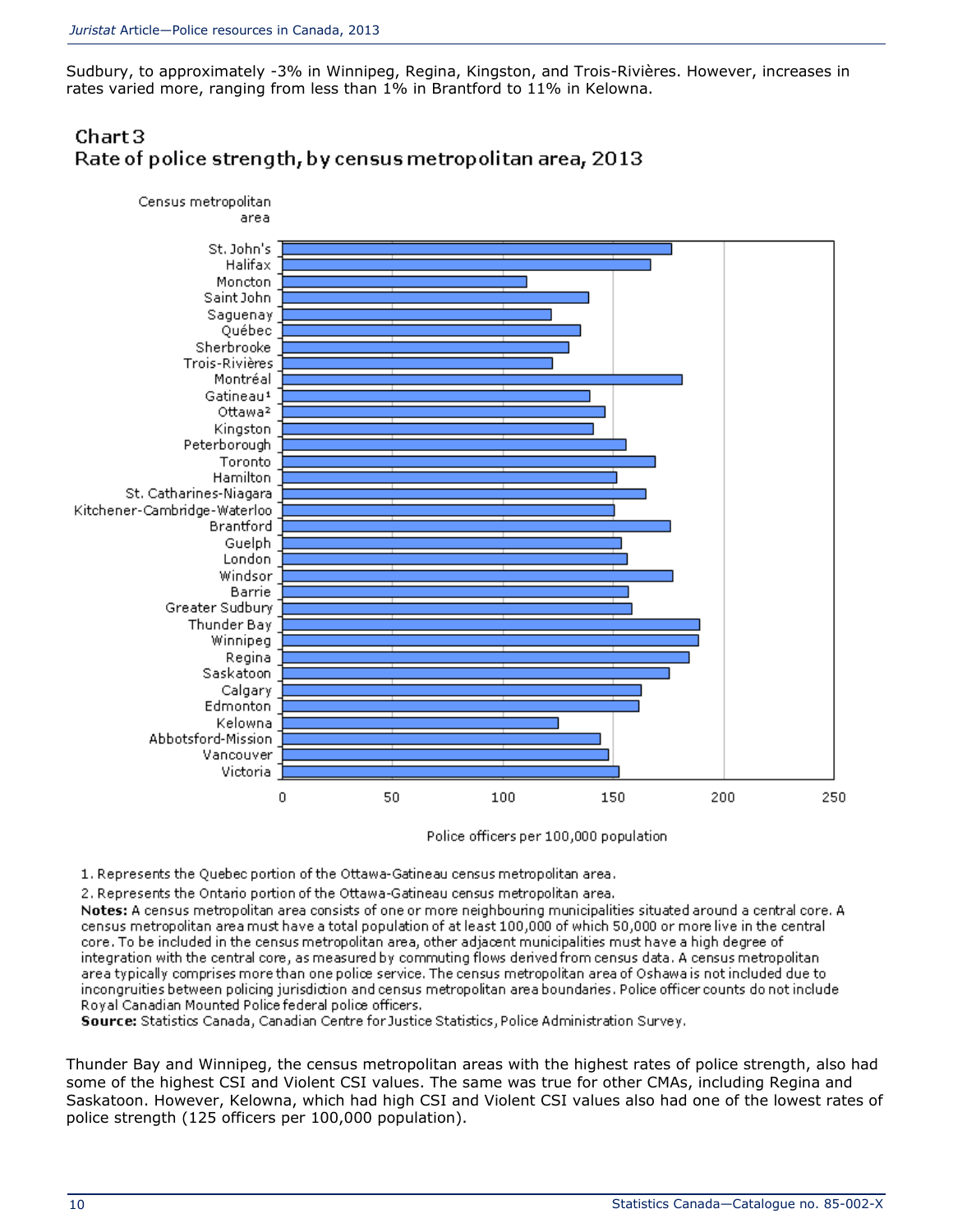## Long-term decrease in police officer to civilian ratio

Police services function with the assistance of civilian personnel. Civilians on police service payrolls are employed in such positions as clerks, dispatchers, managers, cadets, special constables<sup>[8](http://wwwstaging.statcan.gc.ca/pub/85-002-x/2014001/article/11914-eng.htm#n8)</sup>, security officers, school crossing guards, and by-law enforcement officers (see Text Box 4).

On May 15, 2013 there were 27,872 civilians employed by police services across Canada (Table 1)<sup>[9](http://wwwstaging.statcan.gc.ca/pub/85-002-x/2014001/article/11914-eng.htm#n9)</sup>, representing 29% of total personnel. Said differently, police services employed 2.5 police officers for every one civilian worker, a ratio that has remained steady since 2007. However, the police officer to civilian ratio has decreased since the 1960s, where ratios ranged between 4.6 and 4.1 officers for every civilian employee. In more recent years, the ratio was 2.9 in 1993 and 2.8 in 2003.

#### Clerical support largest group of civilians employed by police services

In 2013, most often civilian employees occupied clerical support (36%) or management/professional positions (33%), with the smallest group of civilians being Native Special Constables<sup>[10](http://wwwstaging.statcan.gc.ca/pub/85-002-x/2014001/article/11914-eng.htm#n10)</sup> (less than 1%).

#### Most new police officer hires are recruit graduates

Information on hirings and departures of police officers, as well as on police officer characteristics, can assist in human resources planning for the policing community.

In 2012<sup>[11](http://wwwstaging.statcan.gc.ca/pub/85-002-x/2014001/article/11914-eng.htm#n11)</sup>, over two-thirds (69%) of police officers hired in Canada were recruit graduates<sup>[12](http://wwwstaging.statcan.gc.ca/pub/85-002-x/2014001/article/11914-eng.htm#n12)</sup>, while the remainder were experienced officers<sup>[13](http://wwwstaging.statcan.gc.ca/pub/85-002-x/2014001/article/11914-eng.htm#n13)</sup> (Table 5). For most provinces, the majority of those hired were recruit graduates, with the exception of New Brunswick and Quebec, where the opposite was true. In Manitoba, hires of recruit graduates and experienced officers were about evenly distributed.

Of those for whom information on years of service was available<sup>[14](http://wwwstaging.statcan.gc.ca/pub/85-002-x/2014001/article/11914-eng.htm#n14)</sup>, most police officers hired had relatively few years of service (Table 6). Of hired police officers, 86% had less than 5 years experience, 5% had 5 to less than 10 years, 4% had 10 to less than 15 years, and the remaining officers had 15 or more years of experience.

The most recent Police Administration Survey data show that the largest group among police officers eligible to retire were those who had 25 to less than 30 years of service (45%). The largest group among those who departed due to retirement were officers with 30 to less than 35 years of experience (46%) (Table 6).

### Most departures were due to retirement

In 2012, there was a net loss of 72 police officers in Canada. While the provinces and territories gained 20 officers, 92 officers left the Royal Canadian Mounted Police Headquarters and Training Academy (Table 5).

That year, 69% of departures from police services were due to retirements and the remaining 31% left for other reasons, including being hired by another police service (Table 5). This was true for most provinces and territories, with the exception of the Northwest Territories, where reasons for departure were evenly distributed across the two categories.

In Canada, 11% of police officers, or 7,551, were eligible to retire in 2012 (Table 5). Of the provinces and territories, the highest proportion of officers who could have retired was found in Newfoundland and Labrador (23%). In contrast, the Royal Canadian Mounted Police Headquarters and Training Academy reported that 47% of their officers were eligible to retire.

In 2013, the majority of police officers were aged 30 to 50 years (Chart 4).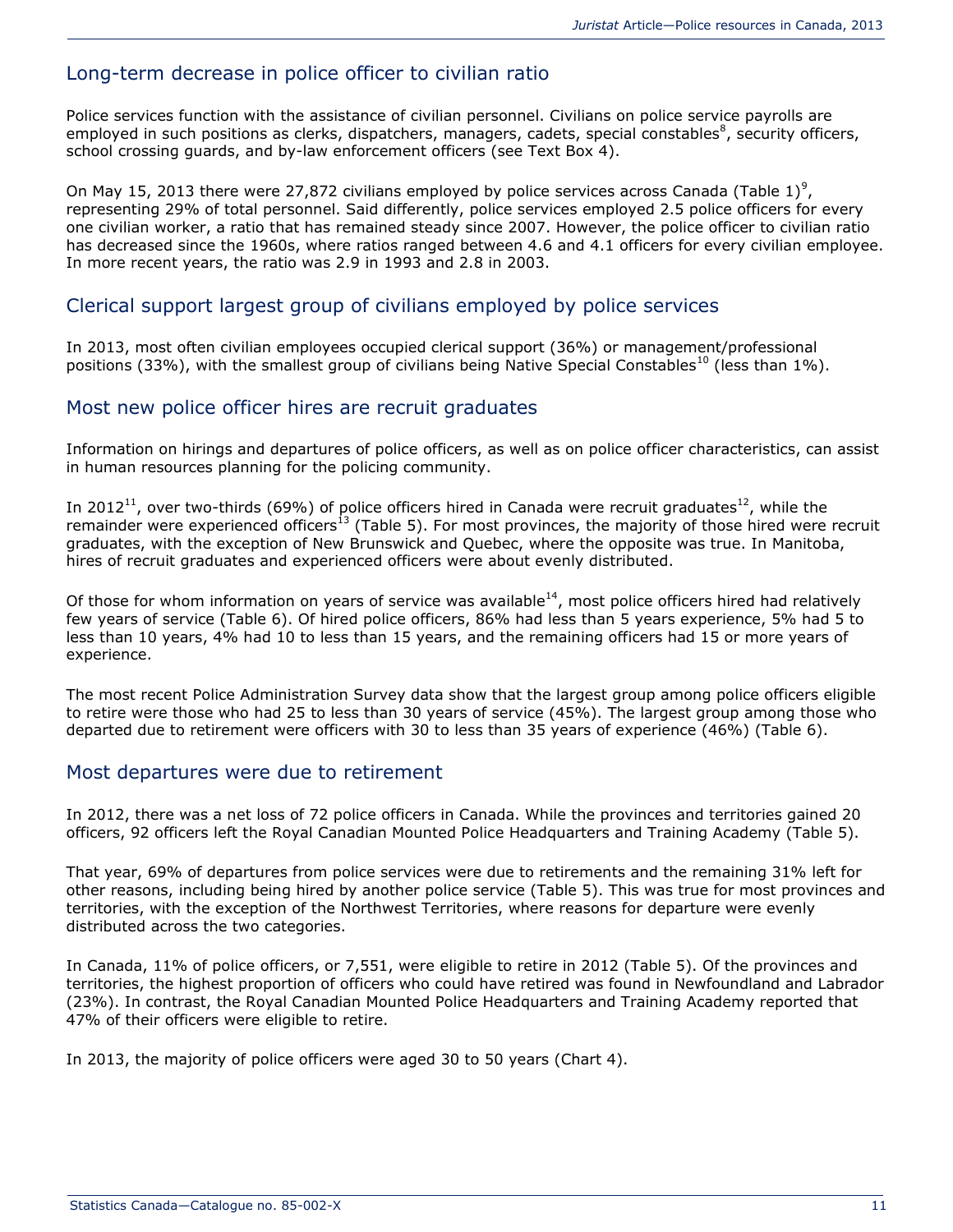# Chart 4 Age distribution of police officers, Canada, 2013

percent of police officers



Note: Inform ation on age of police officers is based on data collected from police services employing approximately 99% of police officers across Canada. Information on age was not available for 0.5% of these officers and these officers are excluded from percentage calculations.

Source: Statistics Canada, Canadian Centre for Justice Statistics, Police Administration Survey Supplemental.

# Women in police services more likely to occupy civilian positions

While women comprised about one-third (34%) of total personnel employed by police services in 2013, they were found most often civilian positions (57%) and less often in police officer positions (43%).

Among civilian workers, almost nine in ten (87%) clerical support workers were women, as were over threequarters of communications/dispatch employees (77%). Women represented almost six in ten of those employed as managers (57%) and as school crossing guards (57%). However, they were much less likely to be employed as by-law enforcement/parking control officers (30%) and cadets (21%).

# Growth in number of female officers continues

With just over 14,000 female police officers in 2013, the number of female officers in Canada continued to increase (+172) while the number of male officers continued to decline (-405) in comparison to the previous year. The proportion of women serving as police officers in Canada has been rising in recent years. For example, in 1993, 8% of police officers were women, in comparison to 16% in 2003 and 20% in 2013 (Table 7). Across the provinces and territories, the proportion of female officers ranged from a low of 13% in the Yukon to a high of 24% in Quebec and 22% in British Columbia (Table 8).

### Relative to similar countries, Canada has a notable proportion of female police officers

Of the 12 peer countries for which national data on the gender of police was available from the United Nations Office on Drugs and Crime (UNODC), Canada reported the fifth largest percentage of female police officers in 2011<sup>[15](http://wwwstaging.statcan.gc.ca/pub/85-002-x/2014001/article/11914-eng.htm#n15)</sup> (UNODC 2012a, Table 9). This is relatively consistent with the pattern for other years for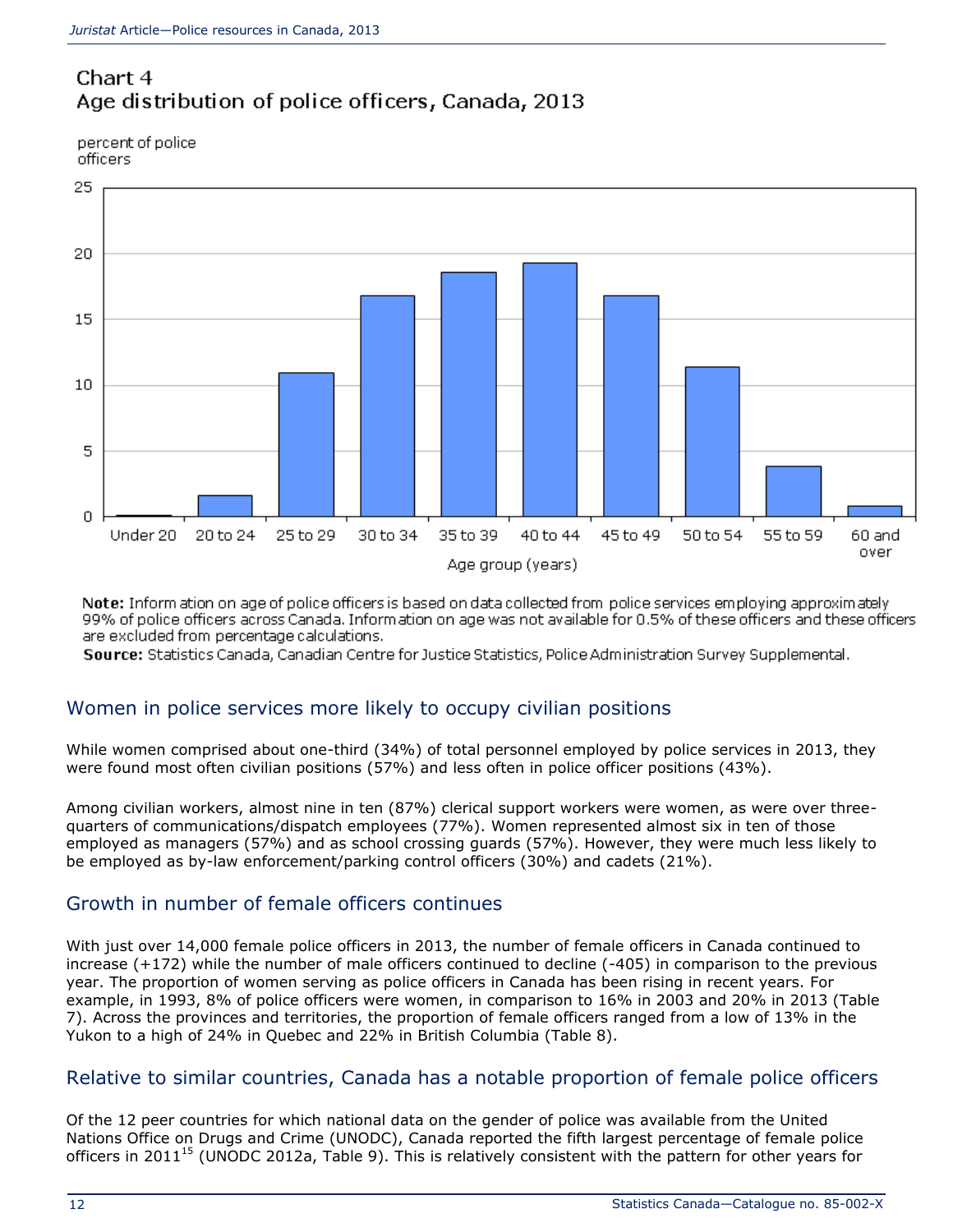which data were available. With the exception of 2009 and 2010, the United Kingdom has reported the largest proportion of officers who were female.

In those peer countries, except for Sweden and the United States, the proportion of police who are female has been rising for the years for which data were available.

#### More women in the higher ranks of policing

Women are accounting for more and more positions among the higher ranks (Table 10). The proportion of women serving as senior officers and non-commissioned officers has increased since comparable data became available in the mid-1980s, reaching 10% and 17% respectively in 2013. Representation of women for each of these ranks has more than doubled since 2003. While the proportion of female officers as constables<sup>[16](http://wwwstaging.statcan.gc.ca/pub/85-002-x/2014001/article/11914-eng.htm#n16)</sup> increased from the mid-1980s to 2005, it has remained relatively stable since. In 2013, 22% of constables were female, compared to 5% in 1986 (Chart 5, Table 10).

#### Chart 5 Female police officers as a percentage of total police officers, by rank, Canada, 1986 to 2013

percent



1. Includes personnel between the rank of constable and lieutenant, such as staff-sergeants, sergeants, detectivesergeants, corporals and all equivalent ranks.

2. Includes personnel who have obtained senior officer status, normally at the rank of lieutenant or higher, such as chiefs, deputy chiefs, staff superintendents, superintendents, staff inspectors, inspectors, lieutenants, and other equivalent ranks.

Notes: Prior to 1986, data on the rank of police officers was not available. Represents the actual number of permanent, fully-sworn police officers (or their full-time equivalents). This number also includes officers who are deployed to contract positions and who are not available for general policing duties in their community. Police officers on long-term leave who are not being paid by the police service's annual budget are excluded.

Source: Statistics Canada, Canadian Centre for Justice Statistics, Police Administration Survey.

### Aboriginal persons and visible minorities

Over the years, Canada has become more diverse as Aboriginal and visible minority populations have grown in this country. According to Statistics Canada's National Household Survey (NHS), 1,400,685 people identified as an Aboriginal person in 2011, which represented 4.3% of the Canadian population<sup>[17](http://wwwstaging.statcan.gc.ca/pub/85-002-x/2014001/article/11914-eng.htm#n17)</sup>. This population has increased faster than the non-Aboriginal population between 2006 and 2011 (+20.1% versus  $+5.2\%$ <sup>[18](http://wwwstaging.statcan.gc.ca/pub/85-002-x/2014001/article/11914-eng.htm#n18)</sup> (National Household Survey 2011a).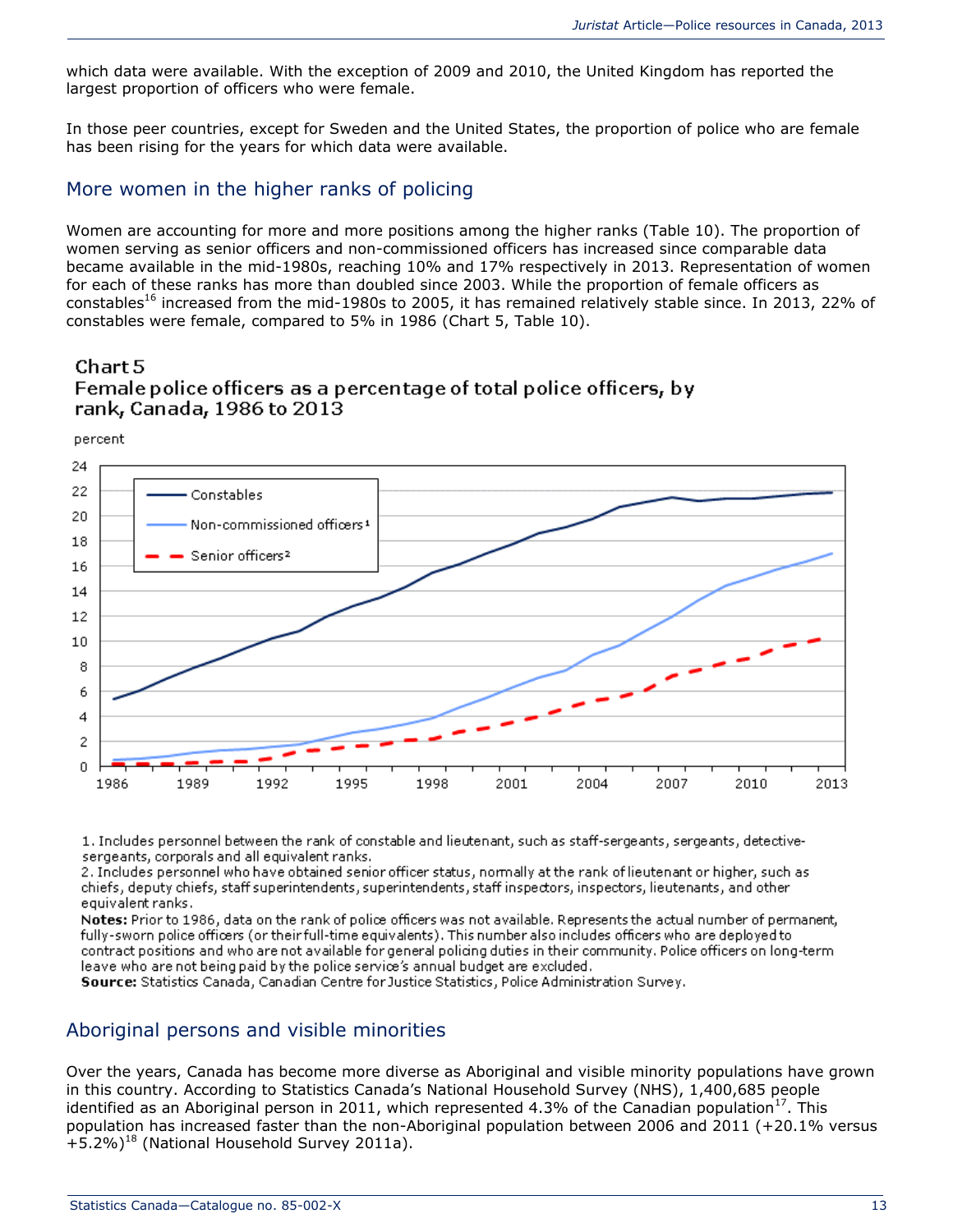In addition, the 2011 NHS found that almost 6,264,800 people identified themselves a member of a visible minority group, which represented 19.1% of Canada's population, as compared to 16.2% in 2006. This growth is largely due to the number of immigrants arriving from non-European countries including those from Asia (including the Middle East), the Caribbean and Central and South America, Africa, and Oceania and other regions. Almost eight in ten (78.0%) of immigrants who arrived between 2006 and 2011 identified themselves as visible minorities compared to three quarters of those who arrived in the 1990s (74.8%) (National Household Survey 2011b).

Individuals who identify themselves as an Aboriginal person<sup>[19](http://wwwstaging.statcan.gc.ca/pub/85-002-x/2014001/article/11914-eng.htm#n19)</sup> or a member of a visible minority group<sup>[20](http://wwwstaging.statcan.gc.ca/pub/85-002-x/2014001/article/11914-eng.htm#n20)</sup> comprise two of four groups designated under the *Employment Equity Act*, with the other two being women and persons with disabilities. In 2013, information was available on Aboriginal and visible minority identity for 48,710 officers (69% of all officers).<sup>[21](http://wwwstaging.statcan.gc.ca/pub/85-002-x/2014001/article/11914-eng.htm#n21)</sup> Of these, 5% reported being an Aboriginal person and 9% reported being a member of a non-Aboriginal visible minority group, while the remainder identified as Caucasian in race or white in colour.

### Expenditures reached \$13.5 billion in 2012

Operating expenditures for all police services in Canada reached \$13.5 billion in 2012, up 2.8% from the previous year when controlling for inflation<sup>[22](http://wwwstaging.statcan.gc.ca/pub/85-002-x/2014001/article/11914-eng.htm#n22)</sup> (Table 11). With the exception of 2011, constant dollar spending on policing services has been increasing since the late 1990s.

After controlling for inflation, all provinces reported an annual increase in total spending in 2012, with the exception of Nova Scotia where expenditures remained stable<sup>[23](http://wwwstaging.statcan.gc.ca/pub/85-002-x/2014001/article/11914-eng.htm#n23)</sup>. Spending increased the most in Nunavut (+12.8%) and the Northwest Territories (+9.5%). The province with the largest increase in spending from the previous year was Manitoba (+8.2%) (Table 12).

Since 2002, police expenditures in constant dollars Canada have increased by 42%. While large increases were found in the territories (including Nunavut at +63%), some of the largest were found in the provinces, including Alberta (+73%) and British Columbia (+60%). In contrast, expenditures increased the least in Prince Edward Island (+21%) (Table 13).

Compared to expenditures presented on their own, the per capita cost, which takes the size of the population into account, demonstrates more moderate changes in Canada since the late 1990s. In the last three years, the per capita cost was stable<sup>[24](http://wwwstaging.statcan.gc.ca/pub/85-002-x/2014001/article/11914-eng.htm#n24)</sup> in 2010, decreased in 2011, and then again increased moderately in 2012 (Table 11).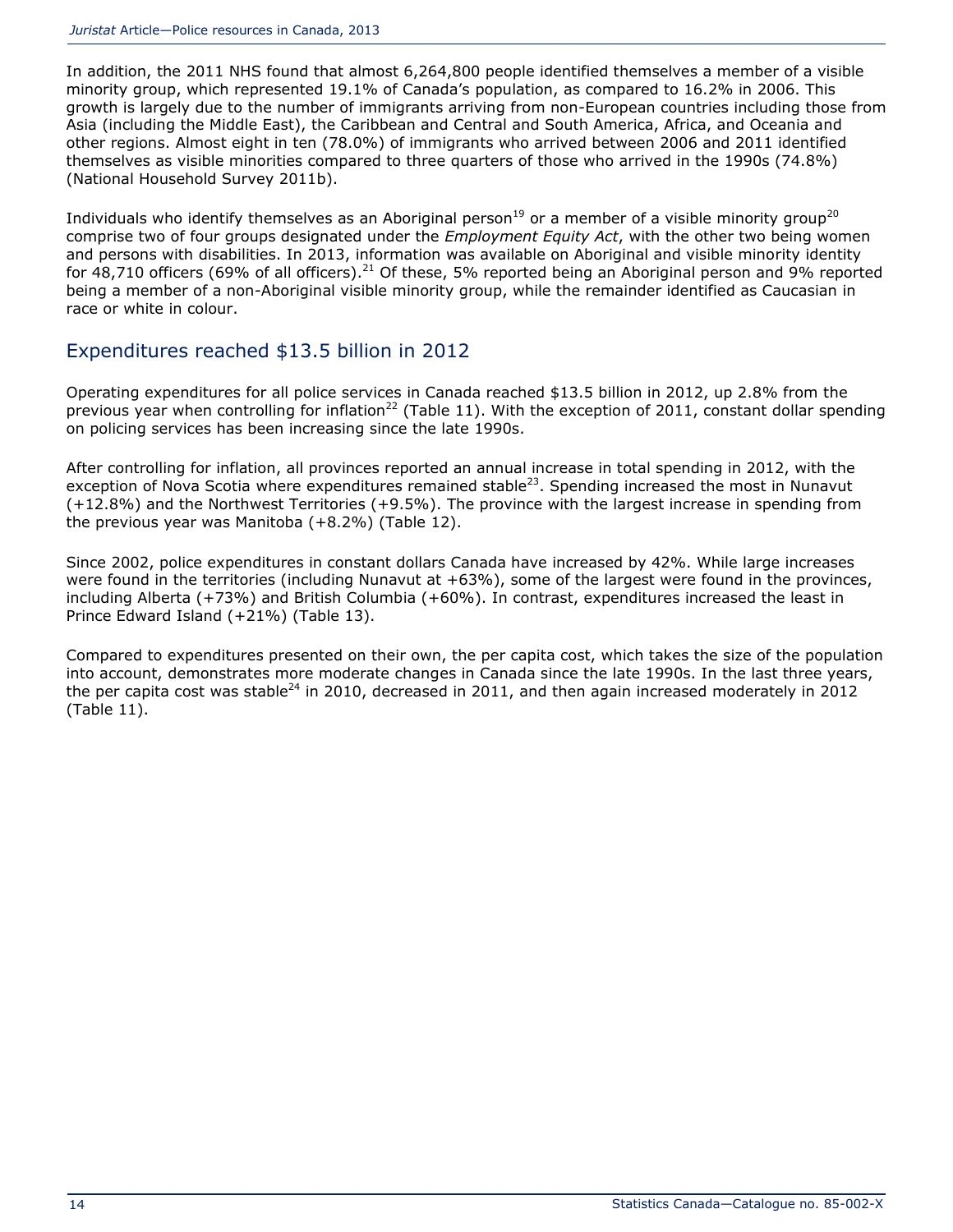#### Text box 5 Salaries and wages of police officers and those in similar occupations

One of several questions raised within of the economics of policing discussion is the trend in police officer salaries (Public Safety Canada 2013). Although the Police Administration Survey collects information on total spending on salaries, it does not distinguish between the salaries of police officers and civilians within a police service. Therefore, in order to compare salaries of police officers with those in similar professions, data from the Labour Force Survey (LFS) are used.

In addition to collecting estimates of employment and unemployment, since 1997 the LFS has also collected information on the usual wages<sup>[1](http://wwwstaging.statcan.gc.ca/pub/85-002-x/2014001/article/11914-eng.htm#n5bx1)</sup> of employees at their main job by occupation<sup>[2](http://wwwstaging.statcan.gc.ca/pub/85-002-x/2014001/article/11914-eng.htm#n5bx2)</sup> (Statistics Canada 2013a). Occupations consist of groupings of jobs by types of tasks, duties and responsibilities involved, taking into account such factors as complexity, services provided and degree of responsibility (Statistics Canada 2013b).

Police officers are responsible for law enforcement, crime prevention and reduction, assistance to victims, maintenance of public order and emergency response (Burczycka 2013) (see Text box 1). As such, police work overlaps with other occupations that involve these responsibilities. Also, police officers work with those in other occupations to fulfill these responsibilities. For example, firefighters and ambulance attendants are also involved in emergency response. These occupations, as well as nurses, counsellors, social workers, teachers, and community and social service workers provide assistance to others and are responsible for the well-being of others. Those in many of these occupations must abide by provincial standards and regulations and must achieve similar educational and/or training requirements. While security guards differ in terms of training, accountability, and service to the public, they are also involved in maintaining order, providing assistance, and responding to emergencies. Trends in salaries for these occupations provide a point of comparison for police officer salaries.

When controlling for inflation<sup>[3](http://wwwstaging.statcan.gc.ca/pub/85-002-x/2014001/article/11914-eng.htm#n5bx3)</sup>, LFS data show that polic[e](http://wwwstaging.statcan.gc.ca/pub/85-002-x/2014001/article/11914-eng.htm#n5bx4) officers earned an average hourly wage<sup>4</sup> of \$27.12 in 2012, the fourth highest among the occupations analysed (Text box 5 Table). The highest earners in 2012 were secondary school teachers, at an average wage of \$28.92 hourly, followed by registered nurses at \$27.61, and elementary school and kindergarten teachers at \$27.47. In contrast, the lowest average earnings per hour were for security guards and related occupations at \$12.88, and community and social service workers at \$17.57. These two occupations had wage rates lower than the average for all occupations at \$19.16.

Such differences in wages were found throughout the period of 2002 to 2012. During this period, hourly earnings were consistently higher for secondary school teachers and usually higher for elementary school and kindergarten teachers as well as registered nurses. Security guards and community social service workers consistently had lower hourly earnings, which were lower than the average for all occupations.

Between 2002 and 2012, the average hourly wage rate increased 7% for police officers, as it did for community and social service workers (+7%) and similar to social workers (8%). The lowest increase in average hourly wage rate for this period was for security guards and related occupations (5%). In contrast, the highest increases from 2002 to 2012 were for ambulance attendants and other paramedical occupations (21%), family, marriage and other related counsellors (15%), and registered nurses (14%).

#### **Notes**

- 1. Wage/salary information does not take into account taxes and other deductions, but does include tips and commissions. In addition, weekly and hourly wages/salary are calculated by taking into account the usual paid work hours per week (see Statistics Canada 2013a).
- 2. Wage information from the Labour Force Survey (LFS) are the most recent data available at the time this article was produced. Those contained in this report are organized according to the National Occupational Classification for Statistics (NOC-S) 2006 (see Statistics Canada 2013b).
- 3. Data from the Consumer Price Index (CPI) used to calculate constant dollars are the most recent data available at the time this article was produced.
- 4. Wages were analyzed in terms of hours rather than weeks given variation in the average usual hours worked by those in different occupational groups. Of the occupations considered, from 2002 to 2012 police officers had one of the highest average numbers of usual hours, along with firefighters and ambulance attendants, working between four to five hours per week more than the average for all occupations. Of these three occupational groups, the number of hours varied the least for police officers. The least average usual hours per week were worked by nurses, community and social service workers, security guards, and sometimes counsellors during this period.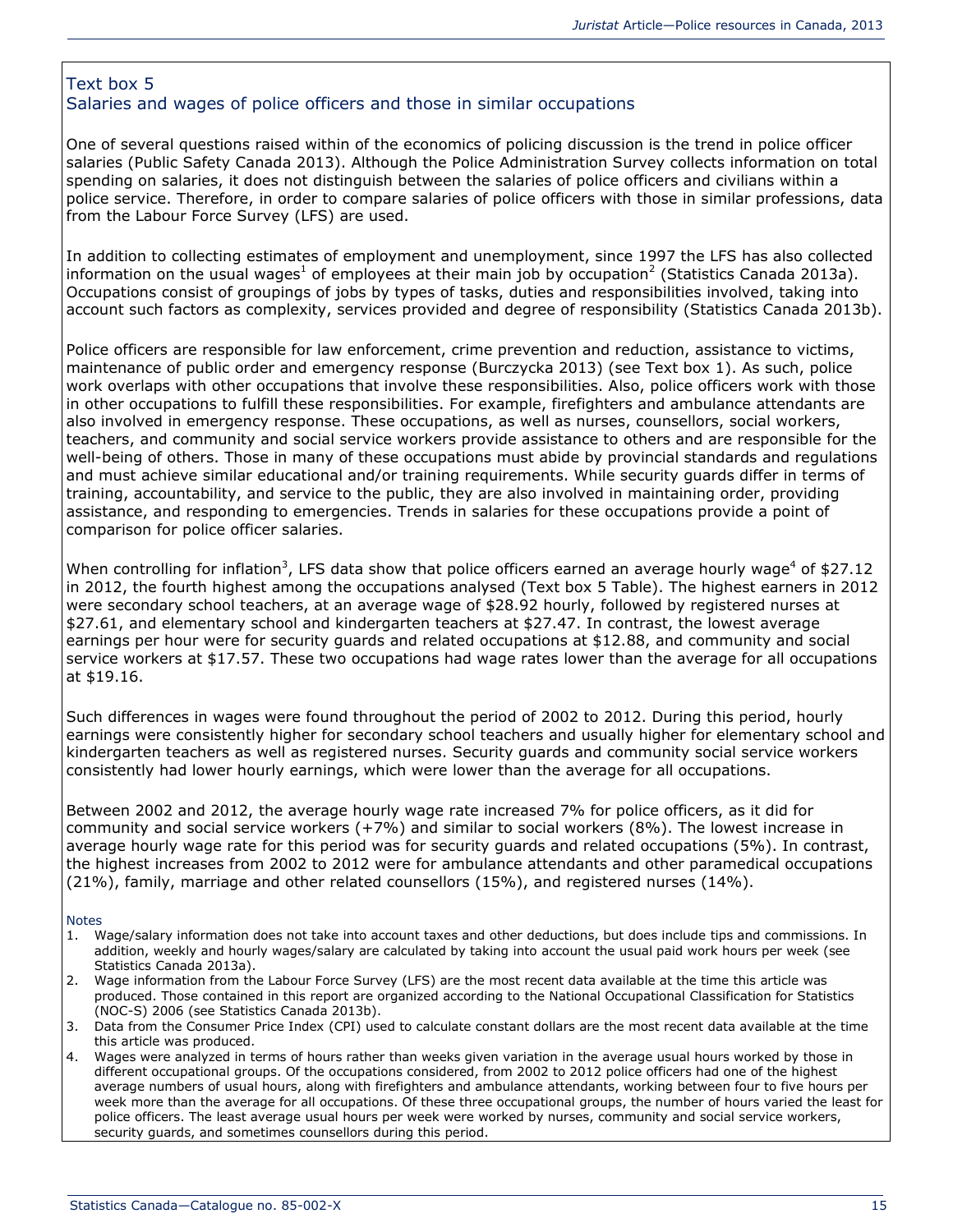#### Text box 5

Salaries and wages of police officers and those in similar occupations (continued)

#### Text box 5 Table

Average hourly wage rate<sup>[1](http://wwwstaging.statcan.gc.ca/pub/85-002-x/2014001/article/11914-eng.htm#txt5tbln_1)</sup>, constant dollars<sup>[2](http://wwwstaging.statcan.gc.ca/pub/85-002-x/2014001/article/11914-eng.htm#txt5tbln_2)</sup>, 2002 to 2012

|                                                                                                                   | 2002                                                                                                                      | 2003              | 2004  | 2005        | 2006  | 2007    | 2008                                                              | 2009  | 2010        | 2011  |       | 2012 Percent       |
|-------------------------------------------------------------------------------------------------------------------|---------------------------------------------------------------------------------------------------------------------------|-------------------|-------|-------------|-------|---------|-------------------------------------------------------------------|-------|-------------|-------|-------|--------------------|
|                                                                                                                   |                                                                                                                           |                   |       |             |       |         |                                                                   |       |             |       |       | change             |
| <b>Occupational</b><br>Group <sup>3</sup>                                                                         |                                                                                                                           |                   |       |             |       | dollars |                                                                   |       |             |       |       | 2002<br>to<br>2012 |
| Secondary School                                                                                                  |                                                                                                                           |                   |       |             |       |         |                                                                   |       |             |       |       |                    |
| <b>Teachers</b>                                                                                                   |                                                                                                                           | 26.54 26.40       | 26.69 | 26.73       | 26.82 | 26.86   | 26.99                                                             | 28.01 | 28.70       | 28.78 | 28.92 | 9                  |
| <b>Registered Nurses</b>                                                                                          |                                                                                                                           | 24.30 24.87       |       | 25.18 25.16 | 25.31 | 25.87   | 26.38                                                             | 27.45 | 27.94       | 27.70 | 27.61 | 14                 |
| <b>Elementary School</b><br>and Kindergarten                                                                      |                                                                                                                           |                   |       |             |       |         |                                                                   |       |             |       |       |                    |
| <b>Teachers</b>                                                                                                   |                                                                                                                           |                   |       |             |       |         | 24.93 25.19 25.30 25.34 25.60 25.67 25.93 27.02 27.45 27.51 27.47 |       |             |       |       | 10                 |
| <b>Police Officers</b>                                                                                            |                                                                                                                           |                   |       |             |       |         |                                                                   |       |             |       |       |                    |
| (Except                                                                                                           |                                                                                                                           |                   |       |             |       |         |                                                                   |       |             |       |       |                    |
| Commissioned)                                                                                                     |                                                                                                                           |                   |       |             |       |         | 25.43 24.83 24.35 24.60 25.30 25.58 25.78 26.42 26.68 26.96 27.12 |       |             |       |       | $\boldsymbol{7}$   |
| Firefighters                                                                                                      |                                                                                                                           | 23.77 23.82 23.51 |       | 23.99       | 24.88 | 24.86   | 25.13                                                             |       | 26.04 25.99 | 26.14 | 26.52 | 12                 |
| Social Workers                                                                                                    |                                                                                                                           | 23.30 23.50       | 24.06 | 23.90       | 23.46 |         | 23.61 24.13                                                       | 24.86 | 24.91       | 25.26 | 25.20 | 8                  |
| Ambulance                                                                                                         |                                                                                                                           |                   |       |             |       |         |                                                                   |       |             |       |       |                    |
| Attendants and<br>Other Paramedical                                                                               |                                                                                                                           |                   |       |             |       |         |                                                                   |       |             |       |       |                    |
|                                                                                                                   |                                                                                                                           |                   |       |             |       |         | 19.36 19.97 20.36 20.64 21.23 21.43 21.19 21.91 22.07 22.74 23.49 |       |             |       |       | 21                 |
| Occupations<br>Family, Marriage and                                                                               |                                                                                                                           |                   |       |             |       |         |                                                                   |       |             |       |       |                    |
| Other Related                                                                                                     |                                                                                                                           |                   |       |             |       |         |                                                                   |       |             |       |       |                    |
| Counsellors                                                                                                       |                                                                                                                           |                   |       |             |       |         | 19.32 19.29 20.10 20.21 20.18 20.91 21.58 21.92 21.18 21.18 22.22 |       |             |       |       | 15                 |
| Community and                                                                                                     |                                                                                                                           |                   |       |             |       |         |                                                                   |       |             |       |       |                    |
| Social Service                                                                                                    |                                                                                                                           |                   |       |             |       |         |                                                                   |       |             |       |       |                    |
| Workers                                                                                                           |                                                                                                                           |                   |       |             |       |         | 16.38 16.16 16.01 16.10 16.60 16.72 16.82 17.82 17.97 17.49 17.57 |       |             |       |       | 7                  |
| Security Guards and                                                                                               |                                                                                                                           |                   |       |             |       |         |                                                                   |       |             |       |       |                    |
|                                                                                                                   | 5<br>Related Occupations 12.26 12.24 11.97 11.93 12.03 11.98 12.12 12.72 12.88 12.72 12.88                                |                   |       |             |       |         |                                                                   |       |             |       |       |                    |
|                                                                                                                   | 1. Based on two year moving average. The Labour Force Survey (LFS) estimates are based on a sample and are                |                   |       |             |       |         |                                                                   |       |             |       |       |                    |
|                                                                                                                   | therefore subject to sampling variability. As a result, wage data at this level are published as two year moving averages |                   |       |             |       |         |                                                                   |       |             |       |       |                    |
| to reduce irregular movements caused by relatively small sample sizes. A two-year moving average is the sum of 24 |                                                                                                                           |                   |       |             |       |         |                                                                   |       |             |       |       |                    |
| monthly estimates divided by 24.                                                                                  |                                                                                                                           |                   |       |             |       |         |                                                                   |       |             |       |       |                    |

2. Dollars of a particular base year, which are adjusted (by inflation or deflation) to show changes in the purchasing power of the dollar. The Consumer Price Index was used to calculate constant dollars over a base year of 2002 (2002=100). Note that historical constant dollar data are revised each year as the base year for calculation changes periodically. Data from the Consumer Price Index (CPI) used to calculate constant dollars are the most recent data available at the time this article was produced.

3. According to the National Occupational Classification for Statistics (NOC-S) 2006.

**Note:** Wage information from the Labour Force Survey (LFS) are the most recent data available at the time this article was produced.

**Sources:** Statistics Canada, Labour Force Survey and Consumer Price Index.

### **Summary**

The rate of police strength in Canada continued to decline in 2013. Following growth in the 2000s, this was the third consecutive annual decrease.

In 2012, most hirings in police services were recruit graduates and the most common reason for departures was retirement. In 2012, 11% of police officers in Canada could have left due to retirement, but only 2% of police officers did.

The trend towards more women in policing continued in 2013. Once again, the number of female officers increased, while the number of male officers declined. Females now account for 20% of all police officers and 68% of civilian employees, and representation of women in the higher ranks of policing continued to increase.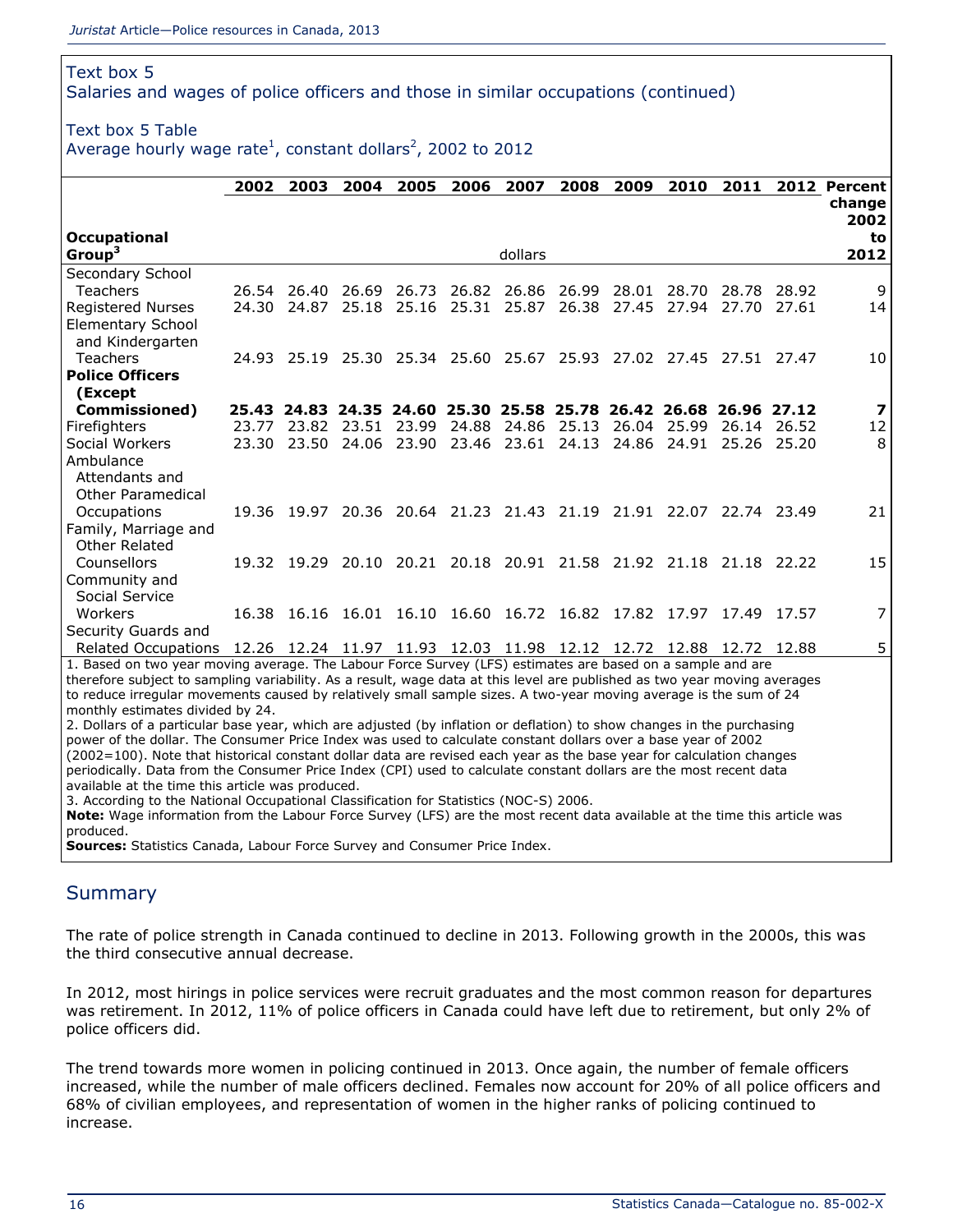Expenditures on policing totalled \$13.5 billion in 2012. Controlling for inflation, this was an increase of 2.8% from the previous year. With the exception of 2011, constant dollar spending on policing has been increasing since the late 1990s.

### Survey descriptions

The Police Administration Survey collects data on police personnel and expenditures from each municipal, provincial and federal (RCMP) police service in Canada. First Nations police personnel and expenditures falling under the jurisdiction of the RCMP are reported under RCMP federal policing.

The following federal policing and security agencies are excluded from the survey: the Canadian Security Intelligence Service, railway and military police. Federal and provincial government departments deploying personnel to enforce specific statutes in the areas of income tax, customs and excise, immigration, fisheries and wildlife are also excluded. As well, private security guards and private investigators are not included in this survey.

Data presented in this report represent police personnel as of May 15, 2013 and final expenditures for the year 2012 (or 2012/2013 for those services operating on a fiscal year). Most municipal police services operate on a calendar year while the provincial services and the RCMP operate on a fiscal year.

Personnel counts are based on permanent, full-time equivalents; part-time employees are converted to fulltime equivalents (e.g., 4 employees working 10 hours per week would equal 1 full-time employee working a 40-hour week). Police officers include the actual number of sworn police officers available for active duty as of May 15, 2013. Other employees include all civilian personnel, including clerks, dispatchers, managers, cadets, special constables, security officers, school crossing guards, and by-law enforcement officers.

Counts for temporary officers are not included in any of the police officer counts, as only permanent, fulltime officers (and full-time equivalents) are included. Temporary police officers are hired to fill in, as needed, for permanent police officers. The province of Quebec employs more temporary police officers than any other jurisdiction. Of the 923 temporary officers reported in 2013, 816 or 88% were employed in Quebec.

Police expenditures are actual operating expenditures and include: salaries and wages, benefits, and other operating expenses such as accommodation costs, fuel, maintenance, etc. Capital expenditures, funding from external sources, revenues and recoveries are not included.

In 2013, the Police Administration Survey Program included the Supplemental questionnaire for the second time, which captured detailed information on hirings, departures, eligibility to retire, years of service, age, education, visible minority status and language. The majority of the information collected through this questionnaire is based on the familiar May 15 survey snapshot day. Other data, including those on annual hirings, departures and eligibility to retire, is collected based on the previous calendar year or fiscal year.

Some police services are unable to provide one or more of the data elements asked for on the Supplemental Police Administration Survey questionnaire. In these cases, the police services are excluded from related percent calculations and a note explaining coverage for the data element is included in the text or table.

Data from the Uniform Crime Reporting (UCR) Survey are also included in this report to provide appropriate caseload context for the police in terms of the volume of criminal incidents coming to their attention. The UCR Survey collects police-reported crime and traffic offences reported by all police services in Canada, dating back to 1962, and is the basis for crime rate, Crime Severity Index and Violent Crime Severity Index information.

### References

Burbidge, Scott. 2005. "The Governance Deficit: Reflections on the Future of Public and Private Policing in Canada." *Canadian Journal of Criminology and Criminal Justice*: 63-86.

Burczycka, Marta. 2013. *Police Resources in Canada, 2012.* Statistics Canada Catalogue no. 85-225-X.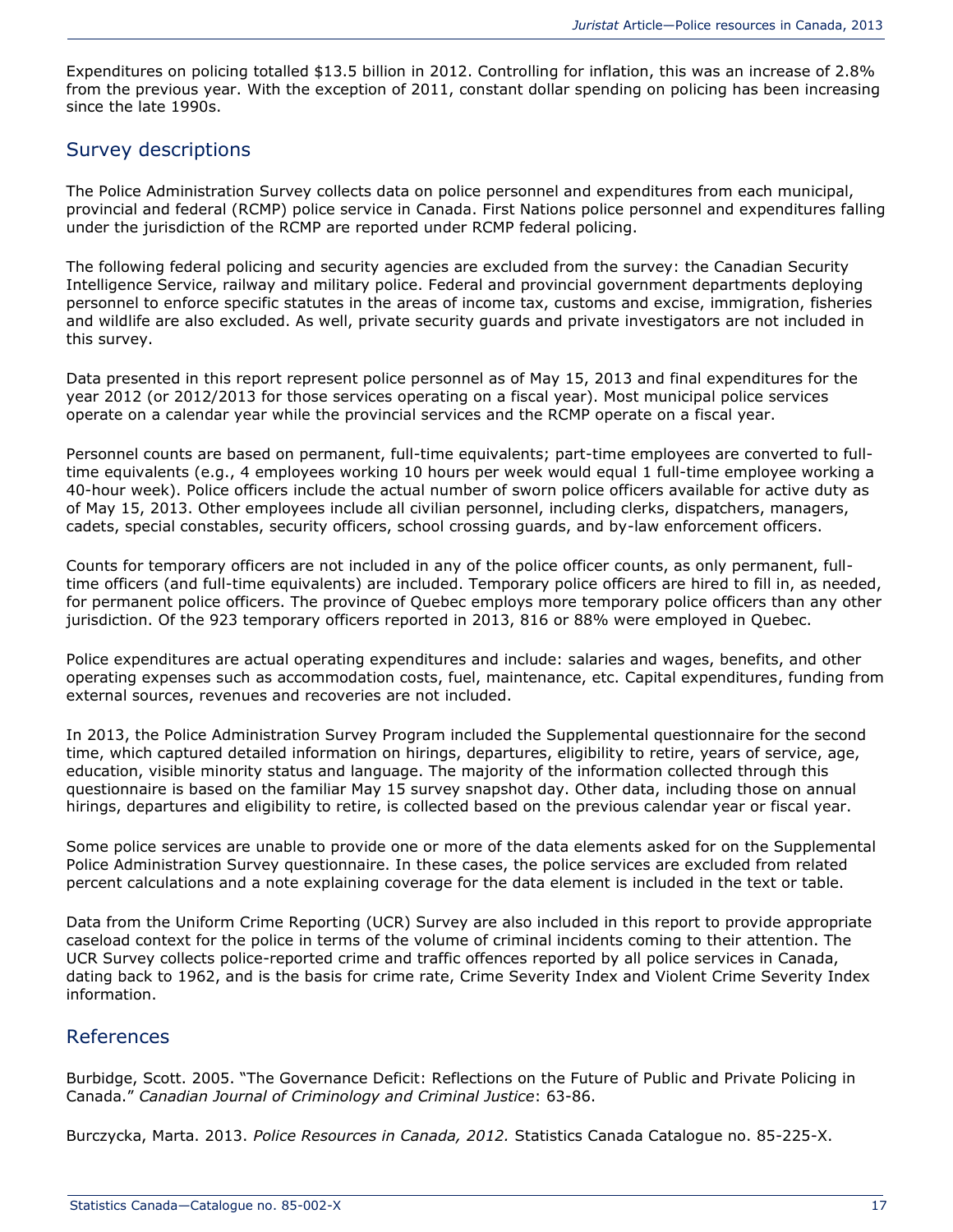Burczycka, Marta. 2011. *Police Resources in Canada, 2011.* Statistics Canada Catalogue no. 85-225-X.

Conference Board of Canada. 2013. "Methodology." <http://conferenceboard.ca/hcp/methodology.aspx> (accessed October 10, 2013).

Federation of Canadian Municipalities. 2008. *Towards Equity and Efficiency in Policing: A Report on Policing Roles, Responsibilities and Resources in Canada.* [http://www.fcm.ca/Documents/reports/Towards\\_Equity\\_and\\_Efficiency\\_in\\_Policing\\_EN.pdf](http://www.fcm.ca/Documents/reports/Towards_Equity_and_Efficiency_in_Policing_EN.pdf) (accessed October 9, 2013).

Griffiths, Curt Taylor, Sgt Adam Palmer, Sgt Larry Weeks, and Brian Polydore. 2006. *Civilianization in the Vancouver Police Department*.<http://vancouver.ca/police/assets/pdf/studies/vpd-study-civilianization.pdf> (accessed October 9, 2013).

Labour Force Survey. 2013. "Wages of employees by occupation (current dollars), Canada, from 1997/1998 to 2011/2012, 2 years moving average." (Custom request)

Murphy, Christopher. 2007. "'Securitizing' Canadian Policing: A New Policing Paradigm for the Post 9/11 Security State?" *Canadian Journal of Sociology* 32(4): 449-475.

National Household Survey, 2011a. 2013. *Aboriginal Peoples in Canada: First Nations People, Métis and Inuit*. Statistics Canada Catalogue no. 99-011-X2011001.

National Household Survey, 2011b. 2013. *Immigration and Ethnocultural Diversity in Canada.* Statistics Canada Catalogue no. 99-010-X2011001.

Perreault, Samuel. 2013. "Police-reported crime statistics in Canada, 2012." *Juristat*. Statistics Canada Catalogue no. 85-002-X.

Public Safety Canada. 2013. *2013 Summit on the Economics of Policing: Summit Report.* <http://www.publicsafety.gc.ca/cnt/rsrcs/pblctns/smmt-cnmcs-plcng-2013/index-eng.aspx> (accessed October 9, 2013).

Statistics Canada. 2013a. "Guide to the Labour Force Survey." [http://www.statcan.gc.ca/pub/71-543-g/71-](http://www.statcan.gc.ca/pub/71-543-g/71-543-g2013001-eng.htm) [543-g2013001-eng.htm](http://www.statcan.gc.ca/pub/71-543-g/71-543-g2013001-eng.htm) (accessed January 7, 2014). Statistics Canada Catalogue no.71-542-G.

Statistics Canada. 2013b. "Introduction." *National Occupational Classification (NOC-S) 2006*. [http://www.statcan.gc.ca/subjects-sujets/standard-norme/soc-cnp/2006/noc2006-cnp2006-introduction](http://www.statcan.gc.ca/subjects-sujets/standard-norme/soc-cnp/2006/noc2006-cnp2006-introduction-eng.htm)[eng.htm](http://www.statcan.gc.ca/subjects-sujets/standard-norme/soc-cnp/2006/noc2006-cnp2006-introduction-eng.htm) (accessed January 7, 2014).

Trottier, Daniel. 2012. "Policing Social Media." *Canadian Review of Sociology* 49(4): 411-425.

UNODC. 2012a. "Total, male and female police personnel as at 31 December." Criminal justice system resources.<http://www.unodc.org/unodc/en/data-and-analysis/statistics/crime.html> (accessed October 9, 2013).

UNODC. 2012b. "Total Police Personnel at the National Level." Criminal justice system resources. <http://www.unodc.org/unodc/en/data-and-analysis/statistics/crime.html> (accessed October 9, 2013).

#### **Notes**

- 1. Although the Police Administration Survey has collected data on highest level of education completed at time of hiring and languages spoken, the data are not presented due to issues related to data quality.
- 2. The crime rate represents data from the Aggregate Uniform Crime Reporting (UCR1) Survey, and permits historical comparisons back to 1962. The crime rate is the number of police-reported *Criminal Code* offences (excluding traffic) per 100,000 population.
- 3. Percent change of -0.2% rounds to 0%, so Nunavut's percent change is considered stable.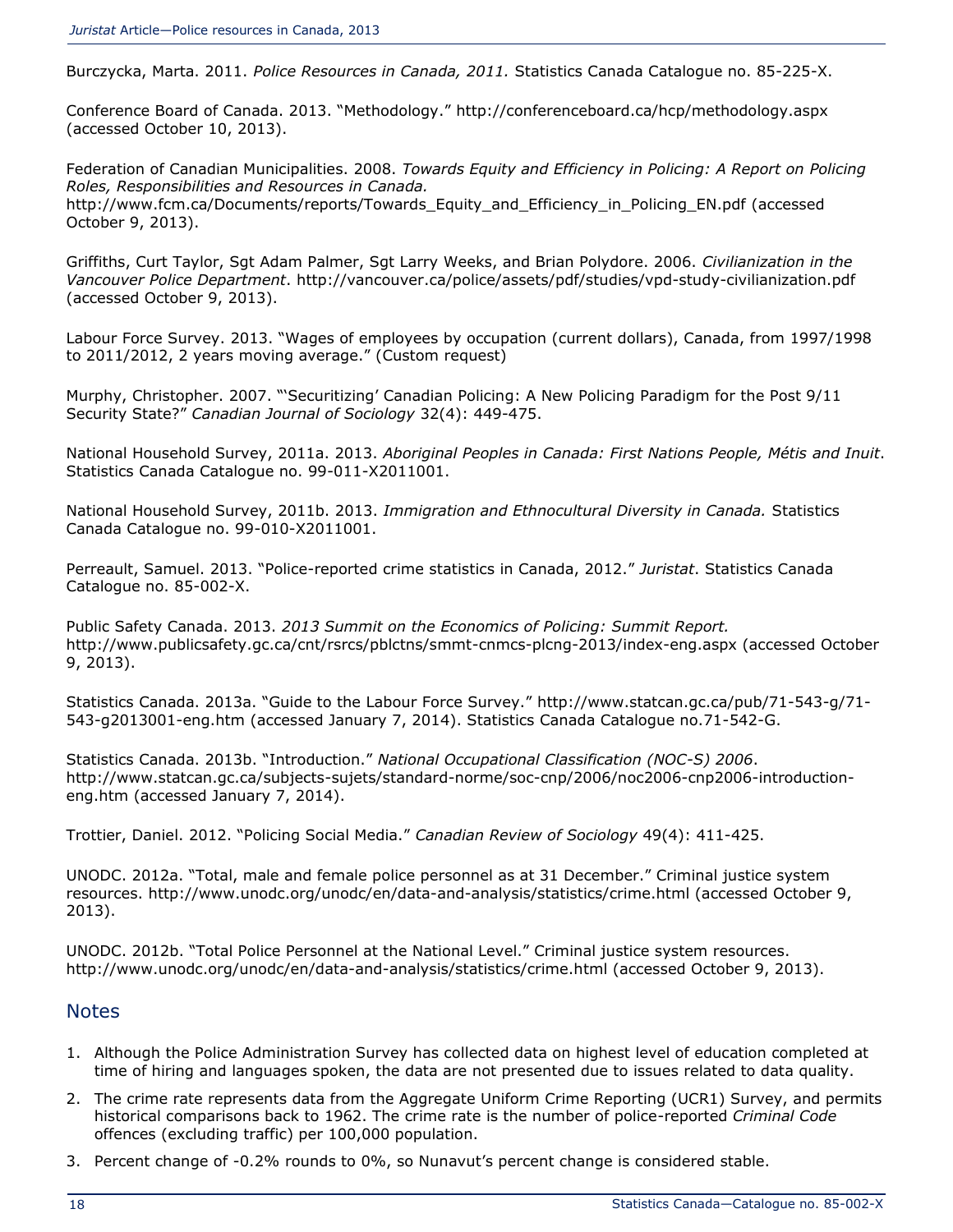- 4. The Crime Severity Index (CSI) takes into account both the volume and the seriousness of crime. In the calculation of the CSI, each offence is assigned a weight, derived from average sentences handed down by criminal courts. The more serious the average sentence, the higher the weight for that offence. As a result, more serious offences have a greater impact on changes in the index. All police-reported *Criminal Code* offences, including traffic offences and other federal statute offences, are included in the Crime Severity Index.
- 5. The Violent Crime Severity Index (Violent CSI) takes into account both the volume and the seriousness of violent crime. In the calculation of the Violent CSI, each violent offence is assigned a weight, derived from average sentences handed down by criminal courts. The more serious the average sentence, the higher the weight for that offence. As a result, more serious offences have a greater impact on changes in the index. All police-reported violent *Criminal Code* offences are included in the Violent CSI.
- 6. Police Administration Survey data on police personnel and expenditures are publicly available for each municipal police service in Canada. See CANSIM tables 254-0004 and 254-0006 at [www.statcan.gc.ca](http://www.statcan.gc.ca/) or contact the Canadian Centre for Justice Statistics at [ccjsccsj@statcan.gc.ca](mailto:ccjsccsj@statcan.gc.ca) or by calling 1-800-387-2231.
- 7. Percent change rounds to 0%.
- 8. Special constables, such as Native Special Constables, are civilians employed by police services. They are not included within the definition of police officer.
- 9. The Police Administration Survey only collects data on civilian employees paid for by the police service. Therefore, if civilian employees of a police service are paid for by the municipality, such as in the case of RCMP detachments, they are not captured by the survey.
- 10. Native Special Constables are personnel that provide a restrictive policing role within Aboriginal communities and act as liaison between fully-sworn police officers and Aboriginal members of the community. They have limited law enforcement authority. Many of the Native Special Constables were part of the Native Special Constable Program that was sponsored by the RCMP.
- 11. While most Police Administration Survey data on police strength pertains to the snapshot date of May 15, 2013, data on hiring, departures, and eligibility to retire refers to either the 2012 calendar year or the 2012/2013 fiscal year, depending on the police service.
- 12. Includes paid police officers who achieved the status of fully-sworn police officer *during* the calendar or fiscal year prior to the year for which data are shown.
- 13. Includes senior officers, non-commissioned officers and constables who achieved the status of fully-sworn officer prior to the calendar or fiscal year for which data are shown.
- 14. Some police services are unable to report on the overall years of service of their police officers and have instead been reporting the years of service at their respective police service.
- 15. The most recent year for which data for these countries is available.
- 16. Includes all classes of constables, except Special Constables, who are civilians employed by police services and are not sworn police officers.
- 17. Some Indian reserves and settlements did not participate in the 2011 National Household Survey (NHS) as enumeration was either not permitted, it was interrupted before completion, or because of natural events (e.g., forest fires). These are called "incompletely enumerated reserves" (See National Household Survey 2011a).
- 18. According to the NHS, several factors should be taken into account when comparing data on Aboriginal persons over time, including measuring the growth rate. These include differences in questions pertaining to Aboriginal identity, differences in the methodology, legislative changes, changes to the definition of reserves, differences in the list of incompletely enumerated reserves, as well as individuals reporting their identity and/or ancestry differently from one data collection period to another (See National Household Survey 2011a).
- 19. According to the NHS, "Aboriginal identity" refers to self-identifying as First Nations (North American Indian), Métis or Inuk (Inuit) and/or being a Registered or Treaty Indian and/or being a member of a First Nation or Indian band (See National Household Survey 2011a).
- 20. The *Employment Equity Act* defines as visible minorities as "persons, other than Aboriginal persons, who are non-Caucasian in race or non-white in colour." The visible minority population consists mainly of the following groups: South Asian, Chinese, Black, Filipino, Latin American, Arab, Southeast Asian, West Asian, Korean and Japanese (see National Household Survey 2011b).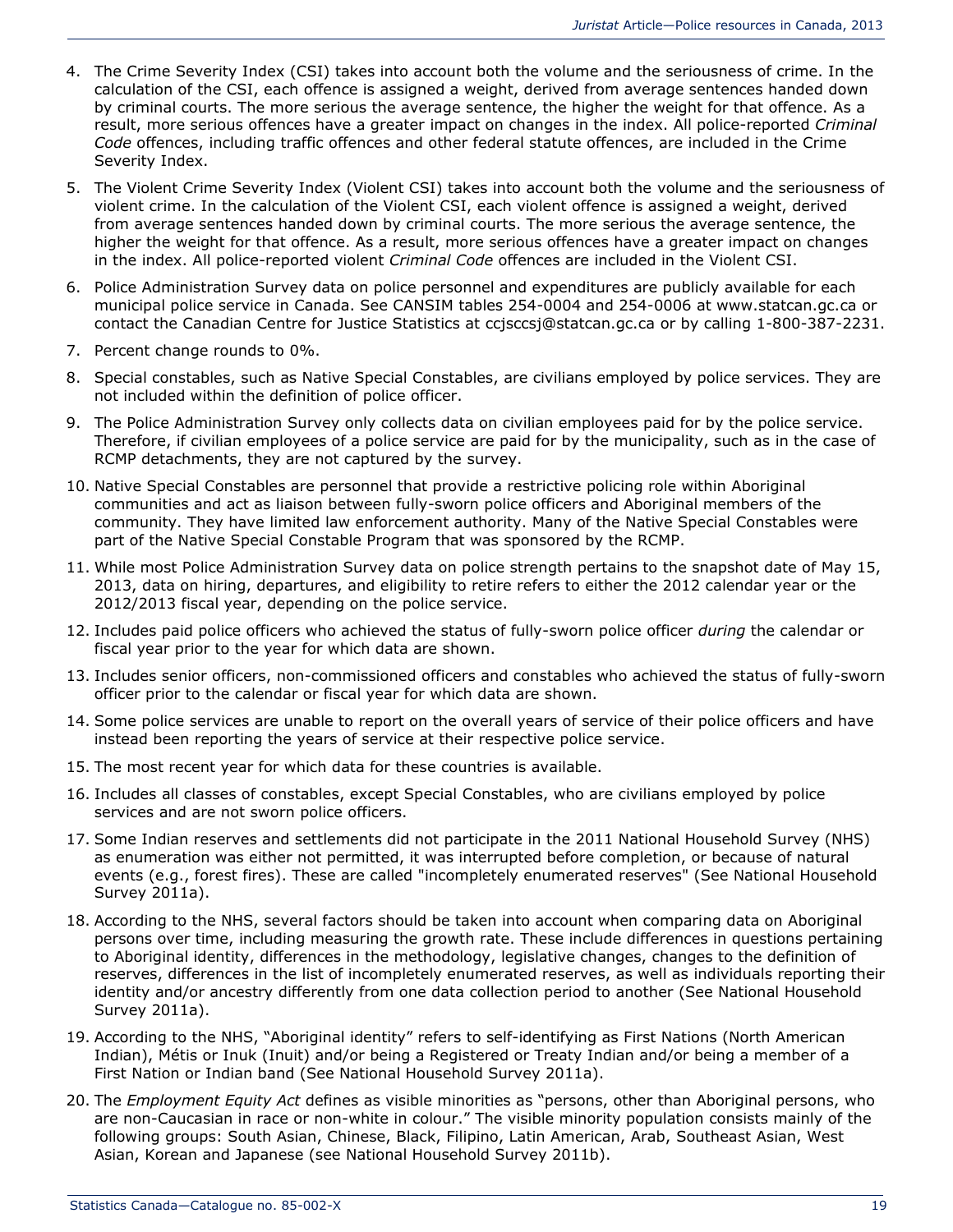- 21. Information was not available on Aboriginal or visible minority status for 31% of police officers since the police service or the individual officer did not choose to report this information. In 2013, information about Aboriginal or visible minority status was more likely to be available for recruit graduates (76%) than experienced officers (69%).
- 22. Data from the Consumer Price Index (CPI) used to calculate constant dollars are the most recent data available at the time this article was produced.
- 23. Percent change is considered stable if it rounds to 0%.
- 24. Percent change is considered stable if it rounds to 0%.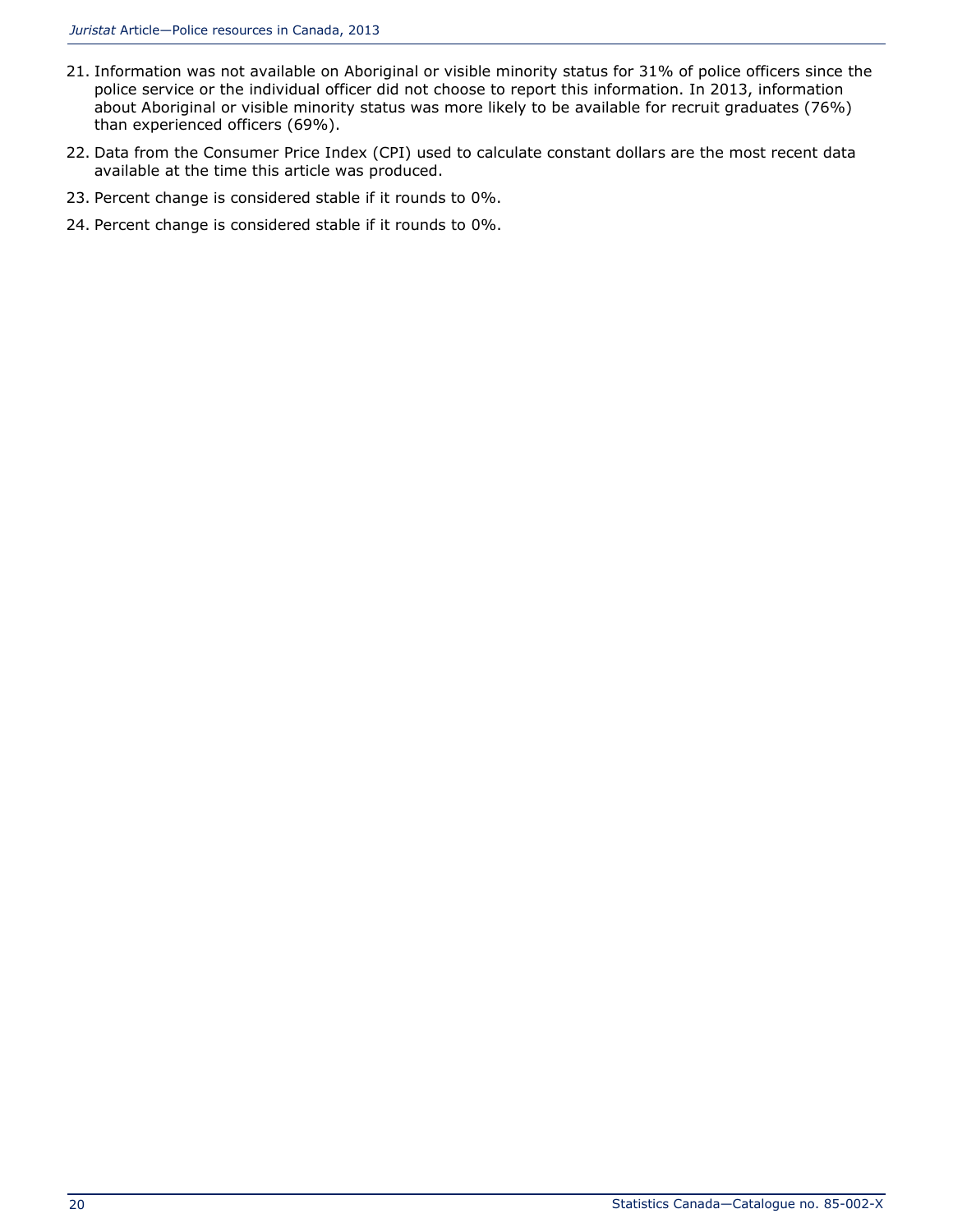# Detailed data tables

# Table 1 Trends in police strength and expenditures, Canada, 1962 to 2013

| Police officers <sup>1</sup> |                         |                |               | Civilian personnel <sup>2</sup> |                |              |               |                                                                           |           |                           |
|------------------------------|-------------------------|----------------|---------------|---------------------------------|----------------|--------------|---------------|---------------------------------------------------------------------------|-----------|---------------------------|
|                              |                         | Per Percentage |               |                                 | Per Percentage |              | <b>Police</b> |                                                                           |           | <b>Criminal Incidents</b> |
|                              | 100,000                 | change in      |               | 100,000                         | change in      | <b>Total</b> | to            | <b>Total</b>                                                              | Code      | per                       |
|                              | <b>Total population</b> | rate           |               | <b>Total population</b>         |                |              |               | rate personnel civilians expenditures <sup>3</sup> incidents <sup>4</sup> |           | officer                   |
|                              |                         |                |               |                                 |                |              |               | thousands of                                                              |           |                           |
| Year number                  | rate                    | percent number |               | rate                            | percent        | number       | ratio         | dollars                                                                   |           | number                    |
| 1962 26,129                  | 140.6                   | $\cdots$       | 5,699         | 30.7                            | $\cdots$       | 31,828       | 4.6           | $\ddotsc$                                                                 | 514,986   | 19.7                      |
| 1963 27,333                  | 144.4                   | 2.7            | 5,935         | 31.4                            | 2.3            | 33,268       | 4.6           | ò.                                                                        | 572,105   | 20.9                      |
| 1964 28,823                  | 149.4                   | 3.5            | 6,655         | 34.5                            | 9.9            | 35,478       | 4.3           | н.                                                                        | 626,038   | 21.7                      |
| 1965 30,146                  | 153.5                   | 2.7            | 7,133         | 36.3                            | 5.2            | 37,279       | 4.2           | ò.                                                                        | 628,418   | 20.8                      |
| 1966 32,086                  | 160.3                   | 4.4            | 7,583         | 37.9                            | 4.4            | 39,669       | 4.2           |                                                                           | 702,809   | 21.9                      |
| 1967 33,792                  | 165.8                   | 3.4            | 8,018         | 39.3                            | 3.7            | 41,810       | 4.2           | ò.                                                                        | 784,568   | 23.2                      |
| 1968 34,887                  | 168.5                   | 1.6            | 8,351         | 40.3                            | 2.5            | 43,238       | 4.2           | н.                                                                        | 897,530   | 25.7                      |
| 1969 36,342                  | 173.0                   | 2.7            | 8,963         | 42.7                            | 6.0            | 45,305       | 4.1           | н.                                                                        | 994,790   | 27.4                      |
| 1970 37,949                  | 178.2                   | 3.0            | 9,936         | 46.7                            | 9.4            | 47,885       | 3.8           | ò.                                                                        | 1,110,066 | 29.3                      |
| 1971 40,148                  | 182.8                   |                | 2.6 10,597    | 48.3                            | 3.3            | 50,745       | 3.8           | ä.                                                                        | 1,166,458 | 29.1                      |
| 1972 41,214                  | 185.5                   |                | 1.5 11,762    | 52.9                            | 9.7            | 52,976       | 3.5           |                                                                           | 1,189,805 | 28.9                      |
| 1973 43,142                  | 191.8                   |                | 3.4 12,297    | 54.7                            | 3.3            | 55,439       | 3.5           | н.                                                                        | 1,298,551 | 30.1                      |
| 1974 45,276                  | 198.5                   |                | 3.5 12,085    | 53.0                            | $-3.1$         | 57,361       | 3.7           | н.                                                                        | 1,456,885 | 32.2                      |
| 1975 47,713                  | 206.2                   |                | 3.9 13,794    | 59.6                            | 12.5           | 61,507       | 3.5           |                                                                           | 1,585,805 | 33.2                      |
| 1976 48,213                  | 205.6                   |                | $-0.3$ 14,377 | 61.3                            | 2.9            | 62,590       | 3.4           | ò.                                                                        | 1,637,704 | 34.0                      |
| 1977 48,764                  | 205.5                   |                | $0.0$ 15,231  | 64.2                            | 4.7            | 63,995       | 3.2           | άú.                                                                       | 1,654,024 | 33.9                      |
| 1978 48,705                  | 203.2                   |                | $-1.1$ 15,749 | 65.7                            | 2.4            | 64,454       | 3.1           | ä.                                                                        | 1,714,300 | 35.2                      |
| 1979 48,990                  | 202.4                   |                | $-0.4$ 15,001 | 62.0                            | $-5.7$         | 63,991       | 3.3           | άú.                                                                       | 1,855,271 | 37.9                      |
| 1980 49,841                  | 203.3                   |                | 0.4 16,410    | 66.9                            | 8.0            | 66,251       | 3.0           | Ш.                                                                        | 2,045,398 | 41.0                      |
| 1981 50,563                  | 203.7                   |                | 0.2 16,999    | 68.5                            | 2.3            | 67,562       | 3.0           | άú.                                                                       | 2,168,202 | 42.9                      |
| 1982 50,539                  | 201.2                   |                | $-1.2$ 17,738 | 70.6                            | 3.1            | 68,277       | 2.8           | н.                                                                        | 2,203,665 | 43.6                      |
| 1983 50,081                  | 197.4                   |                | $-1.9$ 17,342 | 68.4                            | $-3.2$         | 67,423       | 2.9           | н.                                                                        | 2,148,633 | 42.9                      |
| 1984 50,010                  | 195.3                   |                | $-1.1$ 17,503 | 68.4                            | 0.0            | 67,513       | 2.9           | н.                                                                        | 2,147,656 | 42.9                      |
| 1985 50,351                  | 194.8                   |                | $-0.2$ 17,702 | 68.5                            | 0.2            | 68,053       | 2.8           |                                                                           | 2,174,175 | 43.2                      |
| 1986 51,425                  | 197.0                   |                | 1.1 18,273    | 70.0                            | 2.2            | 69,698       | 2.8           | 3,771,205                                                                 | 2,277,749 | 44.3                      |
| 1987 52,510                  | 198.5                   |                | 0.8 19,558    | 73.9                            | 5.6            | 72,068       | 2.7           | 4,027,809                                                                 | 2,368,958 | 45.1                      |
| 1988 53,312                  | 199.0                   |                | 0.2 19,407    | 72.4                            | $-2.1$         | 72,719       | 2.7           | 4,389,414                                                                 | 2,390,008 | 44.8                      |
| 1989 54,211                  | 198.7                   |                | $-0.1$ 19,526 | 71.6                            | $-1.2$         | 73,737       | 2.8           | 4,684,760                                                                 | 2,425,936 | 44.7                      |
| 1990 56,034                  | 202.3                   |                | 1.8 19,259    | 69.5                            | $-2.8$         | 75,293       | 2.9           | 5,247,646                                                                 | 2,627,197 | 46.9                      |
| 1991 56,768                  | 202.5                   |                | 0.1 19,440    | 69.4                            | $-0.3$         | 76,208       | 2.9           | 5,426,887                                                                 | 2,898,989 | 51.1                      |
| 1992 56,992                  | 200.9                   |                | $-0.8$ 20,059 | 70.7                            | 2.0            | 77,051       | 2.8           | 5,716,833                                                                 | 2,847,981 | 50.0                      |
| 1993 56,901                  | 198.4                   |                | $-1.3$ 19,956 | 69.6                            | $-1.6$         | 76,857       | 2.9           | 5,790,165                                                                 | 2,735,623 | 48.1                      |
| 1994 55,859                  | 192.6                   |                | $-2.9$ 19,492 | 67.2                            | $-3.4$         | 75,351       | 2.9           | 5,783,656                                                                 | 2,646,209 | 47.4                      |
| 1995 55,008                  | 187.7                   |                | $-2.5$ 19,259 | 65.7                            | $-2.2$         | 74,267       | 2.9           | 5,808,607                                                                 | 2,639,654 | 48.0                      |
| 1996 54,323                  | 183.5                   |                | $-2.3$ 19,603 | 66.2                            | 0.7            | 73,926       | 2.8           | 5,856,055                                                                 | 2,644,893 | 48.7                      |
| 1997 54,719                  | 183.0                   |                | $-0.3$ 19,679 | 65.8                            | $-0.6$         | 74,398       | 2.8           | 5,989,022                                                                 | 2,534,766 | 46.3                      |
| 1998 54,763                  | 181.6                   |                | $-0.7$ 19,383 | 64.3                            | $-2.3$         | 74,146       | 2.8           | 6,209,756                                                                 | 2,440,230 | 44.6                      |
| 1999 55,321                  | 182.0                   |                | $0.2$ 20,168  | 66.3                            | 3.2            | 75,489       | 2.7           | 6,395,380                                                                 | 2,339,376 | 42.3                      |

See notes at the end of the table.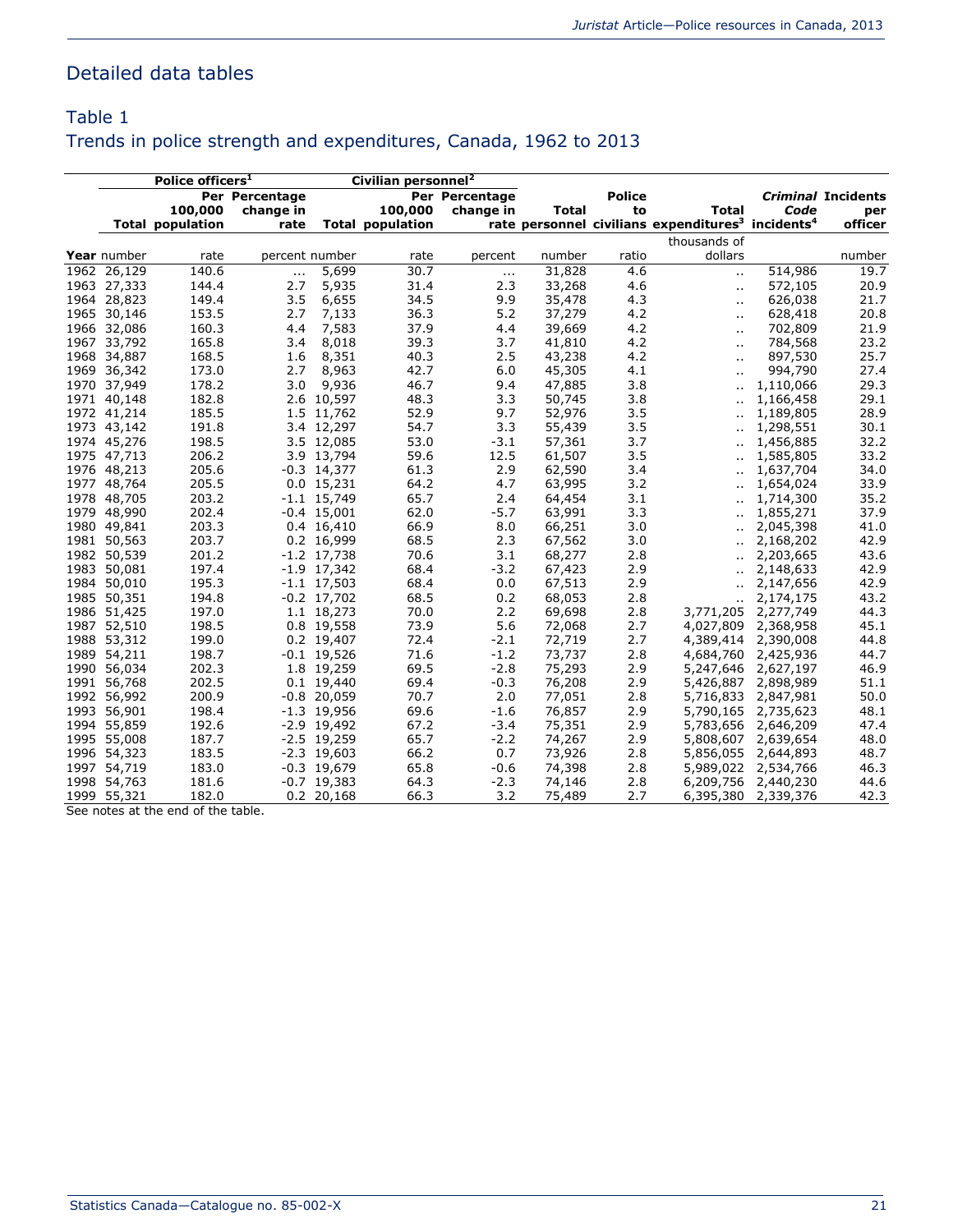### Table 1 Trends in police strength and expenditures, Canada, 1962 to 2013 (continued)

|                   |             | Police officers <sup>1</sup> |                |               | Civilian personnel <sup>2</sup> |                |        |        |                                                                           |           |                           |
|-------------------|-------------|------------------------------|----------------|---------------|---------------------------------|----------------|--------|--------|---------------------------------------------------------------------------|-----------|---------------------------|
|                   |             |                              | Per Percentage |               |                                 | Per Percentage |        | Police |                                                                           |           | <i>Criminal</i> Incidents |
|                   |             | 100,000                      | change in      |               | 100,000                         | change in      | Total  | to     | Total                                                                     | Code      | per                       |
|                   |             | <b>Total population</b>      | rate           |               | <b>Total population</b>         |                |        |        | rate personnel civilians expenditures <sup>3</sup> incidents <sup>4</sup> |           | officer                   |
|                   |             |                              |                |               |                                 |                |        |        | thousands of                                                              |           |                           |
|                   | Year number | rate                         | percent number |               | rate                            | percent        | number | ratio  | dollars                                                                   |           | number                    |
| 2000              | 55,954      | 182.3                        |                | 0.2 19,907    | 64.9                            | $-2.2$         | 75,861 | 2.8    | 6,798,531                                                                 | 2,334,451 | 41.7                      |
| 2001              | 57,076      | 184.0                        |                | 0.9 19.982    | 64.4                            | $-0.7$         | 77,058 | 2.9    | 7,269,977                                                                 | 2,353,330 | 41.2                      |
| 2002              | 58,422      | 186.3                        |                | 1.3 20,732    | 66.1                            | 2.6            | 79,154 | 2.8    | 7,827,195                                                                 | 2,355,322 | 40.3                      |
| 2003              | 59,412      | 187.8                        |                | 0.8 21,476    | 67.9                            | 2.7            | 80,888 | 2.8    | 8,324,176                                                                 | 2,458,482 | 41.4                      |
| 2004              | 59,800      | 187.2                        |                | $-0.3$ 22,212 | 69.5                            | 2.5            | 82,012 | 2.7    | 8,758,213                                                                 | 2,427,370 | 40.6                      |
| 2005              | 61,026      | 189.3                        |                | 1.1 23,391    | 72.5                            | 4.3            | 84,417 | 2.6    | 9,281,879                                                                 | 2,361,974 | 38.7                      |
| 2006              | 62,461      | 191.8                        |                | 1.3 23,911    | 73.4                            | 1.2            | 86,372 | 2.6    | 9,877,071                                                                 | 2,359,804 | 37.8                      |
| 2007              | 64,134      | 195.0                        |                | 1.7 25,295    | 76.9                            | 4.8            | 89,429 | 2.5    | 10,544,771                                                                | 2,271,754 | 35.4                      |
| 2008              | 65,283      | 196.4                        |                | 0.7 25,630    | 77.1                            | 0.2            | 90,913 | 2.5    | 11,449,955                                                                | 2,204,479 | 33.8                      |
| 2009              | 67,243      | 200.0                        |                | 1.8 27,056    | 80.5                            | 4.4            | 94,299 | 2.5    | 12,314,197                                                                | 2,172,809 | 32.3                      |
| 2010              | 69,068      | 203.1                        |                | 1.6 27,357    | 80.4                            | 0.0            | 96,425 | 2.5    | 12,651,596                                                                | 2,094,338 | 30.3                      |
| 2011              | 69,424      | 202.2                        |                | $-0.5$ 28.142 | 81.9                            | 1.9            | 97,566 | 2.5    | 12,952,388                                                                | 1,984,790 | 28.6                      |
| 2012 <sup>r</sup> | 69,505      | 200.0                        |                | $-1.1$ 28,202 | 81.1                            | $-1.0$         | 97,707 | 2.5    | 13,518,135                                                                | 1,949,160 | 28.0                      |
| 2013              | 69,272      | 197.0                        |                | $-1.5$ 27,872 | 79.3                            | $-2.3$         | 97,144 | 2.5    | $\mathbf{r}$                                                              | . .       | $\sim$                    |

.. not available for a specific reference period ... not applicable

r revised

1. Represents the actual number of permanent, fully-sworn police officers of all ranks (or their full-time equivalents). This number also includes officers who are deployed to contract positions and who are not available for general policing duties in their community. Police officers on long-term leave who are not being paid by the police service's annual budget are excluded.

2. Counts include civilians on the police department's payroll employed in such positions as clerks, dispatchers, managers, cadets, special constables, security officers, school crossing guards and by-law enforcement officers.

3. Expenditures amounts are shown in current dollars, which are not adjusted for inflation or deflation. Total operating expenditures include salaries, wages, benefits, and other operating expenses that are paid from the police service budget, as well as benefits paid from other government sources. Revenues, recoveries, and those costs that fall under a police service's capital expenditures are excluded.

4. Data extracted from the Uniform Crime Reporting Survey, Canadian Centre for Justice Statistics. Excludes *Criminal Code* traffic incidents.

**Notes:** A new version of the Police Administration Survey was implemented in 1986. To maintain historical continuity, figures prior to 1986 have been adjusted. Information presented in this table on crime represents data from the UCR Aggregate (UCR1) Survey, and permits historical comparisons back to 1962. Due to incorrect reporting by a police service of child pornography incidents from 2008 to 2011, the data on *Criminal Code* incidents have been revised for these years.

**Sources:** Statistics Canada, Canadian Centre for Justice Statistics, Police Administration Survey and Uniform Crime Reporting Survey.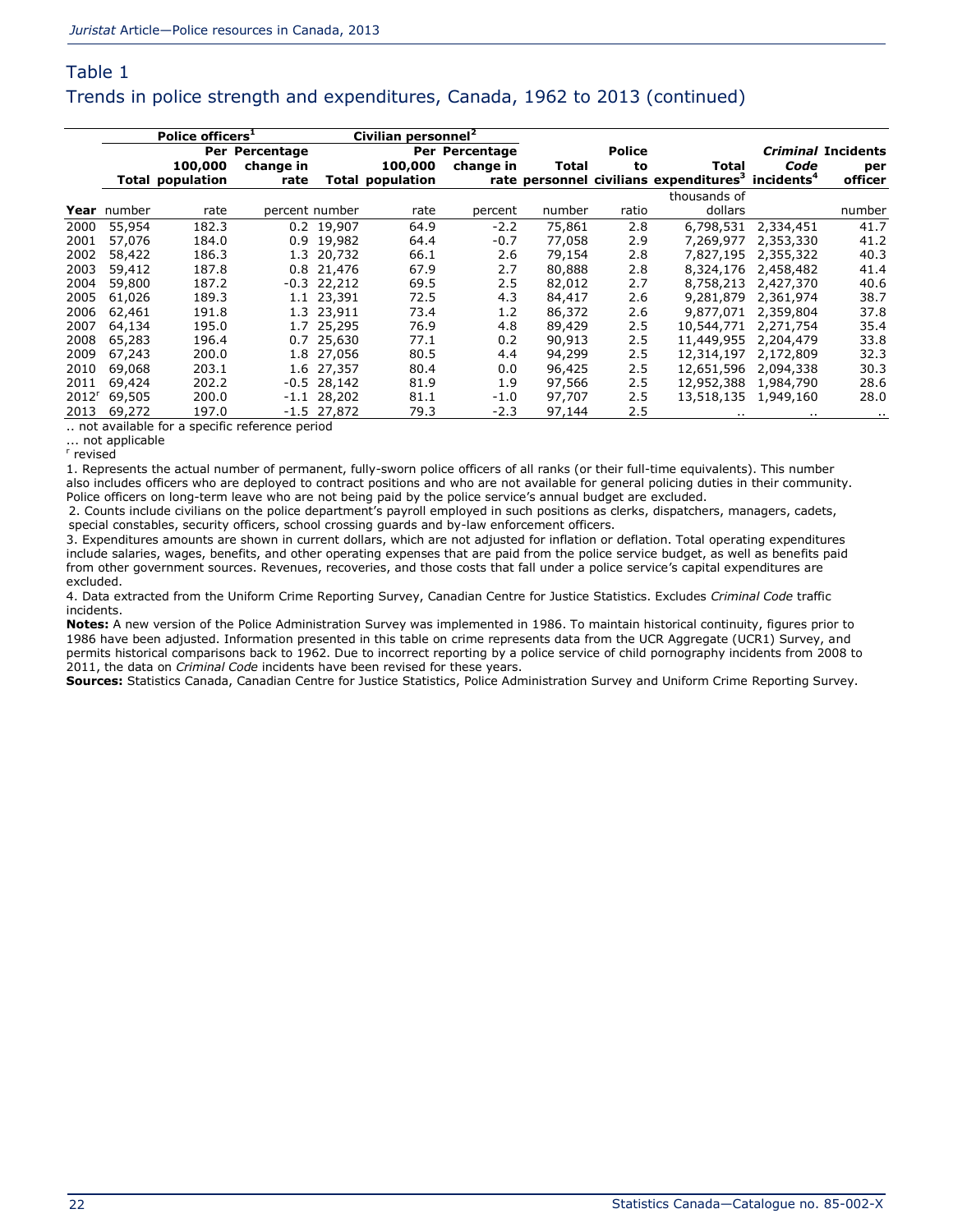#### Table 2 Police officers by level of policing, by province and territory, 2013

|                                  |            |          |                              |          |                                      |          |       |        |                                                                                                                            | change in | <b>Percent</b> |
|----------------------------------|------------|----------|------------------------------|----------|--------------------------------------|----------|-------|--------|----------------------------------------------------------------------------------------------------------------------------|-----------|----------------|
|                                  |            |          | Police services <sup>2</sup> |          | <b>Roval Canadian Mounted Police</b> |          |       |        | <b>Police</b>                                                                                                              | rate      |                |
|                                  | 2013       |          |                              |          |                                      |          |       | police | Total officers per 2012 2003<br>100,000                                                                                    |           |                |
|                                  |            |          |                              |          |                                      |          |       |        | population <sup>1</sup> Municipal Provincial Municipal Provincial Federal Other <sup>3</sup> officers population 2013 2013 | to        | to             |
| <b>Province and</b><br>territory |            |          |                              | number   |                                      |          |       |        | rate                                                                                                                       |           | percent        |
| Newfoundland                     |            |          |                              |          |                                      |          |       |        |                                                                                                                            |           |                |
| and Labrador <sup>4</sup>        | 526,702    | $\cdots$ | 402                          | $\cdots$ | 405                                  | 86       | 24    | 917    | 174                                                                                                                        | $-0.9$    | 17.5           |
| Prince Edward                    |            |          |                              |          |                                      |          |       |        |                                                                                                                            |           |                |
| Island                           | 145,237    | 96       | .                            | 6        | 94                                   | 25       | 11    | 232    | 160                                                                                                                        | $-6.1$    | 0.5            |
| Nova Scotia                      | 940,789    | 876      | .                            | 45       | 758                                  | 181      | 35    | 1,895  | 201                                                                                                                        | $-1.6$    | 17.4           |
| <b>New Brunswick</b>             | 756,050    | 456      | .                            | 211      | 500                                  | 150      | 27    | 1,344  | 178                                                                                                                        | $-1.3$    | 4.1            |
| Quebec                           | 8,155,334  | 9,321    | 5,707                        | $\cdots$ | $\cdots$                             | 957      | 39    | 16,024 | 196                                                                                                                        | $-0.6$    | 2.3            |
| Ontario <sup>5</sup>             | 13,537,994 | 20,449   | 4,222                        | $\cdots$ | $\cdots$                             | 1,620    | 68    | 26,359 | 195                                                                                                                        | $-0.5$    | 2.6            |
| Manitoba                         | 1,265,015  | 1,627    | $\cdots$                     | 186      | 653                                  | 197      | 28    | 2,691  | 213                                                                                                                        | $-1.7$    | 8.7            |
| Saskatchewan <sup>6</sup>        | 1,108,303  | 1,037    | $\sim$                       | 123      | 887                                  | 234      | 25    | 2,306  | 208                                                                                                                        | $-1.5$    | 3.8            |
| Alberta                          | 4,025,074  | 4,067    | .                            | 1,094    | 1,351                                | 336      | 51    | 6,899  | 171                                                                                                                        | $-1.8$    | 9.1            |
| British Columbia                 | 4,581,978  | 2,638    | .                            | 3,563    | 1,780                                | 741      | 134   | 8,856  | 193                                                                                                                        | $-1.2$    | 12.1           |
| Yukon <sup>7</sup>               | 36,700     | $\cdots$ | $\cdots$                     | $\cdots$ | 105                                  | 20       | 7     | 132    | 360                                                                                                                        |           | $9.6 - 10.2$   |
| Northwest                        |            |          |                              |          |                                      |          |       |        |                                                                                                                            |           |                |
| Territories <sup>7</sup>         | 43,537     | .        | $\cdots$                     | $\cdots$ | 171                                  | 13       | 8     | 192    | 441                                                                                                                        | $-3.3$    | 15.2           |
| Nunavut <sup>7</sup>             | 35,591     | $\cdots$ | $\cdots$                     | $\cdots$ | 111                                  | 9        | 8     | 128    | 360                                                                                                                        |           | $-0.2 - 12.9$  |
| <b>Provincial and</b>            |            |          |                              |          |                                      |          |       |        |                                                                                                                            |           |                |
| territorial                      |            |          |                              |          |                                      |          |       |        |                                                                                                                            |           |                |
| total <sup>8</sup>               | 35,158,304 | 40,567   | 10,331                       | 5,228    | 6,815                                | 4,569    | 465   | 67,975 | 193                                                                                                                        | $-0.9$    | 5.0            |
| Royal Canadian                   |            |          |                              |          |                                      |          |       |        |                                                                                                                            |           |                |
| <b>Mounted Police</b>            |            |          |                              |          |                                      |          |       |        |                                                                                                                            |           |                |
| Headquarters                     |            |          |                              |          |                                      |          |       |        |                                                                                                                            |           |                |
| and Training                     |            |          |                              |          |                                      |          |       |        |                                                                                                                            |           |                |
| Academy                          | $\cdots$   | $\cdots$ |                              | $\cdots$ |                                      | $\cdots$ | 1,297 | 1,297  | $\cdots$                                                                                                                   | $\cdots$  |                |
| Canada<br>not annlicable         | 35,158,304 | 40,567   | 10,331                       | 5,228    | 6,815                                | 4,569    | 1,762 | 69,272 | 197                                                                                                                        | $-1.5$    | 4.9            |

... not applicable

1. Populations are based on July 1 estimates for 2013, Statistics Canada.

2. Excludes the Royal Canadian Mounted Police.

3. Includes National Police Services and Departmental and Divisional Administration.

4. Newfoundland and Labrador does not have any municipal police services. The Royal Newfoundland Constabulary (a

provincial police service) provides policing to most of the larger municipalities.

5. Excludes personnel from the Royal Canadian Mounted Police Headquarters. The Ontario Provincial Police deploy 1,998 officers to provide municipal policing services under contract and these are included as municipal, not provincial policing. 6. Excludes personnel from the Royal Canadian Mounted Police Training Academy.

7. Yukon, Northwest Territories and Nunavut do not have any municipal police services. The Royal Canadian Mounted Police

is responsible for providing policing to the territories.

8. Excludes personnel from the Royal Canadian Mounted Police Headquarters and Training Academy.

**Notes:** Represents the actual number of permanent, fully-sworn police officers of all ranks (or their full-time equivalents) as of May 15, 2013. This number also includes officers who are deployed to contract positions and who are not available for general policing duties in their community. Police officers on long-term leave who are not being paid by the police service's annual budget are excluded. Percent change is considered stable if it rounds to 0%.

**Source:** Statistics Canada, Canadian Centre for Justice Statistics, Police Administration Survey.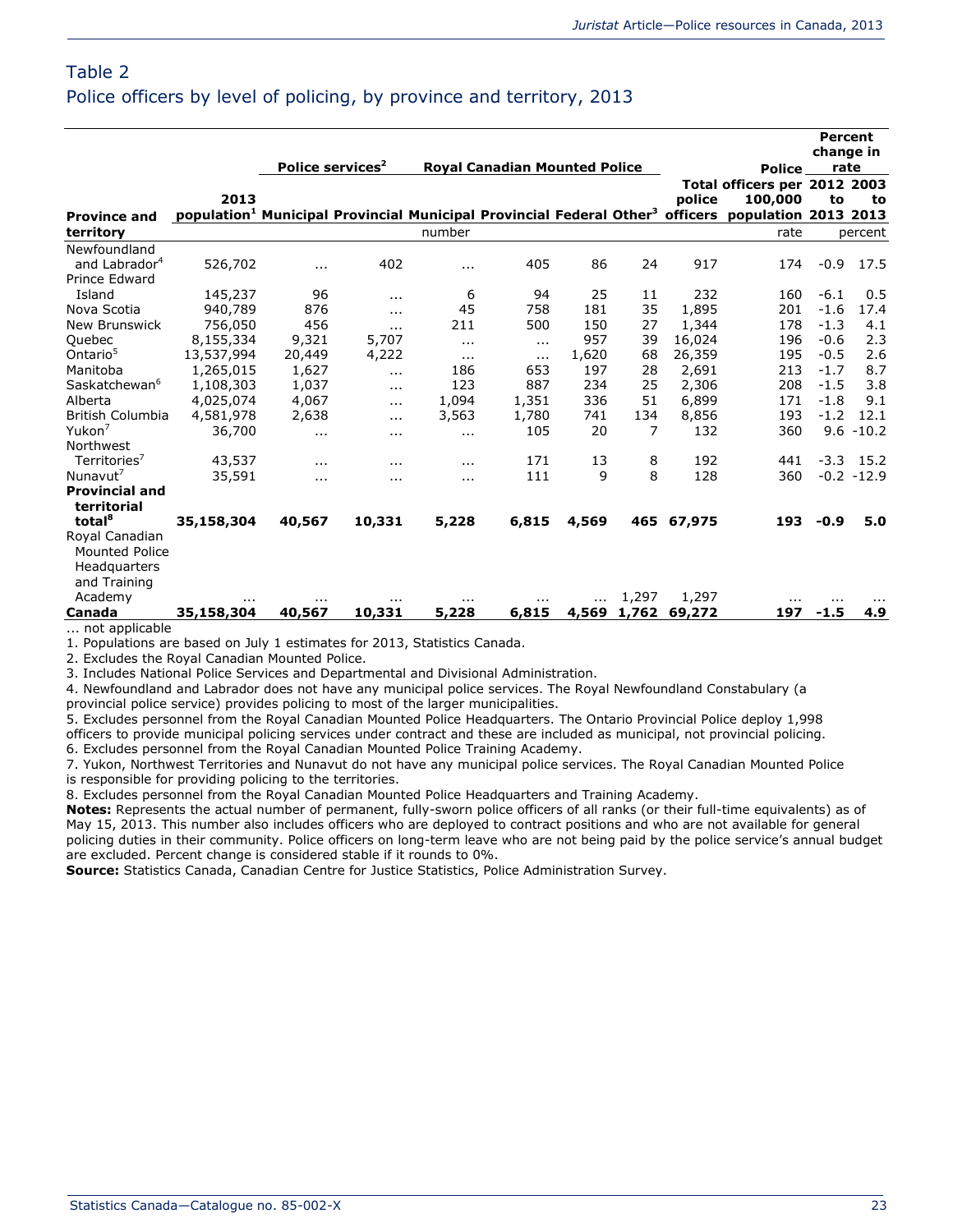Rates of police strength and selected crime statistics, by province and territory, 2012-2013

|                                   | 2013 police officers per<br>100,000 population | <b>2012 Crime</b>           | <b>2012 Violent Crime</b>   |
|-----------------------------------|------------------------------------------------|-----------------------------|-----------------------------|
| <b>Province and territory</b>     | rate                                           | Severity Index <sup>1</sup> | Severity Index <sup>2</sup> |
| Newfoundland and                  |                                                |                             |                             |
| Labrador                          | 174                                            | 69.62                       | 65.94                       |
| Prince Edward Island              | 160                                            | 72.62                       | 45.05                       |
| Nova Scotia                       | 201                                            | 76.48                       | 78.04                       |
| New Brunswick                     | 178                                            | 68.41                       | 65.74                       |
| Quebec                            | 196                                            | 70.71                       | 75.34                       |
| Ontario $3$                       | 195                                            | 58.40                       | 69.47                       |
| Manitoba                          | 213                                            | 112.41                      | 153.70                      |
| Saskatchewan <sup>4</sup>         | 208                                            | 139.00                      | 133.95                      |
| Alberta                           | 171                                            | 85.59                       | 88.04                       |
| British Columbia                  | 193                                            | 93.35                       | 89.33                       |
| Yukon                             | 360                                            | 156.69                      | 163.85                      |
| Northwest Territories             | 441                                            | 340.98                      | 356.63                      |
| Nunavut                           | 360                                            | 325.57                      | 470.50                      |
| <b>Provincial and territorial</b> |                                                |                             |                             |
| total <sup>5</sup>                | 193                                            | 75.00                       | 81.42                       |

1. The Crime Severity Index (CSI) takes into account both the volume and the seriousness of crime. In the calculation of the CSI, each offence is assigned a weight, derived from average sentences handed down by criminal courts. The more serious the average sentence, the higher the weight for that offence. As a result, more serious offences have a greater impact on changes in the index. All police-reported *Criminal Code* offences, including traffic offences and other federal statute offences, are included in the CSI.

2. The Violent Crime Severity Index (Violent CSI) takes into account both the volume and the seriousness of violent crime. In the calculation of the Violent CSI, each violent offence is assigned a weight, derived from average sentences handed down by criminal courts. The more serious the average sentence, the higher the weight for that offence. As a result, more serious offences have a greater impact on changes in the index. All police-reported violent *Criminal Code* offences are included in the Violent CSI.

3. Excludes personnel from the Royal Canadian Mounted Police Headquarters.

4. Excludes personnel from the Royal Canadian Mounted Police Training Academy.

5. Excludes personnel from the Royal Canadian Mounted Police Headquarters and Training Academy.

**Sources:** Statistics Canada, Canadian Centre for Justice Statistics, Police Administration Survey and Uniform Crime Reporting Survey.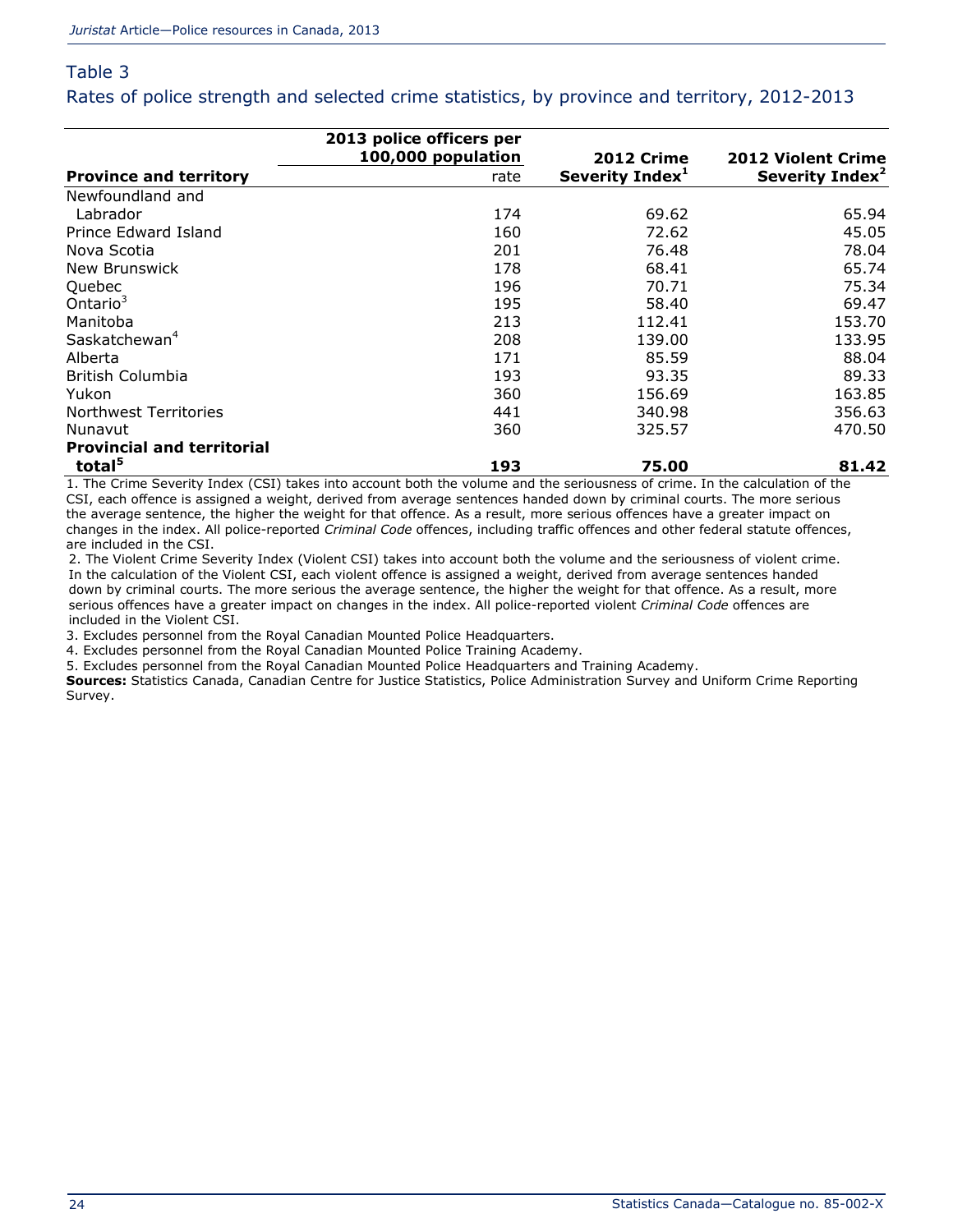Police officers and selected crime statistics, by census metropolitan area, 2013

|                           |                         | 2013                  |                         | 2013 police Percent change |                    | 2012               |
|---------------------------|-------------------------|-----------------------|-------------------------|----------------------------|--------------------|--------------------|
|                           |                         | number of             | officers per            | in rate of                 | 2012               | <b>Violent</b>     |
|                           | 2012                    | police                | 100,000                 | officers 2012              | <b>Crime</b>       | <b>Crime</b>       |
| <b>Census</b>             | population <sup>1</sup> | officers <sup>2</sup> | population <sup>3</sup> | to 2013 Severity Severity  |                    |                    |
| metropolitan area         | number                  |                       | rate                    | percent                    | Index <sup>4</sup> | Index <sup>5</sup> |
| Thunder Bay               | 120,405                 | 228                   | 189                     | 0.0                        | 87.95              | 118.83             |
| Winnipeg <sup>6</sup>     | 806,821                 | 1,521                 | 189                     | $-2.6$                     | 96.10              | 145.35             |
| Regina                    | 228,599                 | 422                   | 185                     | $-2.8$                     | 116.00             | 110.11             |
| Montréal                  | 3,965,452               | 7,194                 | 181                     | 2.0                        | 75.11              | 87.83              |
| Windsor <sup>'</sup>      | 331,671                 | 587                   | 177                     | $-0.5$                     | 66.53              | 66.40              |
| St. John's                | 190,560                 | 336                   | 176                     | $-0.7$                     | 86.30              | 77.34              |
| <b>Brantford</b>          | 141,128                 | 248                   | 176                     | 0.7                        | 92.23              | 67.62              |
| Saskatoon                 | 288,697                 | 506                   | 175                     | $-1.9$                     | 107.08             | 126.42             |
| Toronto                   | 5,885,871               | 9,967                 | 169                     | $-2.2$                     | 52.13              | 78.40              |
| Halifax <sup>6</sup>      | 413,512                 | 691                   | 167                     | $-2.0$                     | 74.28              | 92.36              |
| St. Catharines-           |                         |                       |                         |                            |                    |                    |
| Niagara                   | 446,676                 | 736                   | 165                     | $-0.4$                     | 63.85              | 54.13              |
| Calgary                   | 1,311,481               | 2,130                 | 162                     | $-0.7$                     | 60.51              | 61.19              |
| Edmonton                  | 1,229,672               | 1,985                 | 161                     | 0.3                        | 85.03              | 95.78              |
| <b>Greater Sudbury</b>    | 163,880                 | 260                   | 159                     | $-0.7$                     | 71.66              | 75.37              |
| <b>Barrie</b>             | 202,118                 | 317                   | 157                     | 0.4                        | 51.32              | 46.05              |
| London                    | 502,384                 | 784                   | 156                     | 1.2                        | 74.49              | 64.09              |
| Peterborough              | 121,282                 | 189                   | 156                     | $-0.1$                     | 63.40              | 66.16              |
| Guelph                    | 127,068                 | 195                   | 153                     | $-0.4$                     | 50.52              | 53.80              |
| Victoria                  | 363,041                 | 554                   | 153                     | 0.0                        | 69.55              | 63.66              |
| Hamilton                  | 744,257                 | 1,126                 | 151                     | $-1.3$                     | 60.06              | 62.49              |
| Kitchener-<br>Cambridge-  |                         |                       |                         |                            |                    |                    |
| Waterloo                  | 536,793                 | 807                   | 150                     | $-0.6$                     | 58.34              | 60.93              |
| Vancouver <sup>6, 8</sup> | 2,464,189               | 3,645                 | 148                     | $-0.2$                     | 92.67              | 92.63              |
| Ottawa <sup>9</sup>       | 956,719                 | 1,395                 | 146                     | $-1.7$                     | 57.04              | 58.21              |
| Abbotsford-Mission        | 178,869                 | 258                   | 144                     | $-2.0$                     | 83.38              | 79.69              |
| Kingston                  | 162,321                 | 229                   | 141                     | $-2.8$                     | 58.29              | 53.73              |

See notes at the end of the table.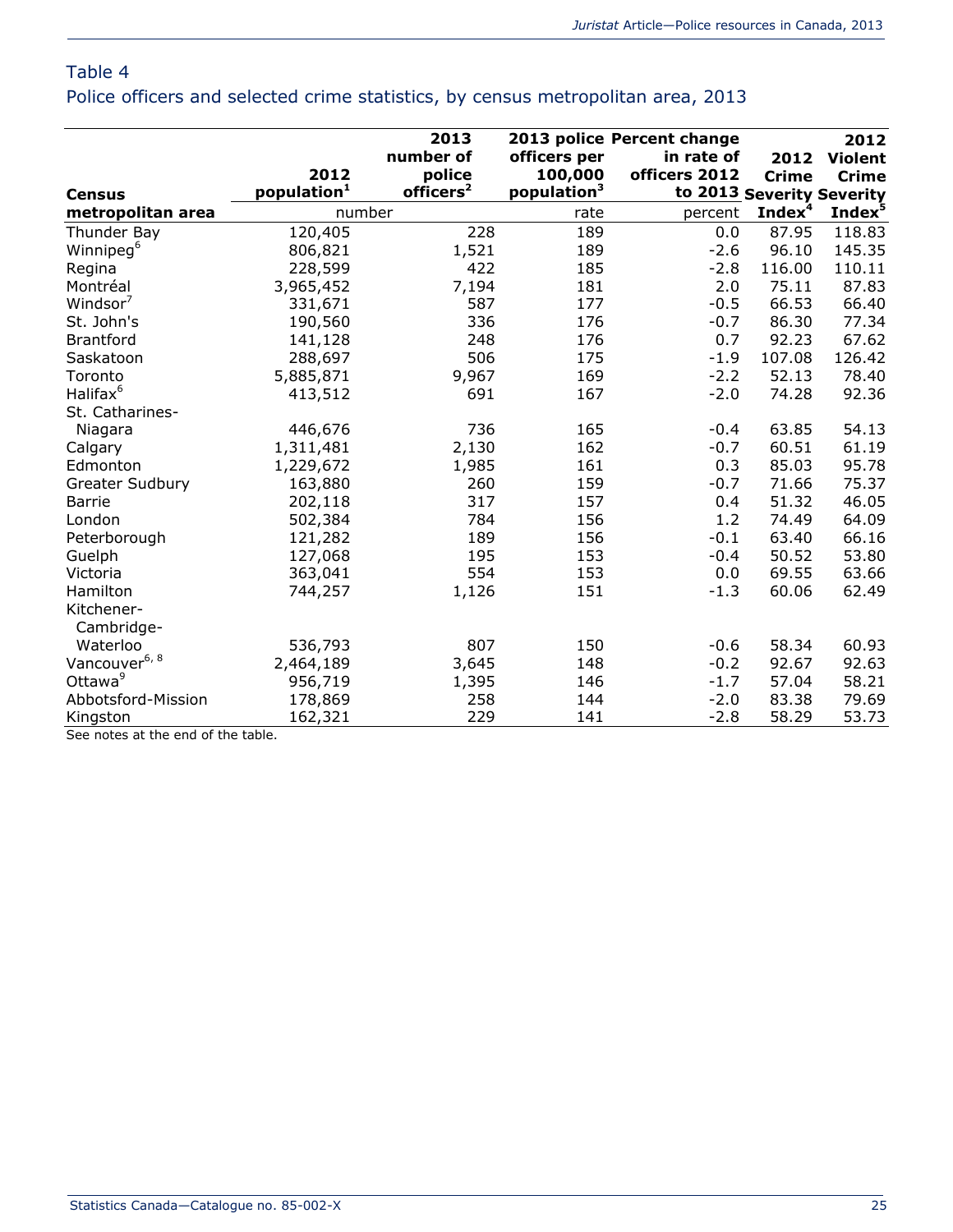#### Table 4 Police officers and selected crime statistics, by census metropolitan area, 2013 (continued)

|                        |                                 | 2013                            |                                    | 2013 police Percent change                 |                    | 2012               |
|------------------------|---------------------------------|---------------------------------|------------------------------------|--------------------------------------------|--------------------|--------------------|
|                        |                                 | number of                       | officers per                       | in rate of                                 | 2012               | <b>Violent</b>     |
| <b>Census</b>          | 2012<br>population <sup>1</sup> | police<br>officers <sup>2</sup> | 100,000<br>population <sup>3</sup> | officers 2012<br>to 2013 Severity Severity | <b>Crime</b>       | <b>Crime</b>       |
| metropolitan area      | number                          |                                 | rate                               | percent                                    | Index <sup>4</sup> | Index <sup>5</sup> |
| Gatineau <sup>10</sup> | 315,817                         | 440                             | 139                                | $-0.1$                                     | 65.87              | 71.40              |
| Saint John             | 147,046                         | 204                             | 139                                | 4.4                                        | 67.12              | 67.95              |
| Québec                 | 767,789                         | 1,036                           | 135                                | 2.8                                        | 47.79              | 50.76              |
| Sherbrooke             | 193,352                         | 251                             | 130                                | $-0.6$                                     | 59.56              | 49.67              |
| Kelowna <sup>11</sup>  | 183,755                         | 230                             | 125                                | 11.0                                       | 104.05             | 81.76              |
| Trois-Rivières         | 151,340                         | 185                             | 122                                | $-2.9$                                     | 65.80              | 46.41              |
| Saguenay               | 146,048                         | 178                             | 122                                | $-1.4$                                     | 71.12              | 79.39              |
| Moncton                | 140,146                         | 155                             | 111                                | 5.7                                        | 79.31              | 73.40              |

1. Populations are based on preliminary postcensal estimates for 2012, Statistics Canada. Populations are adjusted to follow policing boundaries. Census metropolitan area populations for 2013 are not yet available.

2. Represents the actual number of permanent, fully-sworn police officers of all ranks (or their full-time equivalents) as of May 15, 2013. This number also includes officers who are deployed to contract positions and who are not available for general policing duties in their community. Police officers on long-term leave who are not being paid by the police service's annual budget are excluded.

3. Based on the number of police officers in 2013 and census metropolitan area populations for 2012. Census metropolitan area populations for 2013 are not yet available.

4. The Crime Severity Index (CSI) takes into account both the volume and the seriousness of crime. In the calculation of the CSI, each offence is assigned a weight, derived from average sentences handed down by criminal courts. The more serious the average sentence, the higher the weight for that offence. As a result, more serious offences have a greater impact on changes in the index. All *Criminal Code* offences, including traffic offences and other federal statute offences, are included in the CSI.

5. The Violent Crime Severity Index (Violent CSI) takes into account both the volume and the seriousness of violent crime. In the calculation of the Violent CSI, each violent offence is assigned a weight, derived from average sentences handed down by criminal courts. The more serious the average sentence, the higher the weight for that offence. As a result, more serious offences have a greater impact on changes in the index. All violent *Criminal Code* offences are included in the Violent CSI.

6. Police officer counts include officers deployed to contract positions (e.g. airport, port, United Nations Mission).

7. Percent change rounds to 0%, so it is considered stable.

8. Includes the South Coast British Columbia Transit Authority and the Lower Mainland Integrated Teams.

9. Represents the Ontario portion of the Ottawa-Gatineau census metropolitan area.

10. Represents the Quebec portion of the Ottawa-Gatineau census metropolitan area.

11. Includes an additional police service in comparison to the previous year: the municipal Royal Canadian Mounted Police detachment of Peachland, B.C.

**Notes:** A census metropolitan area consists of one or more neighbouring municipalities situated around a central core. A census metropolitan area must have a total population of at least 100,000 of which 50,000 or more live in the central core. To be included in the census metropolitan area, other adjacent municipalities must have a high degree of integration with the central core, as measured by commuting flows derived from census data. A census metropolitan area typically comprises more than one police service. The census metropolitan area of Oshawa is not included due to incongruities between policing jurisdiction and census metropolitan area boundaries. Crimes investigated by Royal Canadian Mounted Police federal personnel within census metropolitan areas are included; however, police officer counts do not include Royal Canadian Mounted Police federal police officers. Percent change is considered stable if it rounds to 0%.

**Sources:** Statistics Canada, Canadian Centre for Justice Statistics, Police Administration Survey and Uniform Crime Reporting Survey.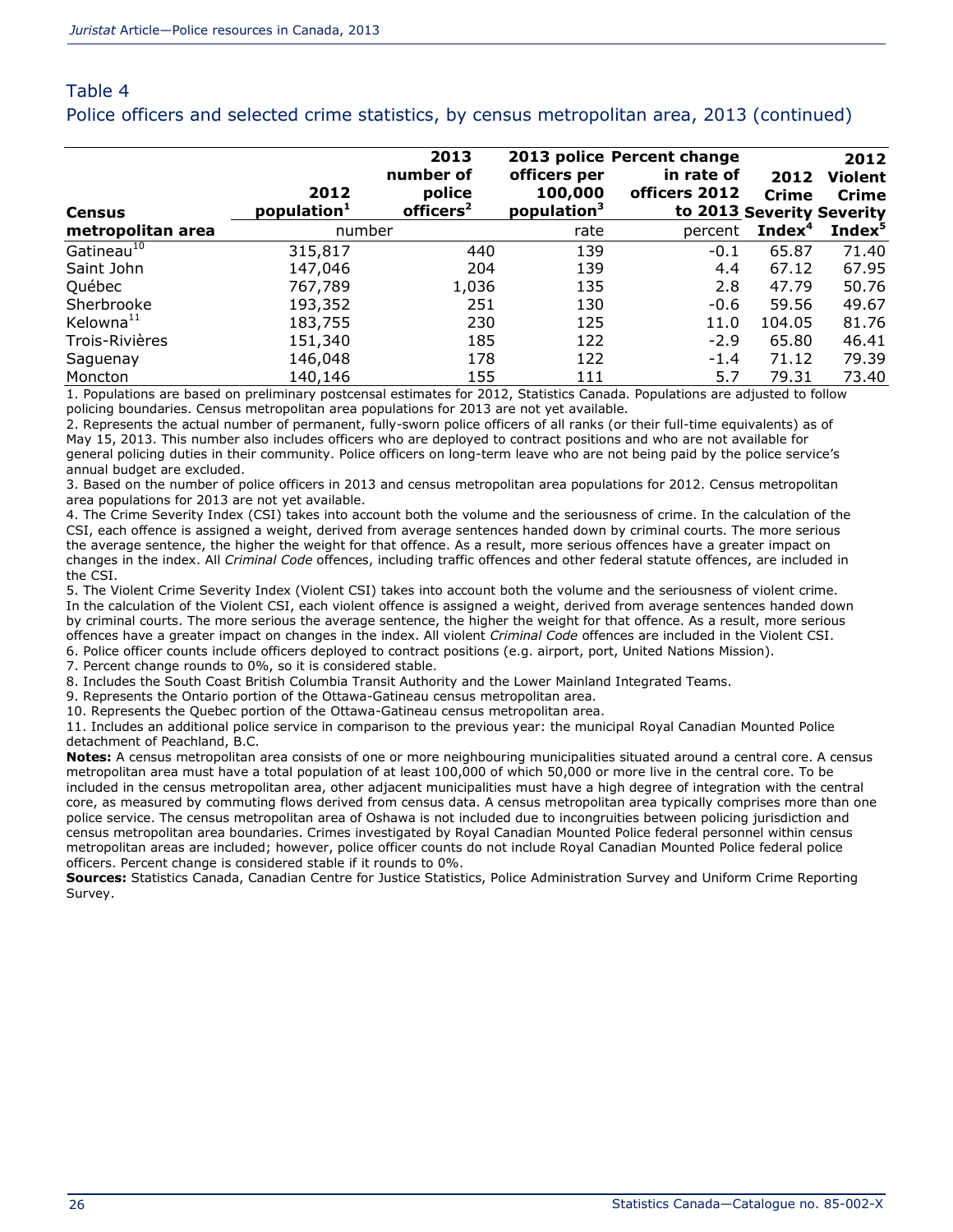Hirings and departures of police officers, by province and territory, Canada, 2012/2013

|                                                                         |               | Hirings <sup>1</sup>                                  |                                          |        | Departures <sup>2</sup>                               |                           | <b>Net gain</b>     |                                                                     |
|-------------------------------------------------------------------------|---------------|-------------------------------------------------------|------------------------------------------|--------|-------------------------------------------------------|---------------------------|---------------------|---------------------------------------------------------------------|
| <b>Province and</b>                                                     | Total         | <b>Experienced</b><br>police<br>officers <sup>3</sup> | <b>Recruit</b><br>graduates <sup>4</sup> |        | <b>Total Retirements Other<sup>5</sup> departures</b> |                           | or loss:<br>hirings | <b>Police</b><br>officers<br>and eligible to<br>retire <sup>6</sup> |
| territory                                                               | number        | percent                                               |                                          | number | percent                                               |                           | number              | percent                                                             |
| Newfoundland<br>and Labrador<br>Prince Edward                           | 20            | 6                                                     | 94                                       | 32     | 81                                                    | 19                        | $-12$               | 22.7                                                                |
| Island                                                                  | 10            | $\boldsymbol{\mathsf{x}}$                             | X                                        | 7      | 86                                                    | 14                        | 3                   | 17.2                                                                |
| Nova Scotia                                                             | 111           | 31                                                    | 69                                       | 116    | 71                                                    | 29                        | $-5$                | 13.6                                                                |
| <b>New Brunswick</b>                                                    | 12            | 67                                                    | 33                                       | 44     | 57                                                    | 43                        | $-32$               | 15.7                                                                |
| Quebec                                                                  | 471           | 69                                                    | 31                                       | 395    | 69                                                    | 31                        | 76                  | 11.1                                                                |
| Ontario <sup>7</sup>                                                    | 683           | 30                                                    | 70                                       | 769    | 75                                                    | 25                        | $-86$               | 7.9                                                                 |
| Manitoba                                                                | 48            | 47                                                    | 53                                       | 73     | 73                                                    | 27                        | $-25$               | 17.9                                                                |
| Saskatchewan <sup>8</sup>                                               | 93            | 12                                                    | 88                                       | 82     | 65                                                    | 35                        | 11                  | 9.9                                                                 |
| Alberta                                                                 | 346           | 10                                                    | 90                                       | 285    | 55                                                    | 45                        | 61                  | 9.6                                                                 |
| British Columbia                                                        | 300           | 21                                                    | 79                                       | 266    | 64                                                    | 36                        | 34                  | 10.9                                                                |
| Yukon                                                                   | 3             | $\cdots$                                              | $\cdots$                                 | 4      | $\boldsymbol{\mathsf{x}}$                             | $\boldsymbol{\mathsf{x}}$ | $-1$                | 7.6                                                                 |
| Northwest                                                               |               |                                                       |                                          |        |                                                       |                           |                     |                                                                     |
| <b>Territories</b>                                                      | $\frac{3}{2}$ | $\cdots$                                              | $\cdots$                                 | 6      | 50                                                    | 50                        | $-3$                | 7.3                                                                 |
| Nunavut                                                                 |               | .                                                     | $\cdots$                                 | 3      | 67                                                    | 33                        | $-1$                | 10.9                                                                |
| <b>Provincial and</b><br>territorial                                    |               |                                                       |                                          |        |                                                       |                           |                     |                                                                     |
| total <sup>9</sup>                                                      | 2,102         | 31                                                    | 69                                       | 2,082  | 69                                                    | 31                        | 20                  | 10.2                                                                |
| Royal Canadian<br><b>Mounted Police</b><br>Headquarters<br>and Training |               |                                                       |                                          |        |                                                       |                           |                     |                                                                     |
| Academy                                                                 | $\Omega$      | $\cdots$                                              | $\cdots$                                 | 92     | 79                                                    | 21                        | -92                 | 47.0                                                                |
| Canada                                                                  | 2,102         | 31                                                    | 69                                       | 2,174  | 69                                                    | 31                        | $-72$               | 10.9                                                                |

... not applicable

x suppressed to meet the confidentiality requirements of the *Statistics Act*

1. Information on hirings was not available for police services employing 0.2% of officers across Canada. In addition, police services employing 35% of officers were unable to provide the level of experience (experienced police officers or recruit graduate) of their officers at time of hire. These police services are excluded from the percentage calculations.

2. Information on reason for departure was not available for police services employing 0.2% of officers across Canada. These police services are excluded from the percentage calculations.

3. Includes senior officers, non-commissioned officers and constables who achieved the status of fully-sworn officer prior to the calendar or fiscal year for which data are shown.

4. Includes paid police officers who achieved the status of fully-sworn police officer during the calendar or fiscal year prior to the year for which data are shown.

5. Includes police officers who departed for reasons other than retirement, such as being hired by another police service, career change, death, etc.

6. Information on eligibility to retire was not available for police services employing 0.2% of police officers across Canada. These police services are excluded from the percentage calculations.

7. Excludes personnel from the Royal Canadian Mounted Police Headquarters.

8. Excludes personnel from the Royal Canadian Mounted Police Training Academy.

9. Excludes personnel from the Royal Canadian Mounted Police Headquarters and Training Academy.

**Notes:** Represents hirings, departures and eligibility to retire during the 2012 calendar or 2012/2013 fiscal year. The percent of officers eligible to retire is calculated using these data, along with the number of fully sworn officers employed on May 15, 2013. **Source:** Statistics Canada, Canadian Centre for Justice Statistics, Police Administration Survey and Supplemental Survey.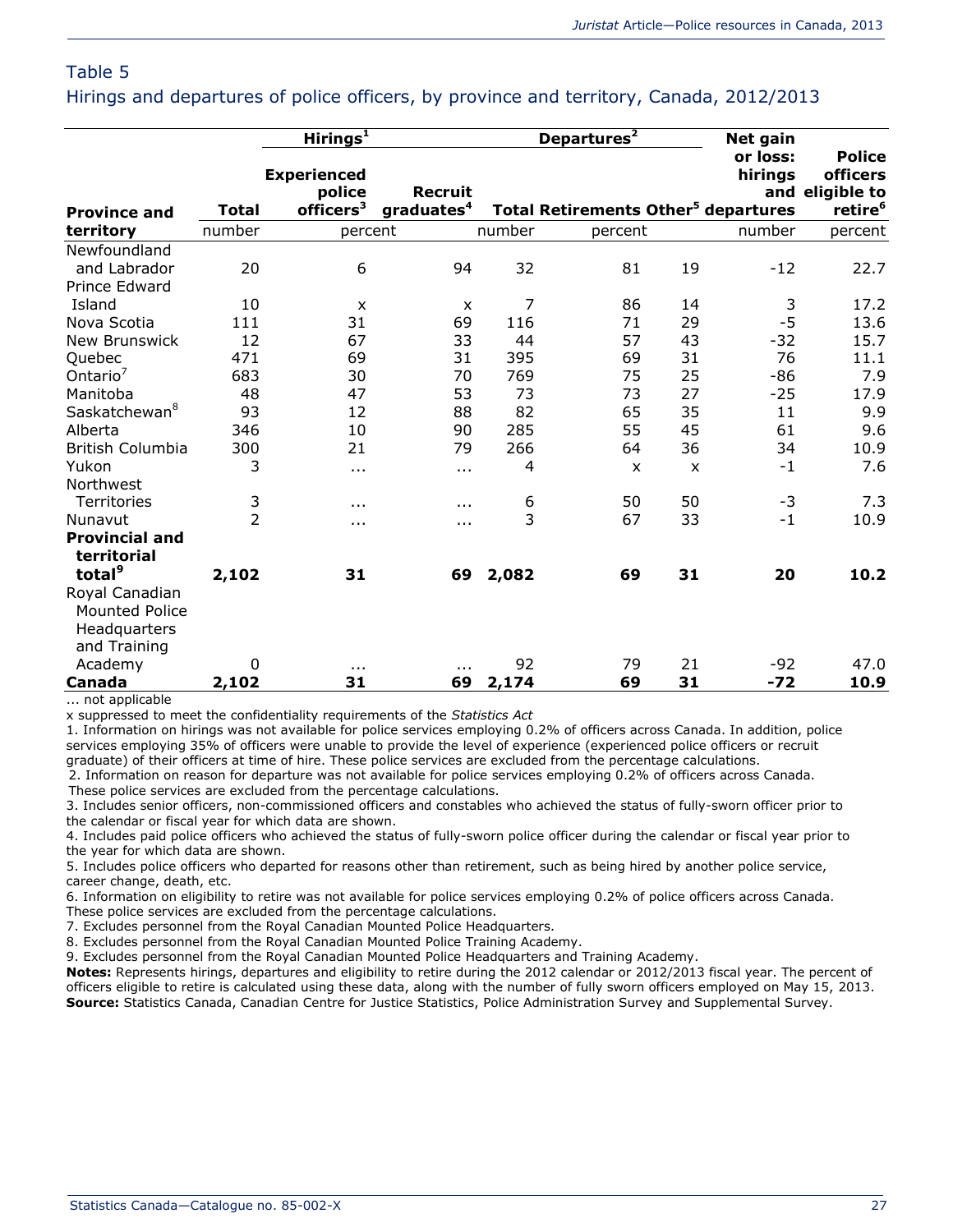Hirings and departures of police officers, by overall years of service, Canada, 2012/2013

|                                        |        | Hirings $1$           |              | Departures <sup>2</sup> |                    |                                 |
|----------------------------------------|--------|-----------------------|--------------|-------------------------|--------------------|---------------------------------|
|                                        |        | <b>Total police</b>   |              |                         |                    | <b>Police officers</b>          |
| <b>Overall years of</b>                | Total  | officers <sup>3</sup> | <b>Total</b> | <b>Retirements</b>      | Other <sup>4</sup> | eligible to retire <sup>5</sup> |
| service                                | number | percent               | number       |                         | percent            |                                 |
| Less than 5 years<br>5 to less than 10 | 1,792  | 85.5                  | 216          | 0.1                     | 32.1               | 0.1                             |
| years                                  | 111    | 5.3                   | 145          | 0.4                     | 20.7               | 0.1                             |
| 10 to less than 15<br>years            | 76     | 3.6                   | 82           | 0.4                     | 11.3               | 0.1                             |
| 15 to less than 20                     |        |                       |              |                         |                    |                                 |
| years                                  | 33     | 1.6                   | 71           | 0.8                     | 8.8                | 0.2                             |
| 20 to less than 25                     |        |                       |              |                         |                    |                                 |
| years                                  | 31     | 1.5                   | 156          | 5.9                     | 10.1               | 10.5                            |
| 25 to less than 30<br>years            | 21     | 1.0                   | 369          | 21.1                    | 8.5                | 45.0                            |
| 30 to less than 35                     |        |                       |              |                         |                    |                                 |
| years                                  | 19     | 0.9                   | 725          | 46.0                    | 6.4                | 34.5                            |
| 35 years and over                      | 12     | 0.6                   | 388          | 25.3                    | 1.9                | 9.4                             |
| Information not                        |        |                       |              |                         |                    |                                 |
| available                              | 7      | $\sim$ $\sim$         | 22           | $\cdots$                | $\cdots$           | $\cdots$                        |
| Total                                  | 2,102  | 100.0                 | 2,174        | 100.0                   | 100.0              | 100.0                           |

... not applicable

1. Information on hirings was not available for police services employing 0.2% of officers across Canada. These police services are excluded from the percentage calculations.

2. Information on reason for departure was not available for police services employing 0.2% of officers across Canada. These police services are excluded from the percentage calculations.

3. Includes both experienced police officers and recruit graduates in order to include police services (employing 35% of officers in Canada) which were unable to distinguish between these levels of experience of their officers at time of hire. 4. Includes police officers who departed for reasons other than retirement, such as being hired by another police service, career change, death, etc.

5. Information on eligibility to retire was not available for police services employing 0.2% of police officers across Canada. These police services are excluded from the percentage calculations.

**Note:** Represents hirings, departures and eligibility to retire during the 2012 calendar or 2012/2013 fiscal year. Percentages calculated excluding information not available. Totals may not add up to 100% due to rounding.

**Sources:** Statistics Canada, Canadian Centre for Justice Statistics, Police Administration Survey and Supplemental Survey.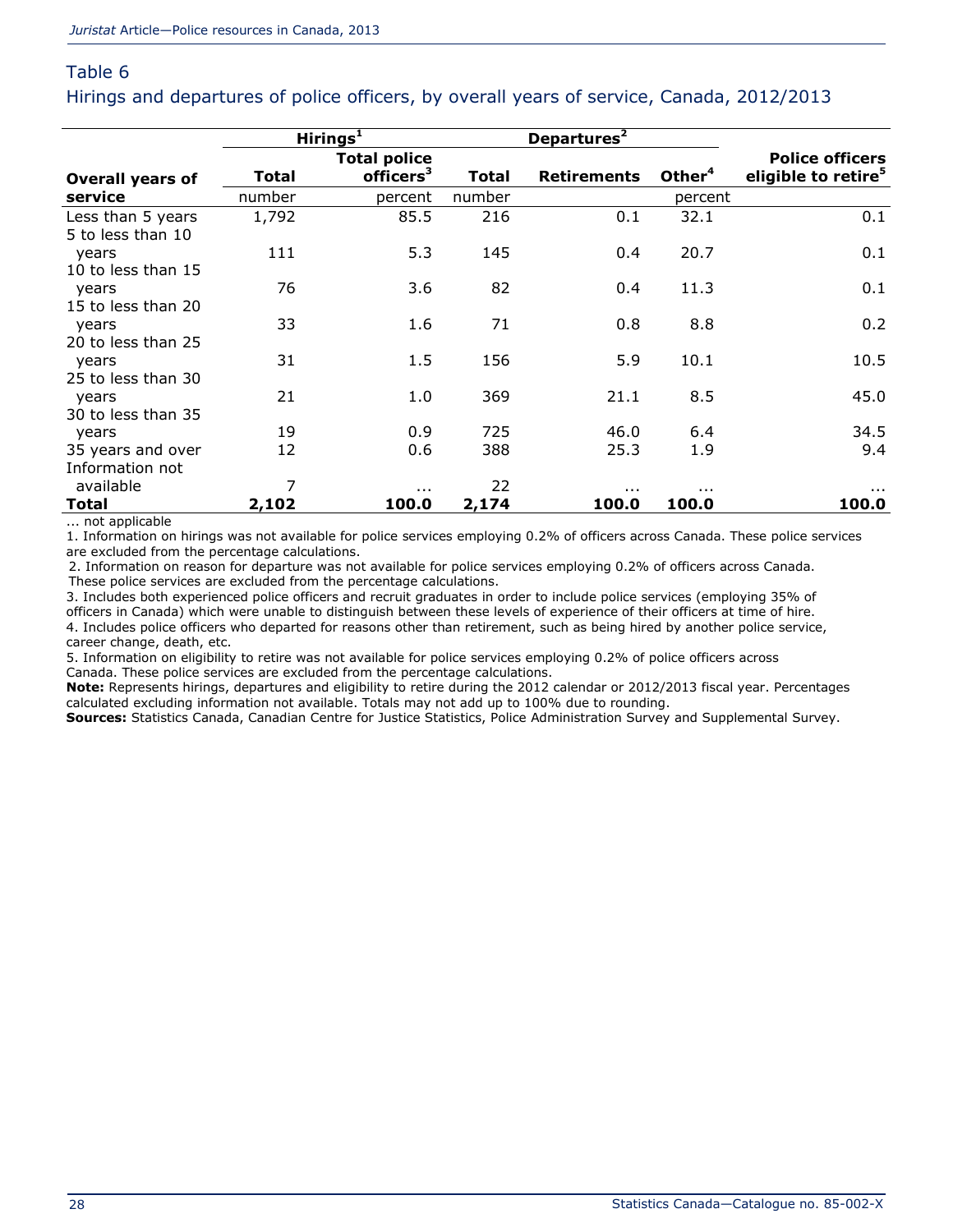# Table 7 Police officers by sex, Canada, 1986 to 2013

|                   | <b>Male</b> |         | <b>Female</b> |         | <b>Total</b> |
|-------------------|-------------|---------|---------------|---------|--------------|
| Year              | number      | percent | number        | percent | number       |
| 1986              | 49,431      | 96.1    | 1,994         | 3.9     | 51,425       |
| 1987              | 50,205      | 95.6    | 2,305         | 4.4     | 52,510       |
| 1988              | 50,604      | 94.9    | 2,708         | 5.1     | 53,312       |
| 1989              | 51,068      | 94.2    | 3,143         | 5.8     | 54,211       |
| 1990              | 52,461      | 93.6    | 3,573         | 6.4     | 56,034       |
| 1991              | 52,804      | 93.0    | 3,964         | 7.0     | 56,768       |
| 1992              | 52,706      | 92.5    | 4,286         | 7.5     | 56,992       |
| 1993              | 52,340      | 92.0    | 4,561         | 8.0     | 56,901       |
| 1994              | 50,803      | 90.9    | 5,056         | 9.1     | 55,859       |
| 1995              | 49,630      | 90.2    | 5,378         | 9.8     | 55,008       |
| 1996              | 48,689      | 89.6    | 5,634         | 10.4    | 54,323       |
| 1997              | 48,628      | 88.9    | 6,091         | 11.1    | 54,719       |
| 1998              | 48,076      | 87.8    | 6,687         | 12.2    | 54,763       |
| 1999              | 48,169      | 87.1    | 7,152         | 12.9    | 55,321       |
| 2000              | 48,304      | 86.3    | 7,650         | 13.7    | 55,954       |
| 2001              | 48,803      | 85.5    | 8,273         | 14.5    | 57,076       |
| 2002              | 49,504      | 84.7    | 8,918         | 15.3    | 58,422       |
| 2003              | 50,060      | 84.3    | 9,352         | 15.7    | 59,412       |
| 2004              | 49,941      | 83.5    | 9,859         | 16.5    | 59,800       |
| 2005              | 50,450      | 82.7    | 10,576        | 17.3    | 61,026       |
| 2006              | 51,250      | 82.1    | 11,211        | 17.9    | 62,461       |
| 2007              | 52,261      | 81.5    | 11,873        | 18.5    | 64,134       |
| 2008              | 53,077      | 81.3    | 12,206        | 18.7    | 65,283       |
| 2009              | 54,422      | 80.9    | 12,821        | 19.1    | 67,243       |
| 2010              | 55,787      | 80.8    | 13,281        | 19.2    | 69,068       |
| 2011              | 55,820      | 80.4    | 13,604        | 19.6    | 69,424       |
| 2012 <sup>r</sup> | 55,673      | 80.1    | 13,832        | 19.9    | 69,505       |
| 2013              | 55,268      | 79.8    | 14,004        | 20.2    | 69,272       |

r revised

**Note:** A new version of the Police Administration Survey was implemented in 1986. Therefore, comparable data on police officers by sex is available for 1986 onward.

**Source:** Statistics Canada, Canadian Centre for Justice Statistics, Police Administration Survey.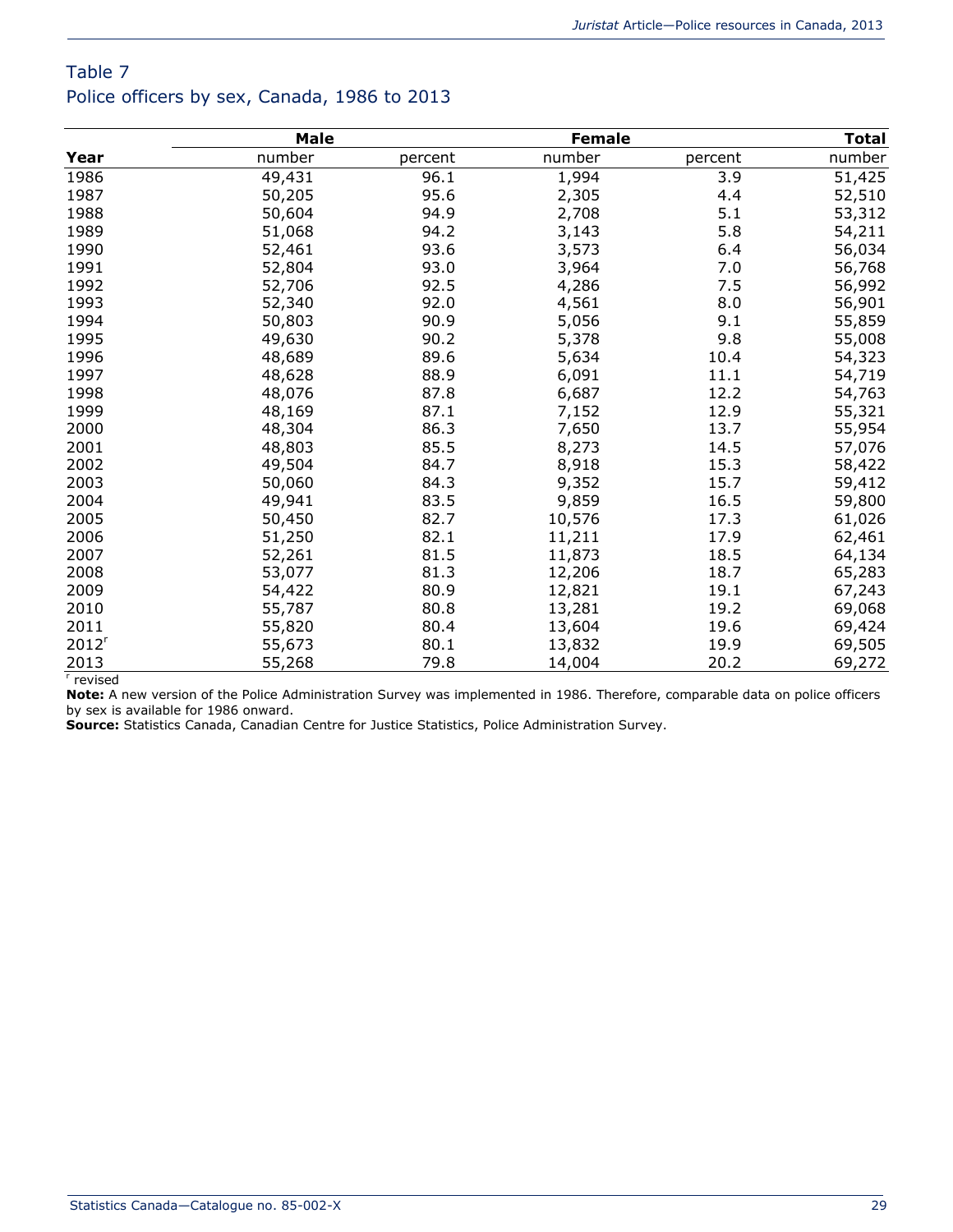### Table 8 Police officers by sex, by province and territory, 2013

|                                                | Male   |         |        | <b>Female</b> |        |
|------------------------------------------------|--------|---------|--------|---------------|--------|
| <b>Province and territory</b>                  | number | percent | number | percent       | number |
| Newfoundland and Labrador                      | 740    | 80.7    | 177    | 19.3          | 917    |
| Prince Edward Island                           | 195    | 84.1    | 37     | 15.9          | 232    |
| Nova Scotia                                    | 1,570  | 82.8    | 325    | 17.2          | 1,895  |
| New Brunswick                                  | 1,128  | 83.9    | 216    | 16.1          | 1,344  |
| Quebec                                         | 12,128 | 75.7    | 3,896  | 24.3          | 16,024 |
| Ontario <sup>1</sup>                           | 21,384 | 81.1    | 4,975  | 18.9          | 26,359 |
| Manitoba                                       | 2,280  | 84.7    | 411    | 15.3          | 2,691  |
| Saskatchewan <sup>2</sup>                      | 1,860  | 80.7    | 446    | 19.3          | 2,306  |
| Alberta                                        | 5,668  | 82.2    | 1,231  | 17.8          | 6,899  |
| <b>British Columbia</b>                        | 6,949  | 78.5    | 1,907  | 21.5          | 8,856  |
| Yukon                                          | 115    | 87.1    | 17     | 12.9          | 132    |
| Northwest Territories                          | 166    | 86.5    | 26     | 13.5          | 192    |
| Nunavut                                        | 112    | 87.5    | 16     | 12.5          | 128    |
| Provincial and territorial total <sup>3</sup>  | 54,295 | 79.9    | 13,680 | 20.1          | 67,975 |
| Royal Canadian Mounted Police Headquarters and |        |         |        |               |        |
| <b>Training Academy</b>                        | 973    | 75.0    | 324    | 25.0          | 1,297  |
| Canada                                         | 55,268 | 79.8    | 14,004 | 20.2          | 69,272 |

1. Excludes personnel from the Royal Canadian Mounted Police Headquarters.

2. Excludes personnel from the Royal Canadian Mounted Police Training Academy.

3. Excludes personnel from the Royal Canadian Mounted Police Headquarters and Training Academy.

**Notes:** Represents the actual number of permanent, fully-sworn police officers of all ranks (or their full-time equivalents) as of May 15, 2013. This number also includes officers who are deployed to contract positions and who are not available for general policing duties in their community. Police officers on long-term leave who are not being paid by the police service's annual budget are excluded.

**Source:** Statistics Canada, Canadian Centre for Justice Statistics, Police Administration Survey.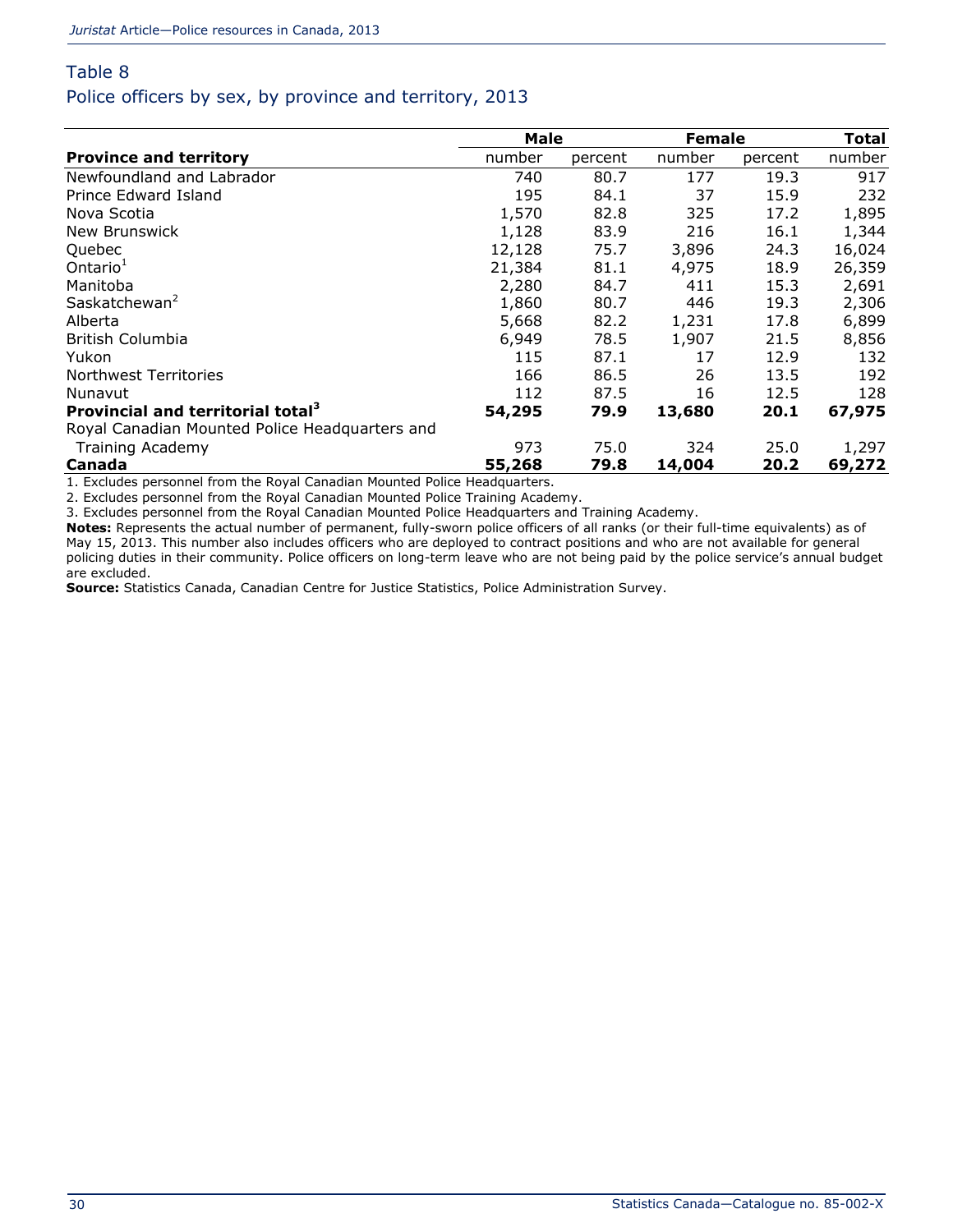Female police officers as a percentage of total police officers, by peer country, 2004 to 2011

|                              | 2004                                          | 2005     | 2006     | 2007                 | 2008     | 2009     | 2010                 | 2011 |
|------------------------------|-----------------------------------------------|----------|----------|----------------------|----------|----------|----------------------|------|
| Peer country <sup>1</sup>    |                                               |          |          | percent              |          |          |                      |      |
| United Kingdom <sup>2</sup>  | 20                                            | 21       | 22       | 23                   | 24       | 25       | 26                   | 27   |
| Norway                       | $\cdots$                                      | 17       | 18       | 18                   | 19       | 20       | 22                   | 22   |
| Netherlands                  | $\cdots$                                      | $\cdots$ | 19       | 20                   | 20       | 20       | 21                   | 22   |
| Sweden                       | . .                                           | . .      | $\cdots$ | $\sim$ $\sim$        | . .      | 26       | 27                   | 22   |
| Canada                       | 16                                            | 17       | 18       | 19                   | 19       | 19       | 19                   | 20   |
| Germany                      | 14                                            | 15       | 15       | 16                   | 16       | 17       | 17                   | 18   |
| Finland                      | 11                                            | 11       | 12       | 12                   | 13       | 14       | 14                   | 15   |
| Denmark                      | . .                                           | . .      | 10       | $11\,$               | 11       | 12       | 12                   | 13   |
| Austria                      | 9                                             | 9        | 10       | 11                   | 11       | 12       | 13                   | 13   |
| <b>United States</b>         | . .                                           | 12       | 12       | 12                   | 12       | 12       | 12                   | 12   |
| Japan                        | $\cdots$                                      | . .      | $\cdots$ | $\ddot{\phantom{a}}$ | $\cdots$ | 6        | $\ddot{\phantom{1}}$ | 7    |
| Italy<br>$\cdot$<br>$\cdots$ | $\cdots$<br>$\overline{ }$<br>$\cdot$ $\cdot$ | . .      | $\cdots$ | . .                  | $\cdots$ | $\cdots$ | . .                  | 6    |

.. not available for a specific reference period

1. The Conference Board of Canada has established a group of 17 peer countries which are comparable in terms of income,

population, and geographic land mass (Conference Board of Canada 2013).

2. Figures for the United Kingdom are obtained from the average proportion of female police personnel of England and Wales, Northern Ireland, and Scotland. No data was available from Scotland in 2004 and 2006.

**Note:** Refers to percentages of those in public agencies as of 31 December whose principal functions are the prevention, detection and investigation of crime and the apprehension of alleged offenders. Data concerning support staff (secretaries, clerks, etc.) should be excluded. This table presents data for the peer countries where data were available. The most recent data available from this source on these countries corresponds to the period from 2004 to 2011. Figures for Canada in this table are different from those in Table 7. This is because figures for this table come from unrevised data from the United Nations Office on Drugs and Crime (UNODC) while figures for Canada in Table 7 come from revised data from Statistics Canada, Canadian Centre for Justice Statistics, Police Administration Survey.

**Source:** United Nations Office on Drugs and Crime (UNODC), Criminal justice system resources, Total male and female police personnel as at 31 December.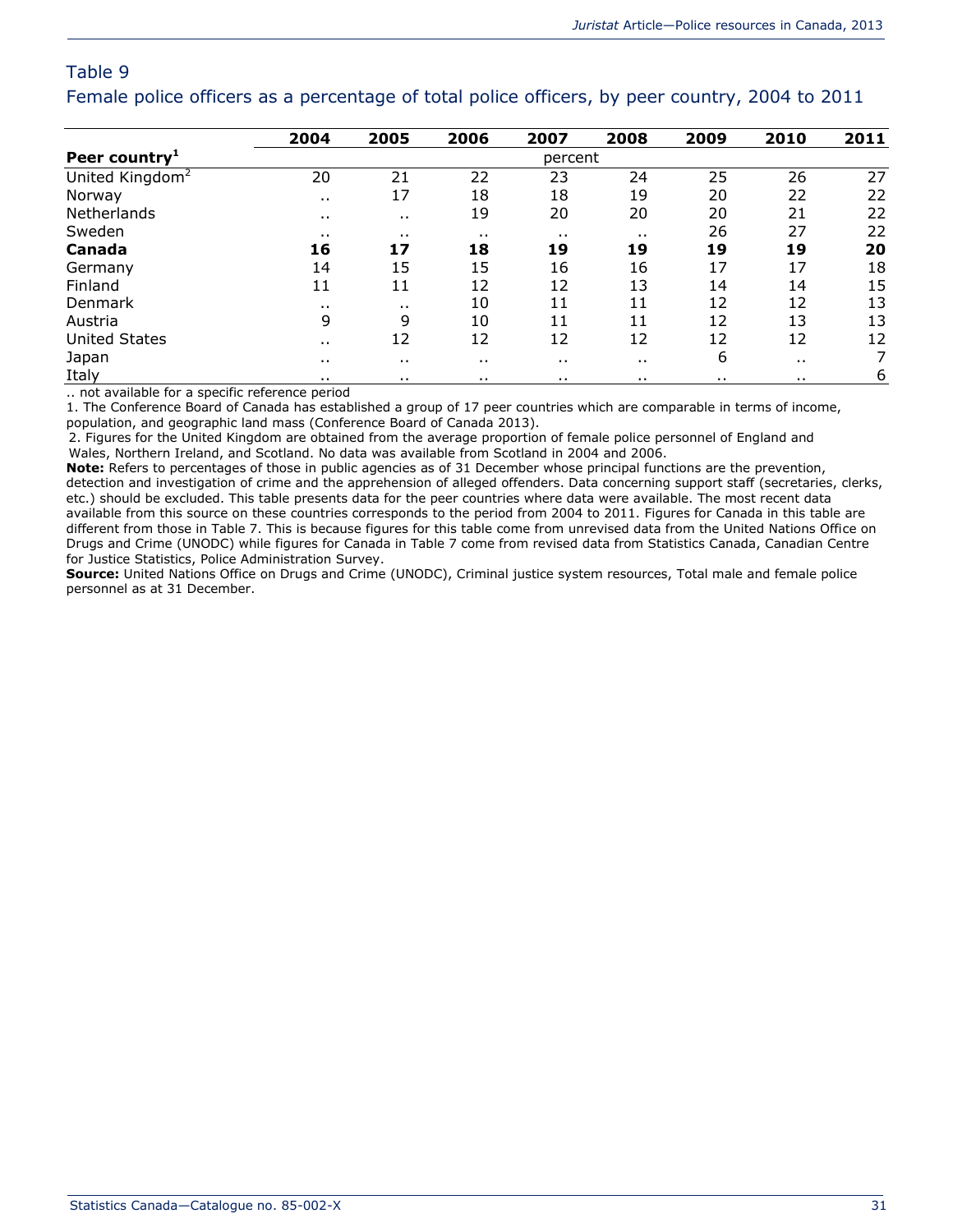## Table 10 Male and female police officers by rank, Canada, 1986 to 2013

|                   | Senior officers <sup>1</sup> |               | Non-commissioned officers <sup>2</sup> |               | <b>Constables</b> |               |
|-------------------|------------------------------|---------------|----------------------------------------|---------------|-------------------|---------------|
|                   | <b>Male</b>                  | <b>Female</b> | <b>Male</b>                            | <b>Female</b> | <b>Male</b>       | <b>Female</b> |
| Year              |                              |               | percent                                |               |                   |               |
| 1986              | 99.8                         | 0.2           | 99.5                                   | 0.5           | 94.6              | 5.4           |
| 1987              | 99.8                         | 0.2           | 99.4                                   | 0.6           | 93.9              | 6.1           |
| 1988              | 99.8                         | 0.2           | 99.2                                   | 0.8           | 93.0              | 7.0           |
| 1989              | 99.7                         | 0.3           | 98.9                                   | 1.1           | 92.1              | 7.9           |
| 1990              | 99.6                         | 0.4           | 98.7                                   | 1.3           | 91.4              | 8.6           |
| 1991              | 99.6                         | 0.4           | 98.6                                   | 1.4           | 90.5              | 9.5           |
| 1992              | 99.3                         | 0.7           | 98.4                                   | 1.6           | 89.8              | 10.2          |
| 1993              | 98.8                         | 1.2           | 98.2                                   | 1.8           | 89.2              | 10.8          |
| 1994              | 98.7                         | 1.3           | 97.8                                   | 2.2           | 88.0              | 12.0          |
| 1995              | 98.4                         | 1.6           | 97.3                                   | 2.7           | 87.2              | 12.8          |
| 1996              | 98.3                         | 1.7           | 97.0                                   | 3.0           | 86.5              | 13.5          |
| 1997              | 97.9                         | 2.1           | 96.6                                   | 3.4           | 85.7              | 14.3          |
| 1998              | 97.8                         | 2.2           | 96.1                                   | 3.9           | 84.5              | 15.5          |
| 1999              | 97.2                         | 2.8           | 95.3                                   | 4.7           | 83.8              | 16.2          |
| 2000              | 96.9                         | 3.1           | 94.5                                   | 5.5           | 83.0              | 17.0          |
| 2001              | 96.5                         | 3.5           | 93.7                                   | 6.3           | 82.2              | 17.8          |
| 2002              | 96.0                         | 4.0           | 92.9                                   | 7.1           | 81.4              | 18.6          |
| 2003              | 95.3                         | 4.7           | 92.3                                   | 7.7           | 80.9              | 19.1          |
| 2004              | 94.8                         | 5.2           | 91.1                                   | 8.9           | 80.2              | 19.8          |
| 2005              | 94.5                         | 5.5           | 90.3                                   | 9.7           | 79.3              | 20.7          |
| 2006              | 93.9                         | 6.1           | 89.2                                   | 10.8          | 78.9              | 21.1          |
| 2007              | 92.8                         | 7.2           | 88.0                                   | 12.0          | 78.5              | 21.5          |
| 2008              | 92.3                         | 7.7           | 86.7                                   | 13.3          | 78.8              | 21.2          |
| 2009              | 91.7                         | 8.3           | 85.6                                   | 14.4          | 78.6              | 21.4          |
| 2010 <sup>r</sup> | 91.3                         | 8.7           | 84.9                                   | 15.1          | 78.6              | 21.4          |
| 2011              | 90.5                         | 9.5           | 84.2                                   | 15.8          | 78.4              | 21.6          |
| 2012 <sup>r</sup> | 90.1                         | 9.9           | 83.6                                   | 16.4          | 78.2              | 21.8          |
| 2013              | 89.6                         | 10.4          | 82.9                                   | 17.1          | 78.1              | 21.9          |

r revised

1. Includes personnel who have obtained senior officer status, normally at the rank of lieutenant or higher, such as chiefs, deputy chiefs, staff superintendents, superintendents, staff inspectors, inspectors, lieutenants, and other equivalent ranks. 2. Includes personnel between the rank of constable and lieutenant, such as staff-sergeants, sergeants, detective-sergeants, corporals and all equivalent ranks.

**Notes:** Prior to 1986, data on the rank of police officers was not available. Represents the actual number of permanent, fullysworn police officers (or their full-time equivalents). This number also includes officers who are deployed to contract positions and who are not available for general policing duties in their community. Police officers on long-term leave who are not being paid by the police service's annual budget are excluded.

**Source:** Statistics Canada, Canadian Centre for Justice Statistics, Police Administration Survey.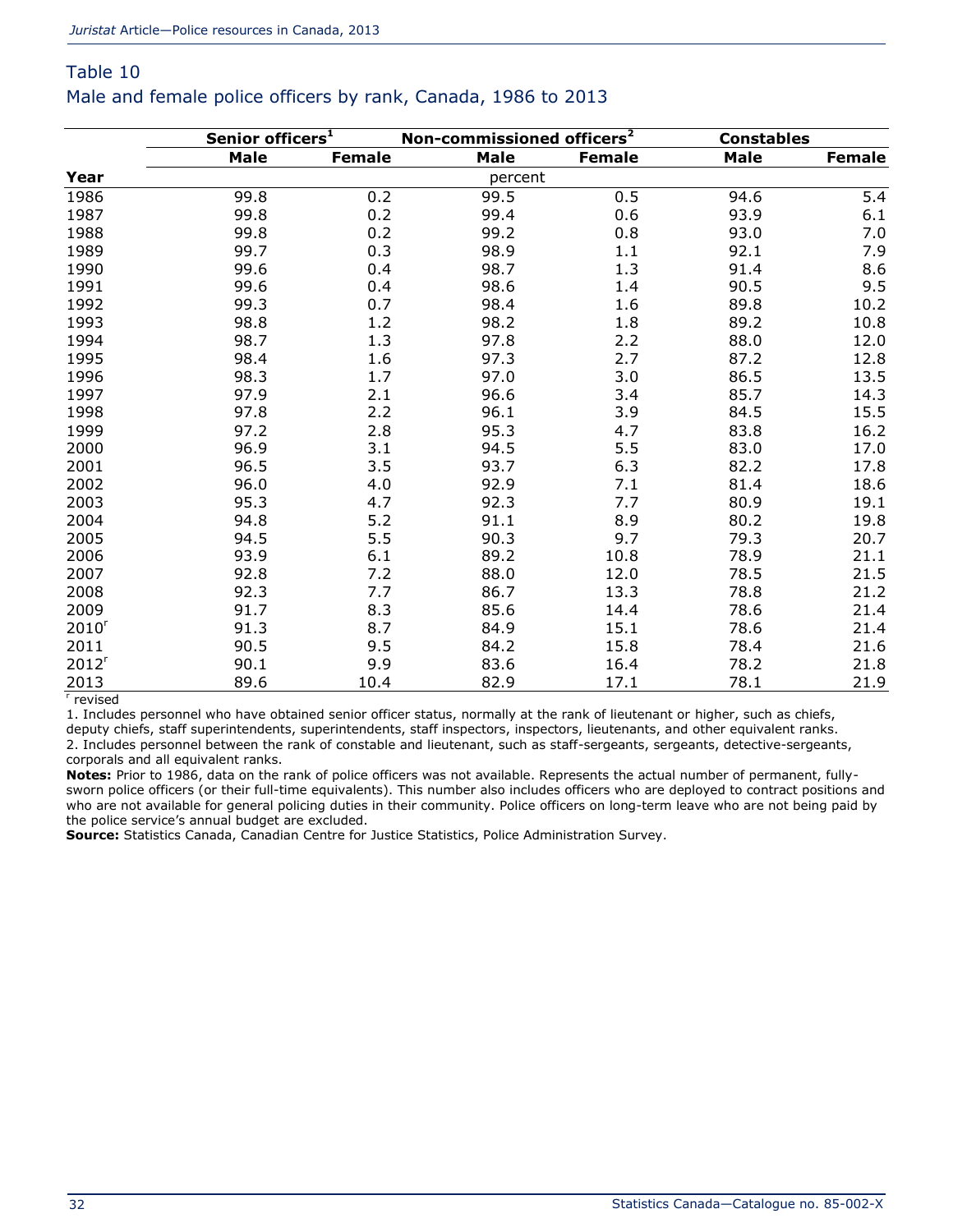#### Current and constant dollar total expenditures on policing, Canada, 1986 to 2012

|          |                           | Constant dollars <sup>2</sup>              |                   |            |                                |                 |                   |            |
|----------|---------------------------|--------------------------------------------|-------------------|------------|--------------------------------|-----------------|-------------------|------------|
|          |                           | Current dollars <sup>1</sup><br>Percentage |                   | Percentage |                                | Percentage      |                   | Percentage |
|          |                           | change                                     |                   | change     |                                | change          |                   | change     |
|          |                           | from                                       | Per               | from       |                                | from            | Per               | from       |
|          | <b>Total</b>              | previous capita                            |                   | previous   | Total                          | previous capita |                   | previous   |
|          | expenditures <sup>3</sup> | vear                                       | cost <sup>4</sup> |            | year expenditures <sup>3</sup> | vear            | cost <sup>4</sup> | year       |
|          | thousands of              |                                            |                   |            | thousands of                   |                 |                   |            |
| Year     | dollars                   | percent dollars                            |                   | percent    | dollars                        | percent dollars |                   | percent    |
| 1986     | 3,771,205                 | $\ldots$                                   | 144               | $\ldots$   | 5,748,789                      | $\cdots$        | 220               | $\cdots$   |
| 1987     | 4,027,809                 | 6.8                                        | 152               | 5.4        | 5,880,013                      | 2.3             | 222               | 0.9        |
| 1988     | 4,389,414                 | 9.0                                        | 164               | 7.6        | 6,164,908                      | 4.8             | 230               | 3.5        |
| 1989     | 4,684,760                 | 6.7                                        | 172               | 4.8        | 6,263,049                      | 1.6             | 230               | $-0.2$     |
| 1990     | 5,247,646                 | 12.0                                       | 189               | 10.3       | 6,693,426                      | 6.9             | 242               | 5.3        |
| 1991     | 5,426,887                 | 3.4                                        | 194               | 2.2        | 6,554,211                      | $-2.1$          | 234               | $-3.2$     |
| 1992     | 5,716,833                 | 5.3                                        | 202               | 4.1        | 6,805,754                      | 3.8             | 240               | 2.6        |
| 1993     | 5,790,165                 | 1.3                                        | 202               | 0.2        | 6,764,212                      | $-0.6$          | 236               | $-1.7$     |
| 1994     | 5,783,656                 | $-0.1$                                     | 199               | $-1.2$     | 6,748,723                      | $-0.2$          | 233               | $-1.3$     |
| 1995     | 5,808,607                 | 0.4                                        | 198               | $-0.6$     | 6,630,830                      | $-1.7$          | 226               | $-2.8$     |
| 1996     | 5,856,055                 | 0.8                                        | 198               | $-0.2$     | 6,587,238                      | $-0.7$          | 222               | $-1.7$     |
| 1997     | 5,989,022                 | 2.3                                        | 200               | 1.3        | 6,625,024                      | 0.6             | 222               | $-0.4$     |
| 1998     | 6,209,756                 | 3.7                                        | 206               | 2.8        | 6,801,486                      | 2.7             | 226               | 1.8        |
| 1999     | 6,395,380                 | 3.0                                        | 210               | 2.2        | 6,884,155                      | 1.2             | 226               | 0.4        |
| 2000     | 6,798,531                 | 6.3                                        | 222               | 5.3        | 7,126,343                      | 3.5             | 232               | 2.6        |
| 2001     | 7,269,977                 | 6.9                                        | 234               | 5.8        | 7,433,514                      | 4.3             | 240               | 3.2        |
| 2002     | 7,827,195                 | 7.7                                        | 250               | 6.5        | 7,827,195                      | 5.3             | 250               | 4.2        |
| 2003     | 8,324,176                 | 6.3                                        | 263               | 5.4        | 8,097,448                      | 3.5             | 256               | 2.5        |
| 2004     | 8,758,213                 | 5.2                                        | 274               | 4.2        | 8,365,055                      | 3.3             | 262               | 2.3        |
| 2005     | 9,281,879                 | 6.0                                        | 288               | 5.0        | 8,674,653                      | 3.7             | 269               | 2.7        |
| 2006     | 9,877,071                 | 6.4                                        | 303               | 5.3        | 9,053,227                      | 4.4             | 278               | 3.3        |
| 2007     | 10,544,771                | 6.8                                        | 321               | 5.7        | 9,457,194                      | 4.5             | 288               | 3.5        |
| 2008     | 11,449,955                | 8.6                                        | 344               | 7.4        | 10,035,017                     | 6.1             | 302               | 5.0        |
| 2009     | 12,314,197                | 7.5                                        | 366               | 6.3        | 10,764,158                     | 7.3             | 320               | 6.0        |
| 2010     | 12,651,596                | 2.7                                        | 372               | 1.6        | 10,859,739                     | 0.9             | 319               | $-0.2$     |
| $2011^r$ | 12,952,388                | 2.4                                        | 377               | 1.4        | 10,802,659                     | $-0.5$          | 315               | $-1.5$     |
| 2012     | 13,518,135                | 4.4                                        | 389               | 3.1        | 11,107,752                     | 2.8             | 320               | 1.6        |

... not applicable

r revised

1. Dollars which express the cost of items in terms of the year in which the expenditure occurs.

2. Dollars of a particular base year, which are adjusted (by inflation or deflation) to show changes in the purchasing power of the dollar. The Consumer Price Index was used to calculate constant dollars over a base year of 2002 (2002=100). Note that historical constant dollar data are revised each year as the base year for calculation changes periodically. Data from the Consumer Price Index (CPI) used to calculate constant dollars are the most recent data available at the time this article was produced.

3. Total operating expenditures include salaries, wages, benefits, and other operating expenses that are paid from the police service budget, as well as benefits paid from other government sources. Revenues, recoveries, and those costs that fall under a police service's capital expenditures are excluded.

4. Per capita costs are calculated using populations statistics based on preliminary postcensal estimates for 2012, Statistics Canada, Demography Division.

**Note:** Percent change is considered stable if it rounds to 0%.

**Sources:** Statistics Canada, Consumer Price Index and Canadian Centre for Justice Statistics, Police Administration Survey.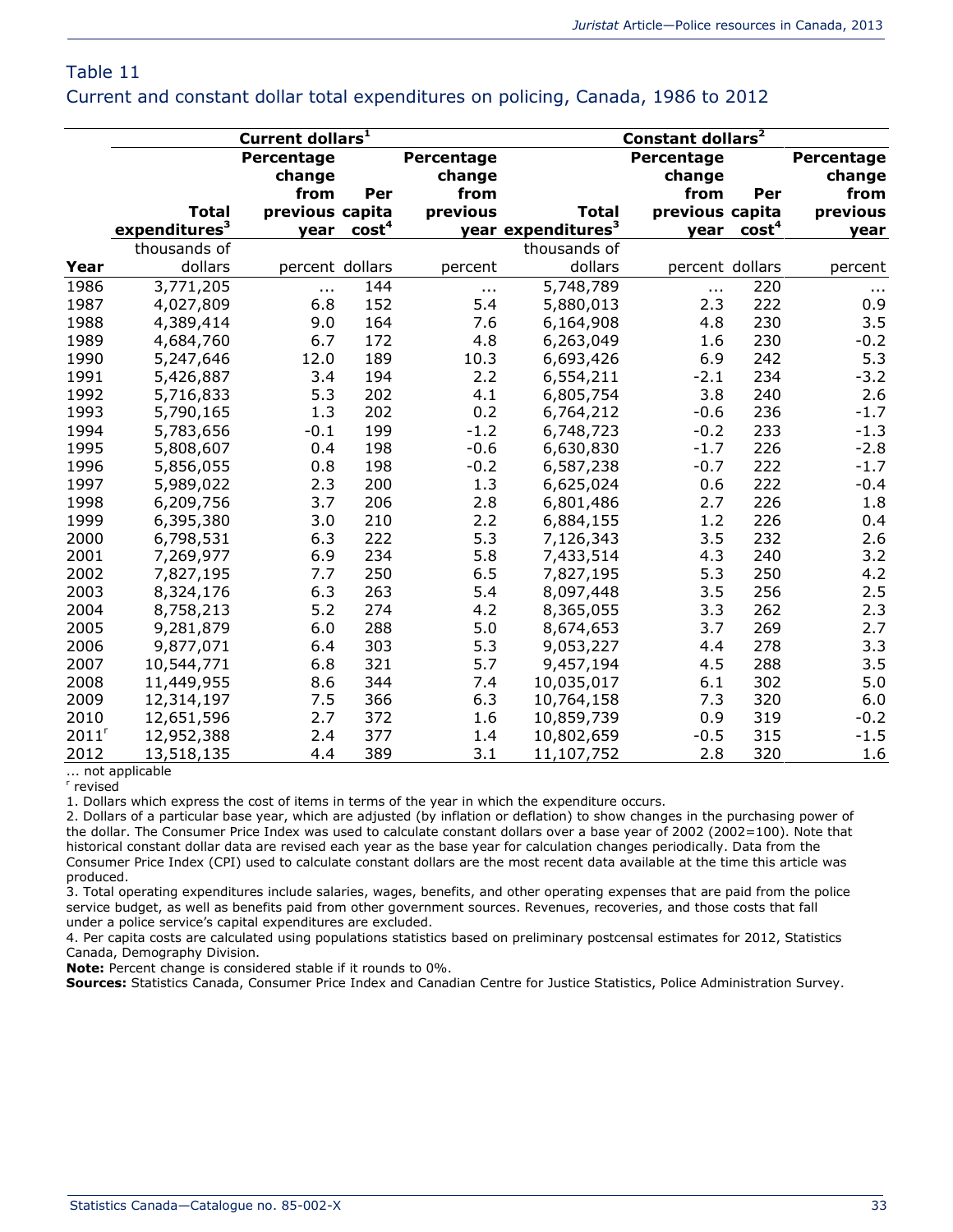Total expenditures on policing, current dollars, by province and territory, 2012

|                            |           |                                                |              | <b>Change</b><br>from |                      |                              | Change<br>from    |
|----------------------------|-----------|------------------------------------------------|--------------|-----------------------|----------------------|------------------------------|-------------------|
|                            |           |                                                |              | previous              |                      | <b>Expenditures previous</b> |                   |
| <b>Province and</b>        |           | Municipal <sup>1</sup> Provincial <sup>1</sup> | <b>Total</b> | year <sup>2</sup>     | Federal <sup>3</sup> | total <sup>4</sup>           | year <sup>2</sup> |
| territory                  |           | thousands of dollars                           |              | percent               |                      | thousands of dollars         | percent           |
| Newfoundland               |           |                                                |              |                       |                      |                              |                   |
| and Labrador <sup>5</sup>  | .         | 121,131                                        | 121,131      | 3.4                   | 28,252               | 149,383                      | 3.5               |
| Prince Edward              |           |                                                |              |                       |                      |                              |                   |
| Island                     | 12,590    | 14,404                                         | 26,994       | 3.6                   | 6,450                | 33,444                       | 3.1               |
| Nova Scotia                | 126,534   | 104,546                                        | 231,080      | $-0.3$                | 46,271               | 277,351                      | 0.0               |
| <b>New Brunswick</b>       | 89,818    | 74,037                                         | 163,855      | 1.4                   | 36,717               | 200,572                      | 3.3               |
| Quebec                     | 1,511,946 | 962,331                                        | 2,474,277    | 1.4                   | .                    | 2,474,277                    | 1.4               |
| Ontario <sup>6</sup>       | 3,709,294 | 742,987                                        | 4,452,281    | 1.1                   | $\cdots$             | 4,452,281                    | 1.1               |
| Manitoba                   | 273,210   | 108,556                                        | 381,766      | 8.5                   | 55,659               | 437,425                      | 8.2               |
| Saskatchewan <sup>7</sup>  | 172,244   | 142,726                                        | 314,970      | 6.1                   | 65,035               | 380,005                      | 6.3               |
| Alberta                    | 930,178   | 246,104                                        | 1,176,282    | 5.5                   | 130,344              | 1,306,626                    | 5.4               |
| <b>British</b>             |           |                                                |              |                       |                      |                              |                   |
| Columbia <sup>8</sup>      | 934,631   | 338,392                                        | 1,273,023    | 2.8                   | 207,800              | 1,480,822                    | 1.9               |
| Yukon                      | .         | 19,633                                         | 19,633       | 4.5                   | 8,414                | 28,047                       | 4.5               |
| Northwest                  |           |                                                |              |                       |                      |                              |                   |
| Territories                | .         | 39,895                                         | 39,895       | 9.5                   | 17,098               | 56,993                       | 9.5               |
| Nunavut                    | .         | 34,218                                         | 34,218       | 12.8                  | 14,665               | 48,883                       | 12.8              |
| <b>Provincial and</b>      |           |                                                |              |                       |                      |                              |                   |
| territorial                |           |                                                |              |                       |                      |                              |                   |
| total <sup>9</sup>         | 7,760,445 | 2,948,960                                      | 10,709,405   | 2.4                   | 616,705              | 11,326,110                   | 2.3               |
| Other Royal                |           |                                                |              |                       |                      |                              |                   |
| Canadian                   |           |                                                |              |                       |                      |                              |                   |
| Mounted                    |           |                                                |              |                       |                      |                              |                   |
| Police                     |           |                                                |              |                       |                      |                              |                   |
| expenditures <sup>10</sup> |           |                                                |              |                       | 2,192,025            | 2,192,025                    | $\cdots$          |
| Canada                     | 7,760,445 | 2,948,960                                      | 10,709,405   | 2.4                   | 2,808,730            | 13,518,135                   | 2.8               |

... not applicable

1. Figures include the amount billed to the province, territory or municipality for Royal Canadian Mounted Police contract policing. In some provinces, municipal policing is subsidized by the provinces.

2. Year to year percent change calculations are based on constant dollar amounts. Constant dollars are adjusted (by inflation or deflation) to show changes in the purchasing power of the dollar. The Consumer Price Index was used to calculate

constant dollars over a base year of 2002 (2002=100). Data from the Consumer Price Index (CPI) used to calculate constant dollars are the most recent data available at the time this article was produced.

3. Federal expenditures include all other Royal Canadian Mounted Police contract expenditures which are not paid for by the municipality or the province and territory for those provinces and territories with contracts with the Royal Canadian Mounted Police (see footnote 10).

4. Includes municipal, provincial and territorial, federal and other Royal Canadian Mounted Police expenditures (see footnote 10).

5. Provincial policing figures include both the Royal Newfoundland Constabulary and the Royal Canadian Mounted Police.

6. Excludes the Royal Canadian Mounted Police Headquarters.

7. Excludes Royal Canadian Mounted Police Training Academy.

8. Municipal expenditures do not include those from policing of Vancouver International Airport and Victoria International Airport.

9. Excludes Royal Canadian Mounted Police Headquarters and Training Academy.

10. Includes headquarters, federal and international operations, and national policing services.

**Note:** Totals may not add up due to rounding. Expenditure figures represent gross operating expenditures and include costs that are paid from police department budgets and benefits paid from other sources. Revenues, recoveries and capital expenditures are excluded. The Police Administration Survey only collects data on civilian employees paid for by the police service. Therefore, if civilian employees are paid for by the municipality, such as in the case of RCMP detachments, they are not captured by the survey. The per capita cost field is not included as expenditures are not comparable. Per capita costs should not be calculated. Percent change is considered stable if it rounds to 0%.

**Source:** Statistics Canada, Canadian Centre for Justice Statistics, Police Administration Survey.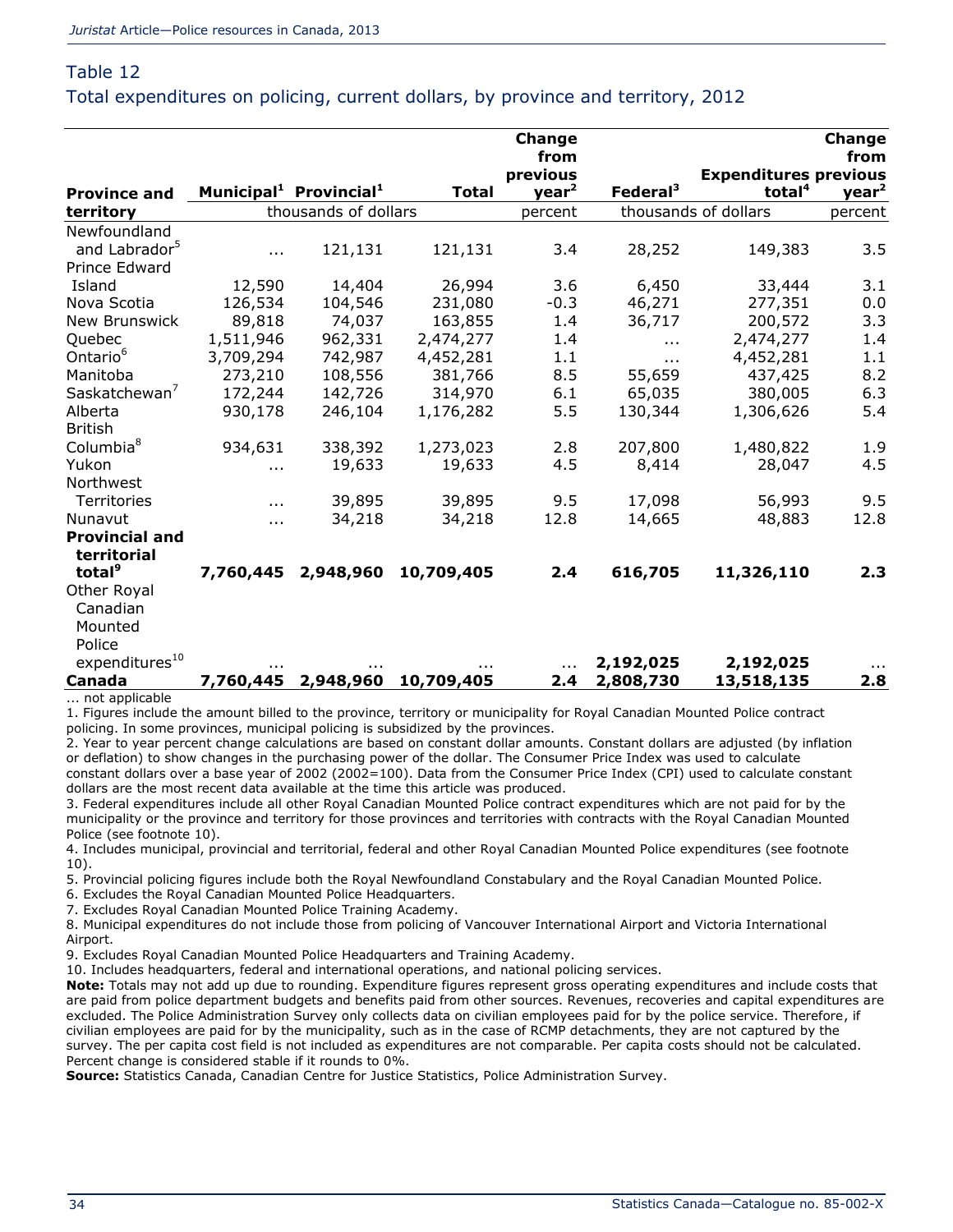| <b>Province and</b>           | 2002                 | 2003      | 2004      | 2005      | 2006      | 2007      |  |  |
|-------------------------------|----------------------|-----------|-----------|-----------|-----------|-----------|--|--|
| territory                     | thousands of dollars |           |           |           |           |           |  |  |
| Newfoundland and              |                      |           |           |           |           |           |  |  |
| Labrador <sup>3</sup>         | 86,099               | 85,459    | 87,912    | 90,486    | 95,410    | 106,926   |  |  |
| Prince Edward                 |                      |           |           |           |           |           |  |  |
| Island                        | 22,097               | 22,180    | 21,385    | 21,778    | 22,844    | 23,776    |  |  |
| Nova Scotia                   | 161,346              | 166,850   | 172,682   | 169,590   | 191,218   | 199,597   |  |  |
| New Brunswick                 | 130,704              | 135,074   | 140,181   | 134,644   | 140,957   | 144,219   |  |  |
| Quebec                        | 1,640,139            | 1,612,618 | 1,655,359 | 1,711,510 | 1,729,231 | 1,805,121 |  |  |
| Ontario <sup>4</sup>          | 2,588,260            | 2,705,572 | 2,846,730 | 2,961,361 | 3,130,771 | 3,251,256 |  |  |
| Manitoba                      | 246,718              | 269,551   | 270,078   | 262,610   | 274,561   | 280,453   |  |  |
| Saskatchewan <sup>5</sup>     | 212,001              | 218,903   | 222,041   | 227,454   | 254,174   | 239,702   |  |  |
| Alberta                       | 595,286              | 614,799   | 656,378   | 690,616   | 713,029   | 720,819   |  |  |
| British Columbia <sup>6</sup> | 784,983              | 854,130   | 913,429   | 936,750   | 993,382   | 1,025,917 |  |  |
| Yukon                         | 16,348               | 16,157    | 16,400    | 16,326    | 16,403    | 17,881    |  |  |
| Northwest                     |                      |           |           |           |           |           |  |  |
| Territories                   | 30,255               | 33,778    | 35,021    | 32,918    | 34,146    | 35,083    |  |  |
| Nunavut                       | 26,059               | 29,352    | 29,523    | 27,465    | 28,515    | 28,331    |  |  |
| <b>Provincial and</b>         |                      |           |           |           |           |           |  |  |
| territorial total'            | 6,540,295            | 6,758,929 | 7,061,878 | 7,280,701 | 7,621,815 | 7,868,569 |  |  |
| Other Royal                   |                      |           |           |           |           |           |  |  |
| Canadian                      |                      |           |           |           |           |           |  |  |
| <b>Mounted Police</b>         |                      |           |           |           |           |           |  |  |
| expenditures <sup>8</sup>     | 1,286,900            | 1,338,519 | 1,303,177 | 1,393,953 | 1,431,411 | 1,588,625 |  |  |
| Canada                        | 7,827,195            | 8,097,448 | 8,365,055 | 8,674,653 | 9,053,227 | 9,457,194 |  |  |

#### Table 13 Total expenditures<sup>[1](http://wwwstaging.statcan.gc.ca/pub/85-002-x/2014001/article/11914/tbl/tbl13-eng.htm#tbl13n_1)</sup> on policing, constant dollars<sup>[2](http://wwwstaging.statcan.gc.ca/pub/85-002-x/2014001/article/11914/tbl/tbl13-eng.htm#tbl13n_2)</sup>, by province or territory, 2002-2012

See notes at the end of the table.